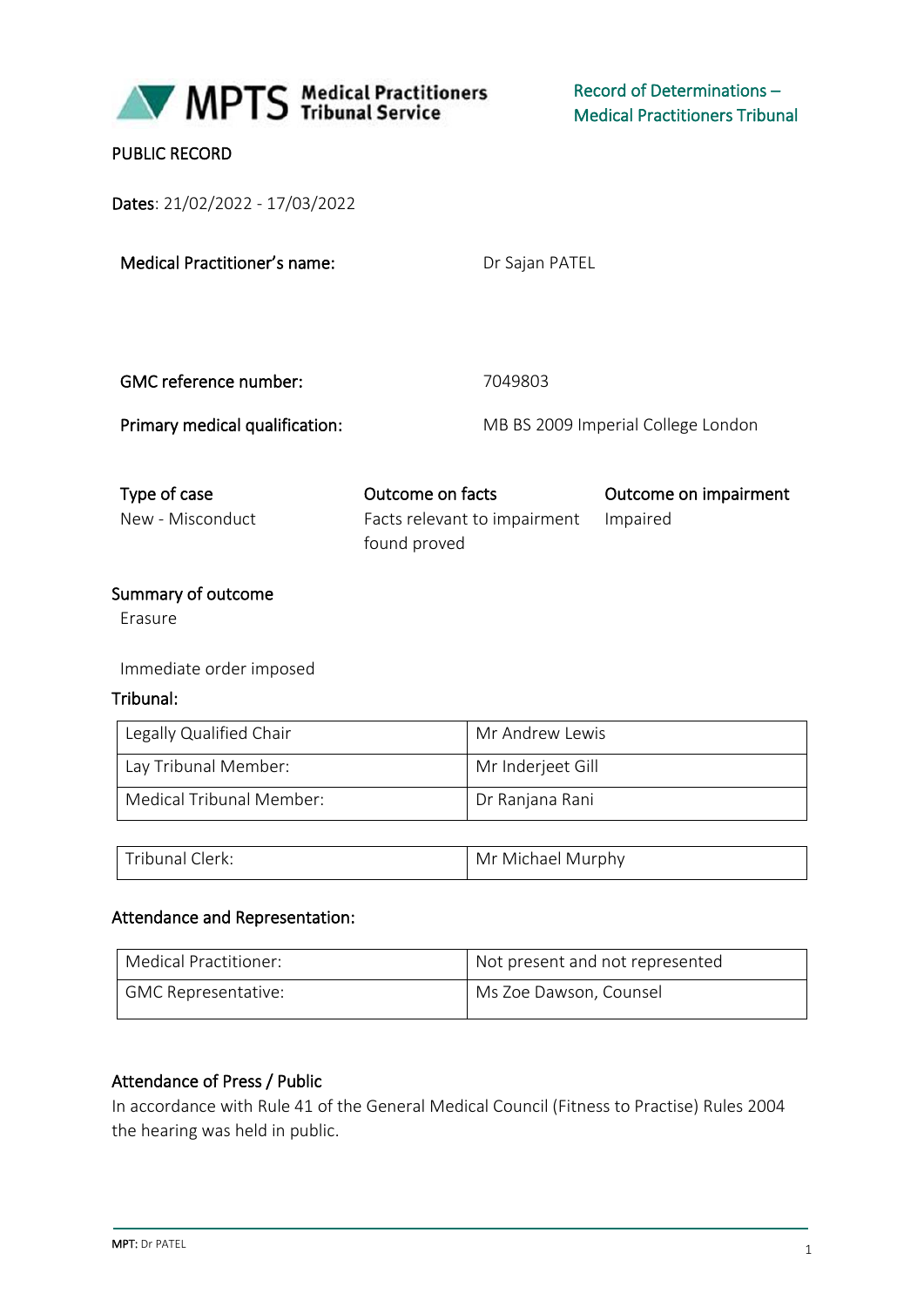## Overarching Objective

Throughout the decision making process the tribunal has borne in mind the statutory overarching objective as set out in s1 Medical Act 1983 (the 1983 Act) to protect, promote and maintain the health, safety and well-being of the public, to promote and maintain public confidence in the medical profession, and to promote and maintain proper professional standards and conduct for members of that profession.

### Determination on Facts - 15/03/2022

### **Background**

- 1. Dr Patel qualified with an MBBS (Distinction) from Imperial College School of Medicine in 2009. He achieved membership of the Royal College of Physicians (MRCP) in 2011 and completed his GP training in 2014. From August 2014 he was a salaried GP in St Albans.
- 2. In July 2014, Dr Patel registered with the Lantum Locum Agency (Lantum), which is an online platform which connects GP practices with locum doctors. He began working as a locum GP in August 2014.
- 3. Dr Patel was approved to work as a Locum GP at the Extended Access City and Hackney GP Confederation ("the CH Hubs"), on 18 November 2017 and was employed there from April 2018 until 7 February 2019. Dr Patel was also employed as a Locum GP at Tower Hamlets GP Care Group ("the TH Hubs") from November 2016 until April 2019. He worked for both the CH Hubs and TH Hubs, through Lantum.
- 4. Both the CH Hubs and the TH Hubs were providing an after-hours and weekend GP service at which appointments could be booked by referring GPs or NHS 111 using the electronic appointment management system called ''EMIS''. The service was provided at a number of GP practices, which are referred to throughout the evidence as "hubs".
- 5. The Allegation that has led to this hearing is that, whilst working as a Locum GP at the CH Hubs and the TH Hubs, Dr Patel accessed EMIS and manipulated patient appointments in a way which allowed him to arrive late for a session, work less during the session or leave a session early. It is also alleged that Dr Patel submitted invoices to Lantum claiming full payment for sessions at the CH Hubs, that he had not worked in full or at all.
- 6. The GMC alleged that Dr Patel knew he did not have permission to do this and that his conduct was dishonest. In addition, it was alleged that Dr Patel logged into his EMIS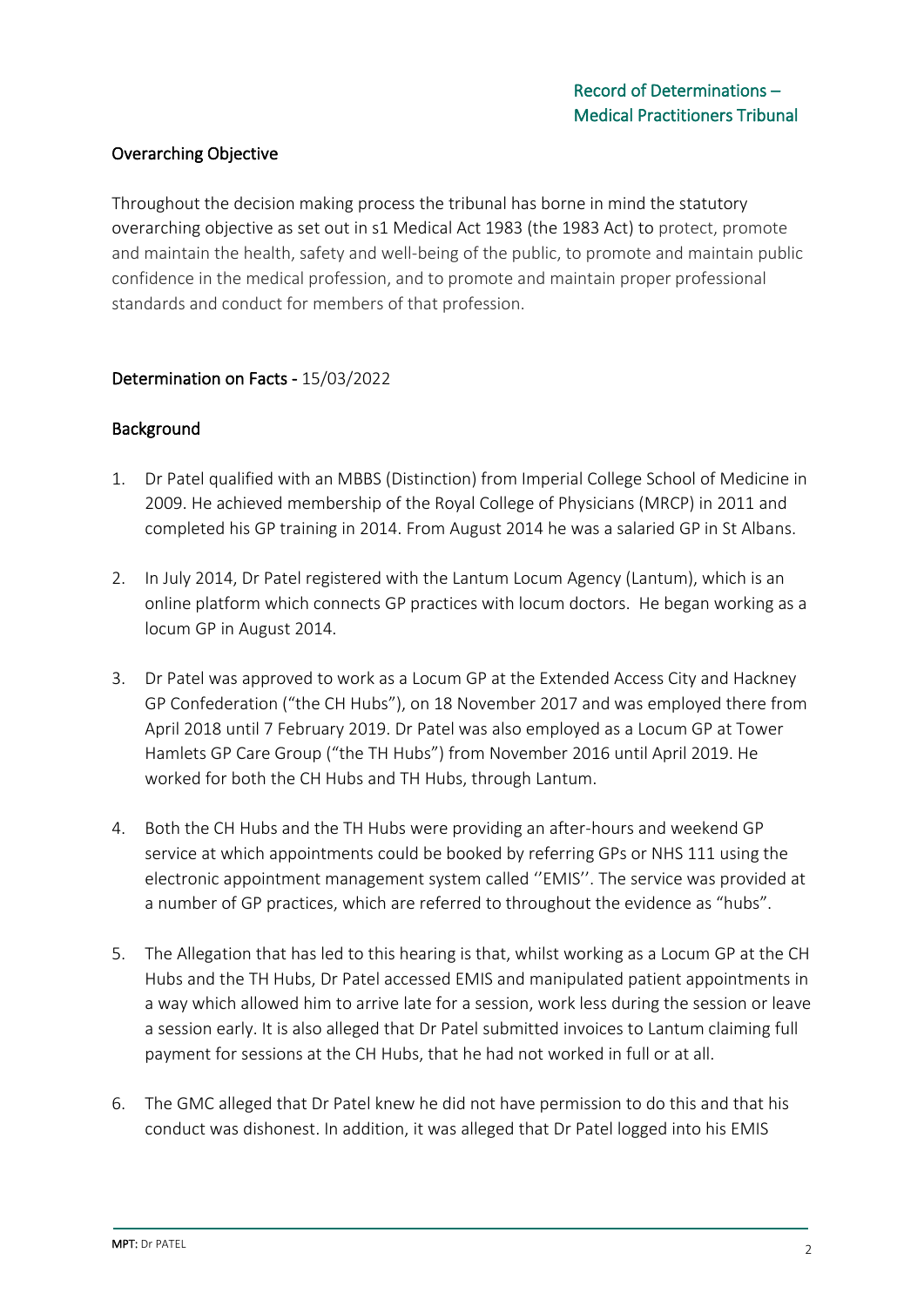account after he was removed from the list of approved practitioners for the CH Hubs and the TH Hubs and reported the suspected theft of his login details.

7. The initial concerns were raised with the GMC on 23 May 2019 by Dr A, GP Clinical lead at the CH Hubs, following a local investigation, conducted by the CH Hubs.

### The Outcome of Applications Made during the Facts Stage

8. At the start of the hearing, Dr Patel was neither present nor represented. The Tribunal granted the GMC's application, made pursuant to Rule 31 of the Rules, to proceed with the case in Dr Patel's absence. The Tribunal's full decision on the application is included at Annex A.

#### The Allegation and the Doctor's Response

9. The Allegation made against Dr Patel is as follows:

That being registered under the Medical Act 1983 (as amended):

#### City and Hackney GP Confederation

- 1. Between April 2018 and February 2019, whilst working as a locum GP at the City and Hackney GP Confederation ('the CH Hubs'), you accessed the electronic appointment and clinical note system called EMIS Community system ('EMIS'):
	- a. as set out in Schedule 1, and you:
		- i. booked appointments; To be determined
		- ii. cancelled appointments; To be determined
		- iii. moved appointment slot times; To be determined
		- iv. removed NHS 111 slot appointments; To be determined
	- b. and on one or more occasion you:
		- i. accessed contact details for a patient originally booked to attend the CH Hub site where you were working, whereupon you called and advised them to attend an alternative CH Hub site for their appointment; To be determined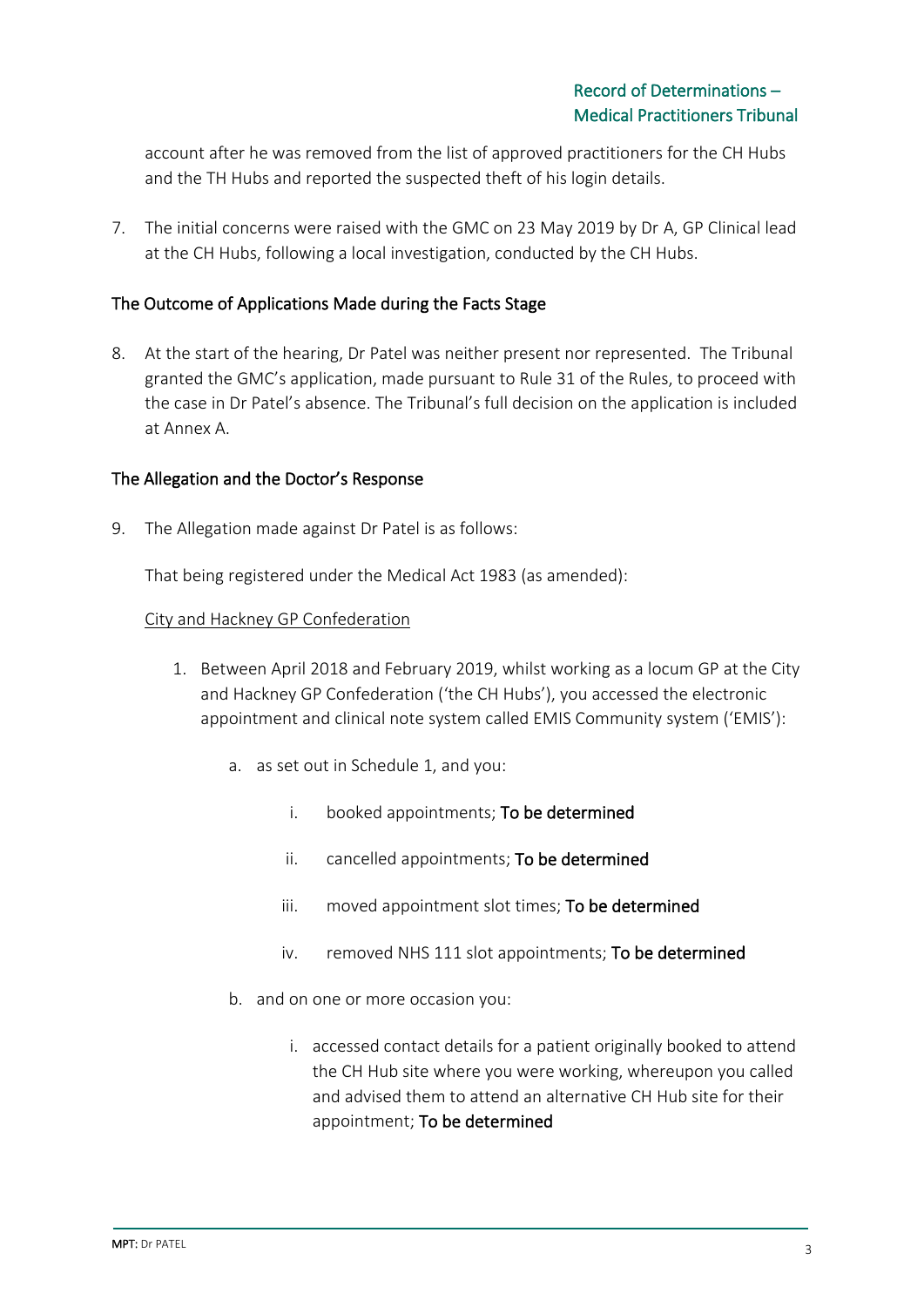- ii. deleted a four-hour appointment session you were booked to work ('a Session'). To be determined
- 2. When you carried out the actions set out in paragraph 1, you knew:
	- a. you did not have permission from the CH Hubs to do this; To be determined
	- b. it was not within your remit to do this; To be determined
	- c. altering an appointment slot within a Session would mean:
		- i. this slot would be unavailable to other patients who required an appointment; To be determined
		- ii. your workload could be reduced for that Session; To be determined
	- d. moving an appointment slot time would enable you to:
		- i. arrive late for a Session at the CH Hubs; To be determined
		- ii. leave a Session at the CH Hubs before it had finished; To be determined
	- e. advising a patient to attend another CH Hub site instead of the site where you were working, as described in paragraph 1bi, would mean you:
		- i. did not have to see the patient; To be determined
		- ii. could arrive late for a Session at the CH Hubs, if the patient had been booked for an appointment with you at the start of your Session; To be determined
		- iii. could leave the CH Hubs before a Session had finished, if the patient had been booked for an appointment with you at the end of your Session. To be determined
- 3. Your actions as described at paragraphs 1 were dishonest by reason of paragraph 2. To be determined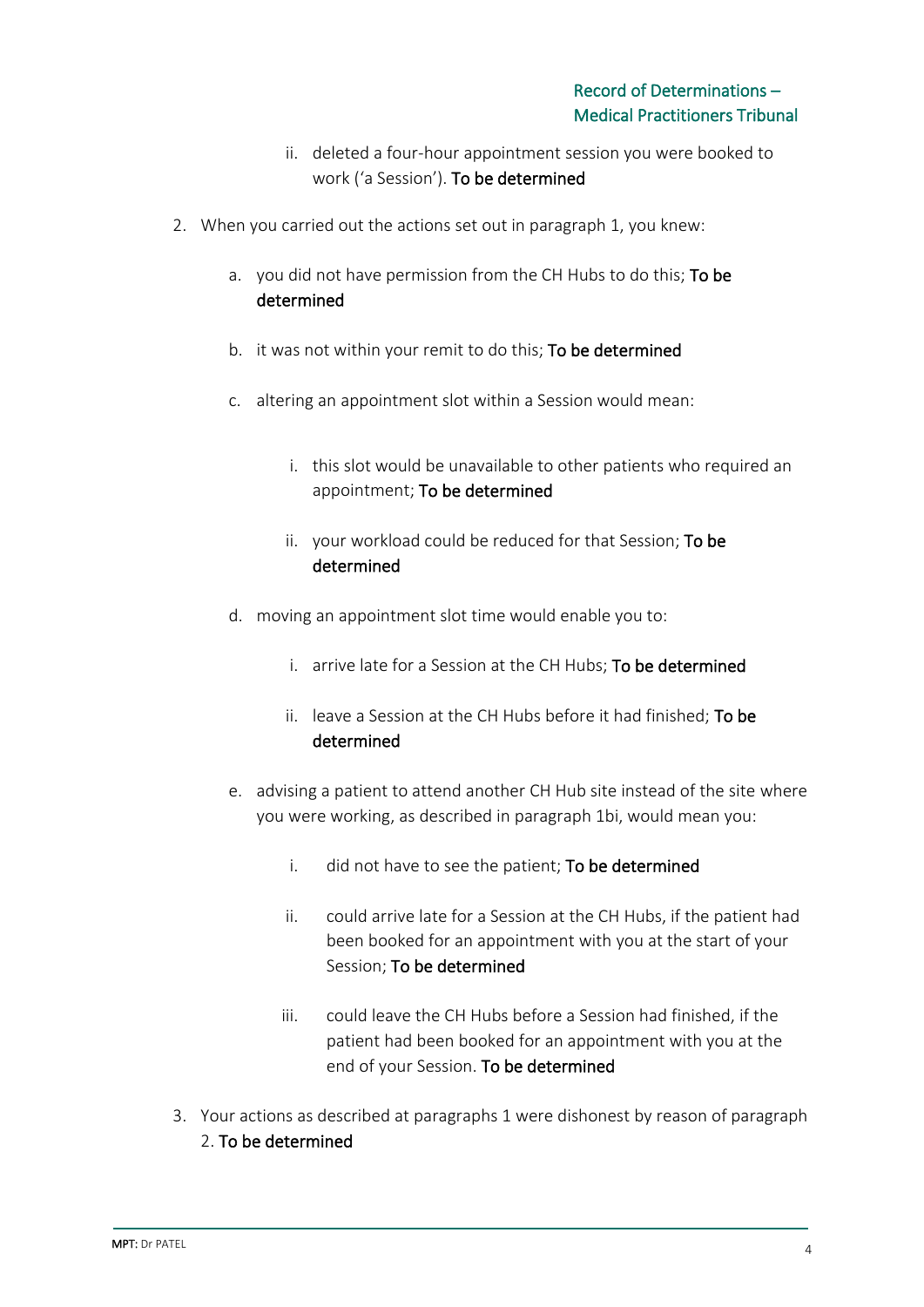- 4. On the occasions set out in Schedule 2, you:
	- a. submitted an invoice to Lantum Locum Agency ('Lantum') requesting payment for a Session you had purportedly worked at the CH Hubs; To be determined
	- b. accepted payment from Lantum for a Session you had purportedly worked at the CH Hubs. To be determined
- 5. When you undertook the actions set out in paragraph 4 you knew that you had either:
	- a. not worked the relevant Session at all; or To be determined
	- b. worked less time than the four hours for which you had invoiced. To be determined
- 6. Your actions as described at paragraph 4 were dishonest by reason of paragraph 5. To be determined
- 7. On the occasions set out in Schedule 3, you logged on to your EMIS account for the CH Hubs when you knew that you had:
	- a. been told on 7 February 2019 you were no longer working at the CH Hubs; To be determined
	- b. no clinical reason for accessing EMIS. To be determined
- 8. On 18 April 2019 you reported the suspected theft of your EMIS login details to the Police and NHS England and you failed to report this suspected theft to the CH Hubs until 12 June 2019. To be determined

#### Tower Hamlets GP Care Group

- 9. Between 2016 and April 2019, whilst working as a locum GP at Tower Hamlets GP Care Group ('the TH Hubs') you accessed EMIS, as set out in Schedule 4, and you:
	- a. booked a patient appointment; To be determined
	- b. cancelled a patient appointment; To be determined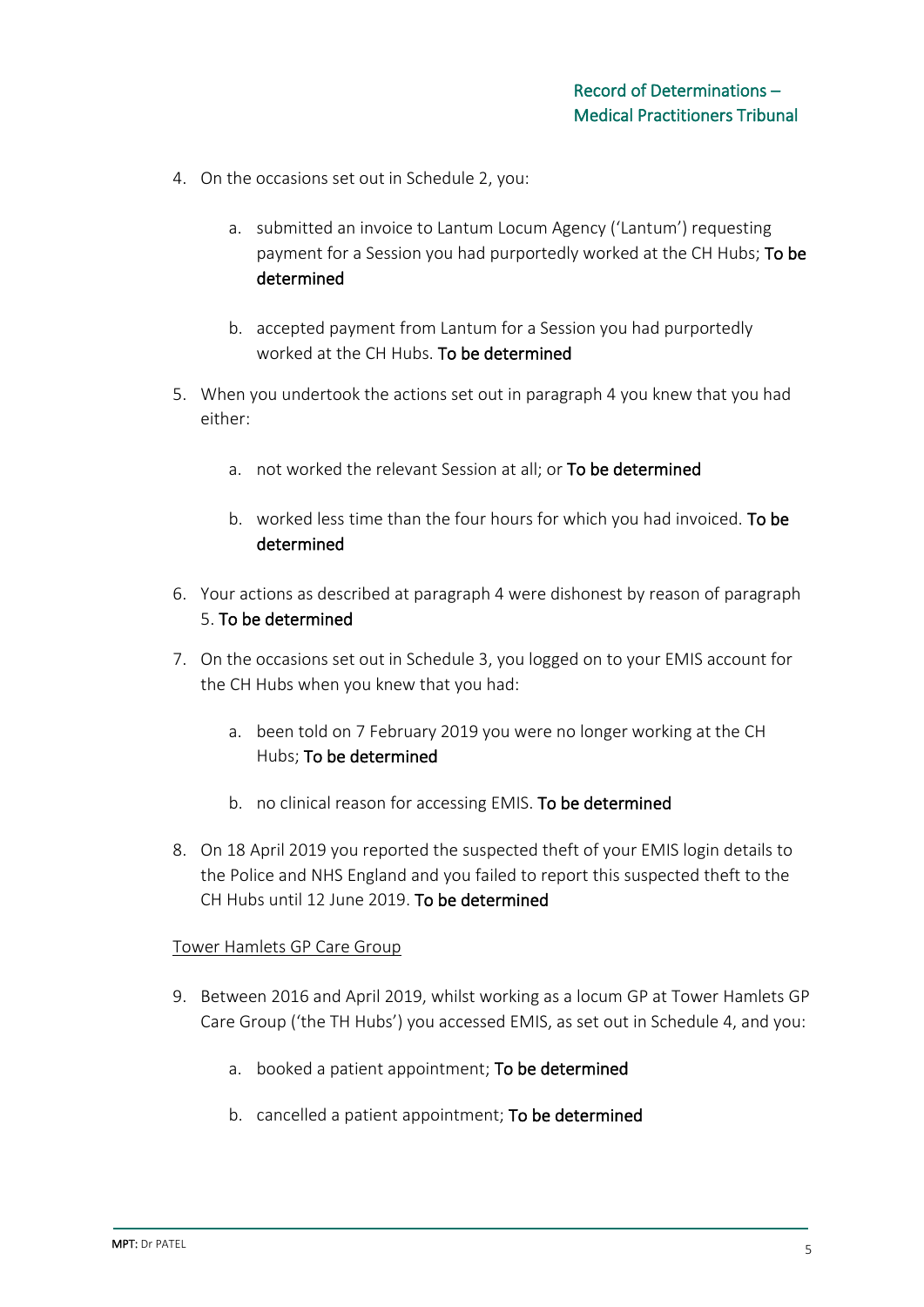- c. added an appointment into another GP's clinic; To be determined
- d. blocked an appointment slot on the system and then unblock this after the time for the appointment slot had passed. To be determined

10. When you carried out the actions, as set out in paragraph 9, you knew:

- a. you did not have permission from the TH Hubs to do this; To be determined
- b. it was not within your remit to do this; To be determined
- c. altering an appointment slot would mean:
	- i. this slot would unavailable to other patients who required an appointment; To be determined
	- ii. your workload could be reduced for that Session; To be determined
- d. moving an appointment slot time would enable you to:
	- i. arrive late for a Session at the TH Hubs; To be determined
	- ii. leave your Session at the TH Hubs before it had finished. To be determined
- 11. Your actions as described at paragraphs 9 were dishonest by reason of paragraph 10. To be determined
- 12. On one or more occasion, you logged on to your EMIS account for the TH Hubs when you:
	- a. were not working at the TH Hubs; To be determined
	- b. knew that you should only log into your EMIS account when you were working at the TH Hubs. To be determined

#### Witness Evidence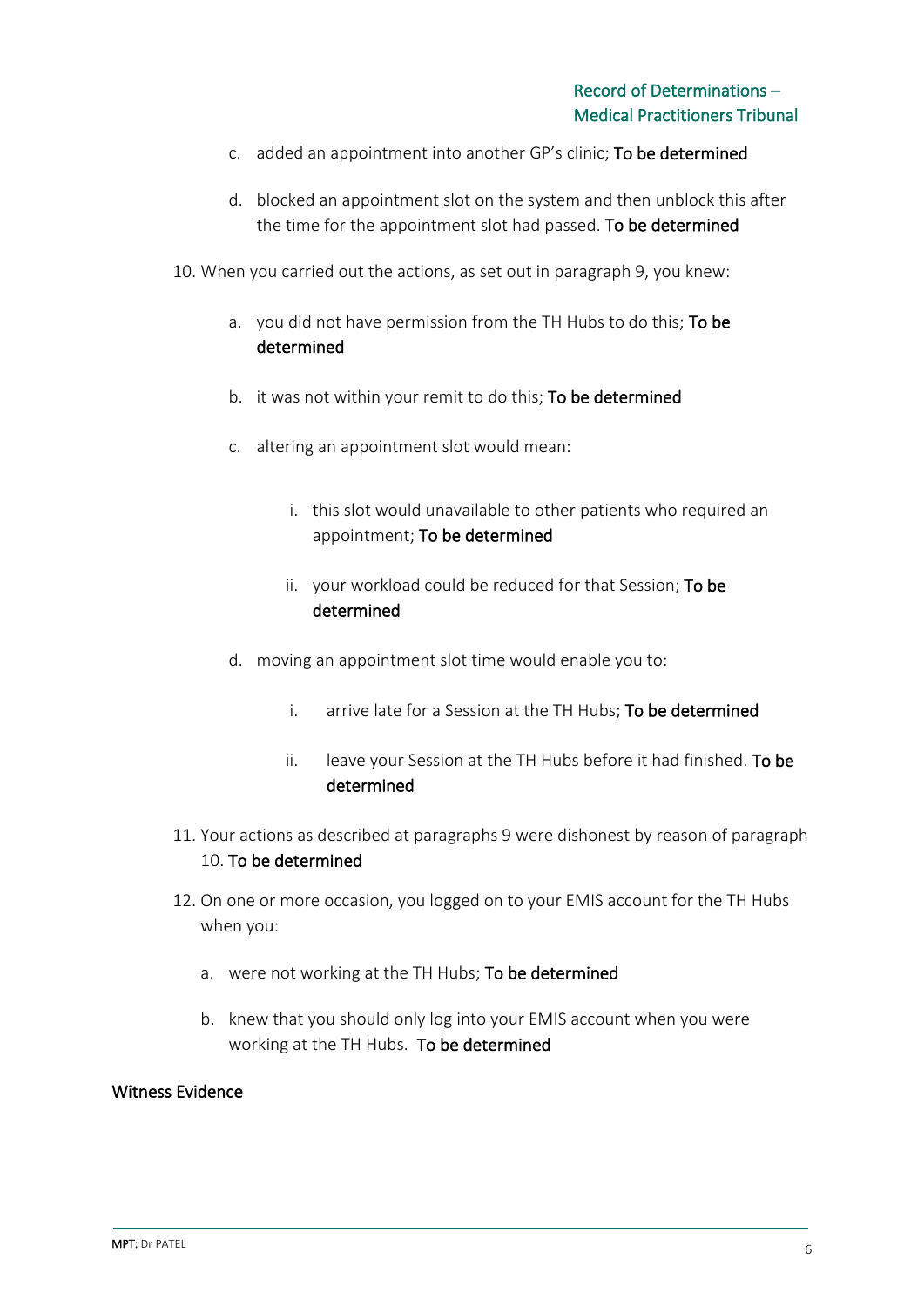- 10. Ms Dawson invited the Tribunal to receive the evidence of 5 GMC witnesses by reading their signed witness statements alone, unless the Tribunal had any questions for the witnesses, because the GMC had no further questions for the witnesses and Dr Patel had not engaged in the hearing.
- 11. The Tribunal considered all the written statements, had regard to rule 34 of the Rules and decided that it had questions only for Ms B, Assistant Director of Operations for the Primary Care Service at Tower Hamlets. Accordingly, the Tribunal heard her evidence via a video link. Ms B confirmed to the Tribunal that she had not had access in 2019 to any material that was not now before the Tribunal. She confirmed that the TH Hubs had reinstated Dr Patel on 12 June 2019 because the TH Hubs had found there had been no harm to the patients by his actions, and he had been a reliable GP with a good reputation in a service where vacancies were hard to fill. She confirmed that Dr Patel had not returned to work at the TH Hubs and she had had no further contact with him.
- 12. The Tribunal also received evidence on behalf of the GMC by reading the witness statements of the following witnesses who were not called to give oral evidence:
	- Dr A, GP Clinical lead at CH Hubs;
	- Dr D, Head of Clinical Governance at Lantum;
	- Ms C, Project Manager for the CH Hubs;
	- Ms E, a receptionist at Richmond Road Medical Centre until March 2019;
	- Dr F, Medical Director for TH Hubs;
	- Ms G, Operations Manager at Lantum.
- 13. Dr Patel did not provide a witness statement of his own or seek to put any documents before the Tribunal. Nevertheless, the Tribunal read a statement and timeline that he had submitted to NHS England in January 2020 and which was put before the Tribunal by the GMC as disclosure of unused material.

### Documentary Evidence

- 14. The Tribunal had regard to the documentary evidence provided by the parties. This evidence included but was not limited to:
	- Summary of conversation between Dr A and Dr Patel 7 February 2019;
	- Reviews of Dr Patel's clinics at TH Hubs on 2 and 8 April 2019;
	- Email from Dr D to Dr Patel setting out the concerns of the CH Hubs, dated 12 April 2019;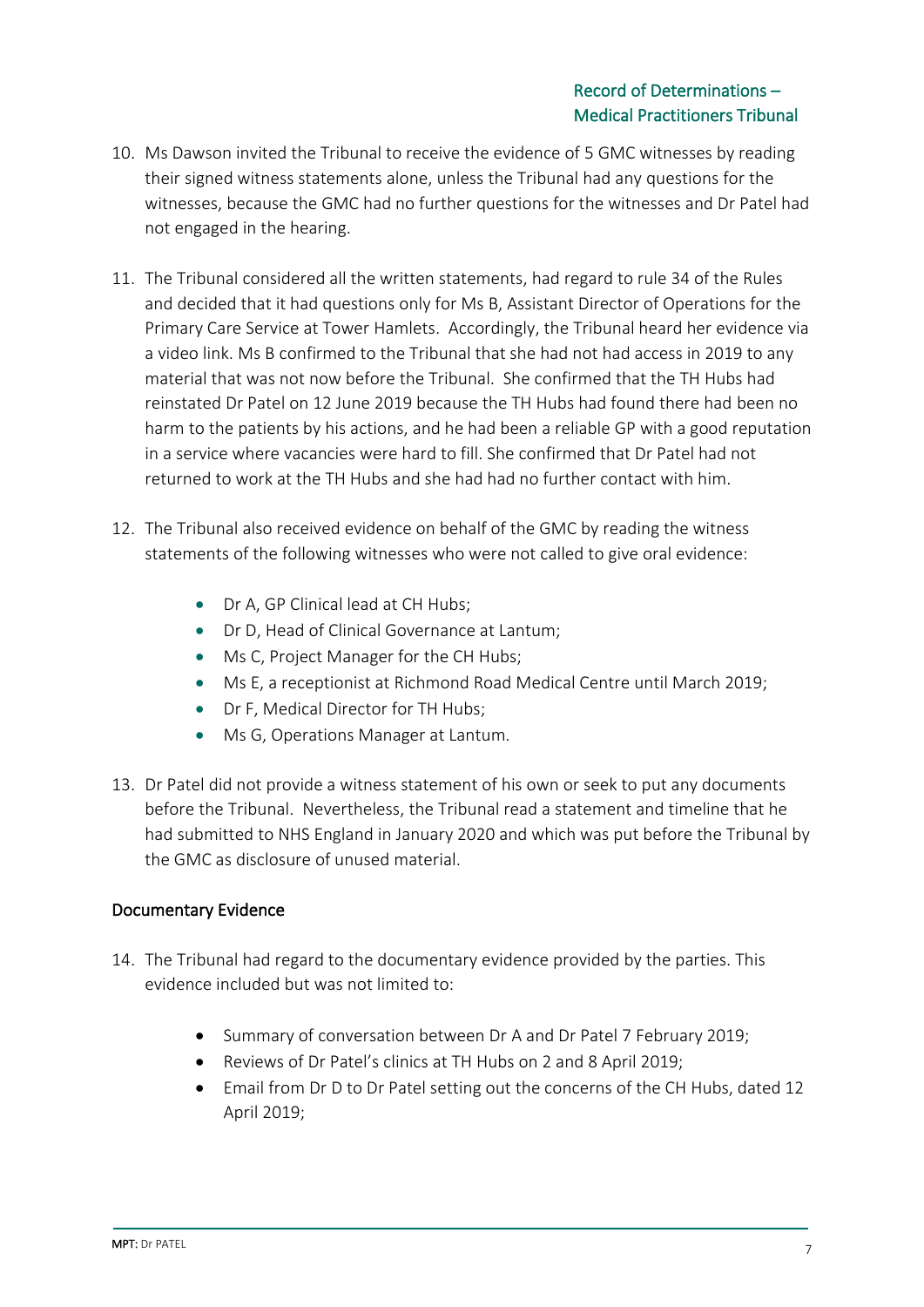- Email from Ms B to Dr Patel dated 13 April 2019 setting out TH Hubs' reasons for suspending him;
- Email from Dr D to Dr Patel setting out the concerns of the CH Hubs and response from Dr Patel dated 15 April 2019;
- Email from Dr Patel to Lantum regarding return of XXX 15 April 2019;
- Email from Dr Patel replying to Ms B dated 17 April 2019;
- Email from Dr Patel to Lantum regarding over payment to him attaching a Schedule of invoices marked as overpaid: 18 April 2019;
- Email from Dr Patel to Dr D raising the issue of the role of Dr C, dated 26 April 2019;
- Schedule (7 pages) of invoices overpaid to Dr Patel, marked by him in yellow, dated April 2019;
- Minutes of the meeting between Dr Patel and Ms B on 2 May 2019;
- 2 letters supplied to TH Hubs by Dr Patel by email of 13 May 2019, purporting to come from Dr C;
- Email from Dr D informing Dr Patel that he had been referred to the GMC and NHS England, dated 12 June 2019;
- Dr Patel's reply to Dr D, dated 18 June 2019;
- Email Dr Patel to Dr D responding to being reported to NHS England, dated 25 April 2019;
- Schedule XXX schedule of 6 appointments where alterations had been made to appointments made at the CH Hubs;
- Schedule XXX, a schedule of altered appointments at the CH Hubs;
- Schedule XXX, a schedule of invoices submitted by Dr Patel;
- Dr A's email raising concerns about probity and fraud regarding Dr Patel, date 2 May 2019;
- Work Details Form supplied by Dr Patel to the GMC, dated 1 July 2019;
- Dr Patel's statement submitted to NHS England in or around January 2020 with a timeline of the events, disclosed to the Tribunal as unused material;
- A third letter purporting to come from Dr C, which Dr Patel supplied to NHS England, saying he had received it on 26 June 2019. This was also disclosed to the Tribunal as unused material;
- The GMC's chronology of events and timeline and written submissions.

## The Tribunal's Approach

15. In reaching its decision on facts, the Tribunal has borne in mind that the burden of proof rests on the GMC and it is for the GMC to prove the Allegation. Dr Patel does not need to prove anything. The standard of proof is that applicable to civil proceedings, namely the balance of probabilities, i.e. whether it is more likely than not that the events occurred.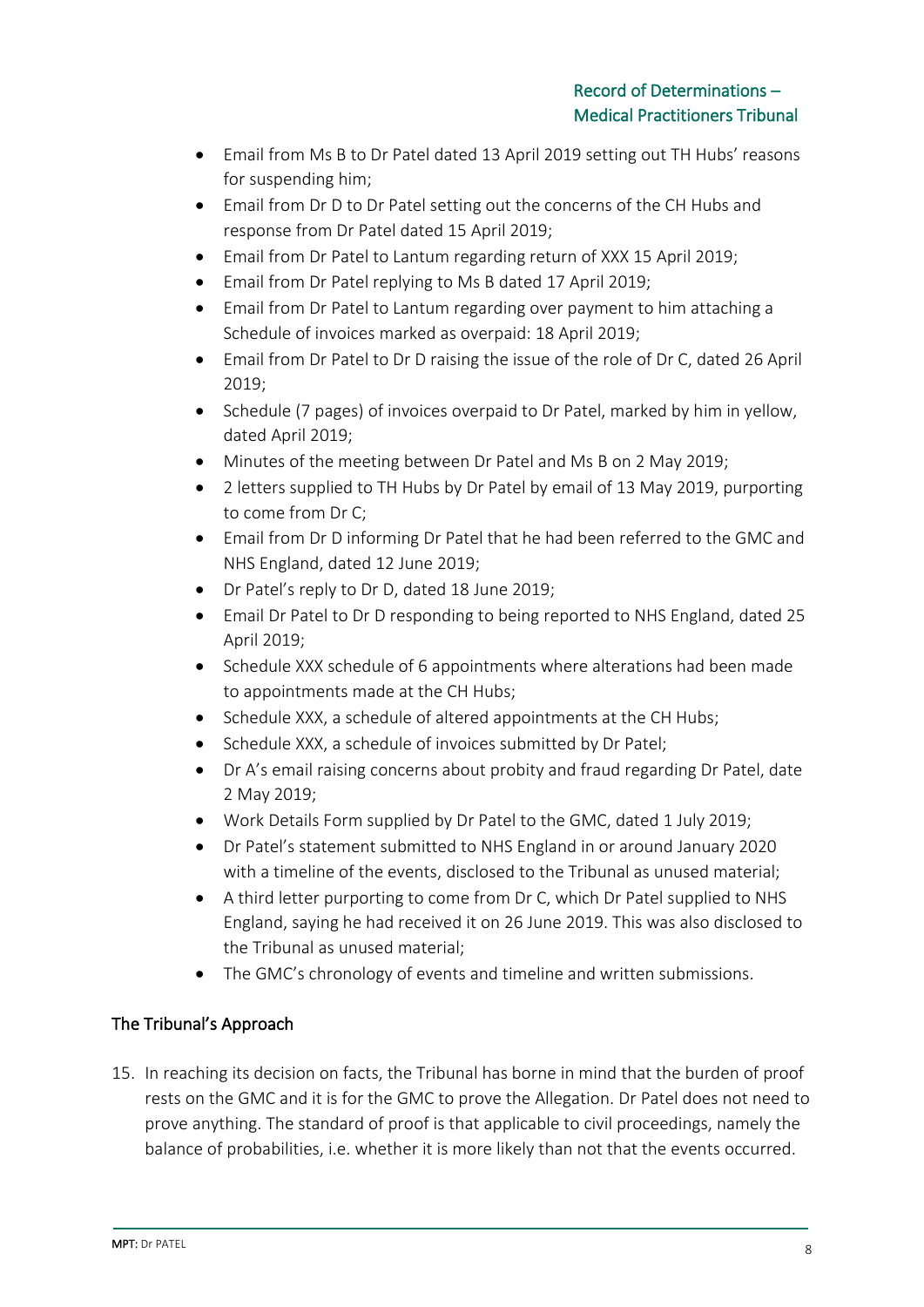- 16. The Tribunal accepted the advice of the Legally Qualified chair that it should not draw an adverse inference from the fact that Dr Patel did not attend the hearing and give evidence. The Tribunal accepted that it would be procedurally unfair to do so in circumstances where Dr Patel had not been warned that failure to attend and give evidence could lead to an adverse inference being drawn by the Tribunal. Ms Dawson did not seek an adverse inference.
- 17. The Tribunal considered the submission of Ms Dawson that the Tribunal should, nonetheless, draw an adverse inference from Dr Patel's failure to comply with the case management directions given in this case. The Tribunal found that it would not be appropriate to do so in this case for the following reasons. First, it would be procedurally unfair because the case management directions contained no warning on their face that an adverse inference could be drawn. The Tribunal found that it was not sufficient to send the doctor a printed document containing what would be a hyperlink in the electronic version directing him to a document on which he could find such a warning if he read it with care. Secondly, the Tribunal found that there was no appropriate adverse inference it could fairly draw where Dr Patel had not sought to manipulate the procedure to gain an unfair advantage but had simply disengaged.
- 18. The Tribunal treated Dr Patel as a man of good character and bore in mind that this was not a defence to any of the allegations but it would be borne in mind in his favour when considering whether it was likely that he would behave in a way that amounted to misconduct or dishonesty and when considering what weight to attach to any explanations he gave at the time his conduct was investigated and in the statement he submitted in 2020 to NHS England.
- 19. The Tribunal considered each paragraph of the Allegation separately. Nonetheless, it accepted the advice of the legally qualified chair that if it was satisfied that the allegations at paragraphs 1-8 of the Allegation, relating to the CH Hubs were proved it was entitled to ask whether this demonstrated a propensity to act in this way. If it found that its findings did demonstrate a propensity, it could ask itself if that propensity made it more likely that he acted in the way alleged in paragraphs 9-12 of the Allegation, relating to the TH Hubs.
- 20. With regard to the allegations of dishonesty, the Tribunal reminded itself that the burden of proving dishonesty was on the GMC to the same standard of proof, i.e. the balance of probabilities. There is no enhanced standard or proof. Nonetheless, the Tribunal reminded itself of the guidance given to Tribunals by the High Court that an allegation of dishonesty should be approached with caution and a Tribunal should be aware of the need for ''cogent evidence''.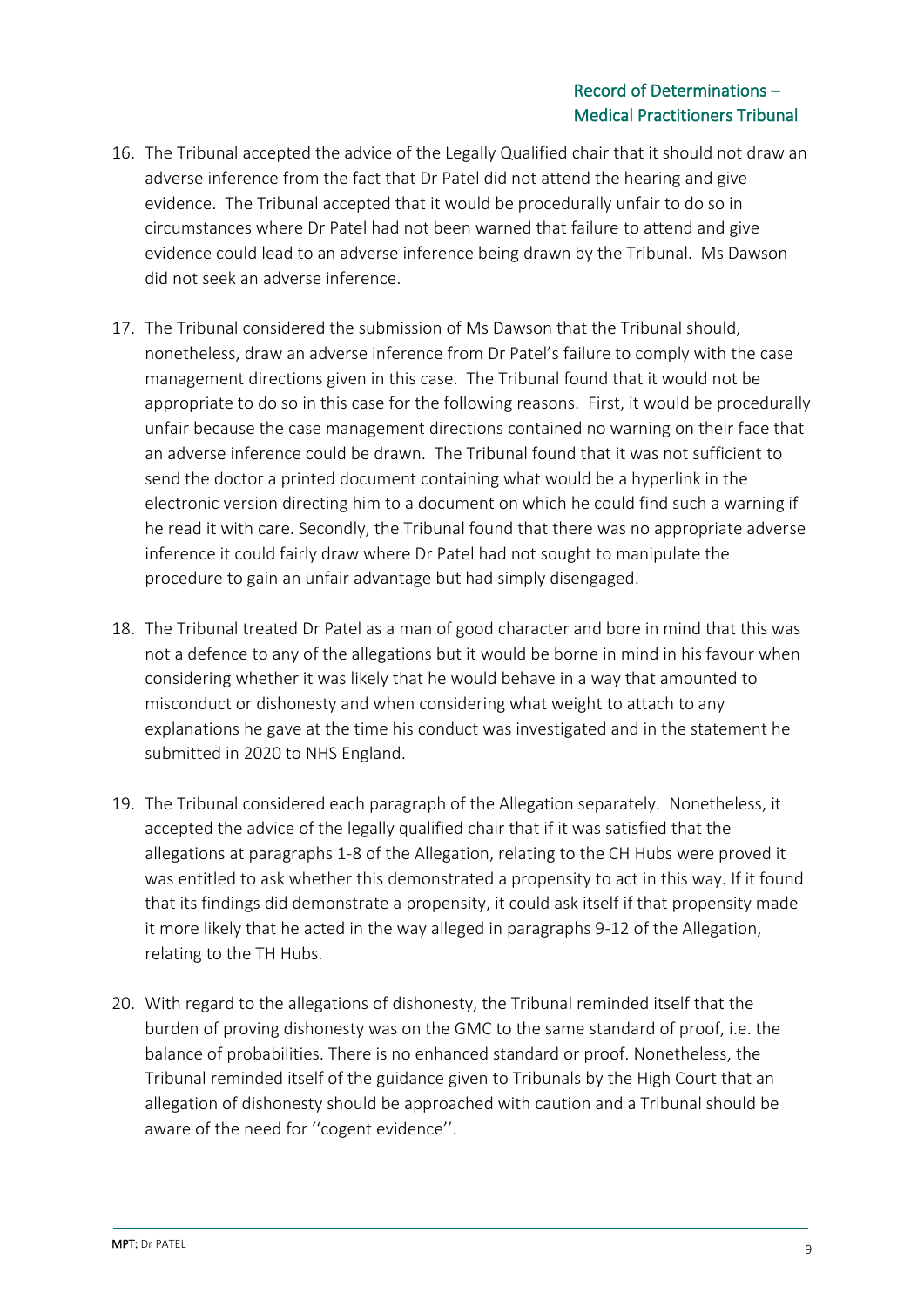21. The Tribunal applied the test laid down by the Supreme Court in Ivey v Genting Casinos (UK) Ltd 2017 UKSC 67 :

> ''*When dishonesty is in question the fact-finding Tribunal must first ascertain- (subjectively) the actual state of the individual's knowledge or belief as to the facts.*

> *The reasonableness or otherwise of his belief is a matter of evidence (often in practice determinative) going to whether he held the belief, but it is not an additional requirement that his belief must be reasonable; the question is whether it is genuinely held.*

> *When once his actual state of mind as to knowledge or belief as to facts is established, the question whether his conduct was honest or dishonest is to be determined by the fact-finder by applying the (objective) standards of ordinary decent people. There is no requirement that the defendant must appreciate that what he has done is, by those standards, dishonest.''*

## The Tribunal's Analysis of the Evidence and Findings

22. The Tribunal has considered each outstanding paragraph of the Allegation separately and has evaluated the evidence in order to make its findings on the facts.

### Paragraph 1 of the Allegation

- 23. Before turning to the individual matters set out in paragraph 1, the Tribunal records the evidence it has read and accepted regarding the way the CH Hub was arranged.
- 24. The Tribunal accepted the evidence that there were 5 Hub sites in the Hackney and City area. The Hubs were staffed over weekends from 08:00 to 20:00, each session ran for 4 hours, from 08:00-12:00, 12:00-16:00 and 16:00-20:00. During the sessions there was one GP and one receptionist at each Hub. Utilisation was only 30% but the Hackney and City Federation kept the service available from 08:00 to 20:00.
- 25. CH Hubs used the EMIS system to book appointments which were either booked by GP practices into slots (of 12 minutes) known as routine appointments, or NHS 111 who had reserved slots, which only NHS 111 could book. The Tribunal found that the significance of this distinction was that GP slots could not be booked after 5:00 PM on Friday, when the GP practices closed but NHS 111 slots could be booked at any time during the weekend by NHS 111 on behalf of patients who had called that service.
- 26. The Tribunal also accepted Dr A's evidence that when the locums did their first shift at the Hubs they would be shown around by the receptionist and be given a paid 30 minute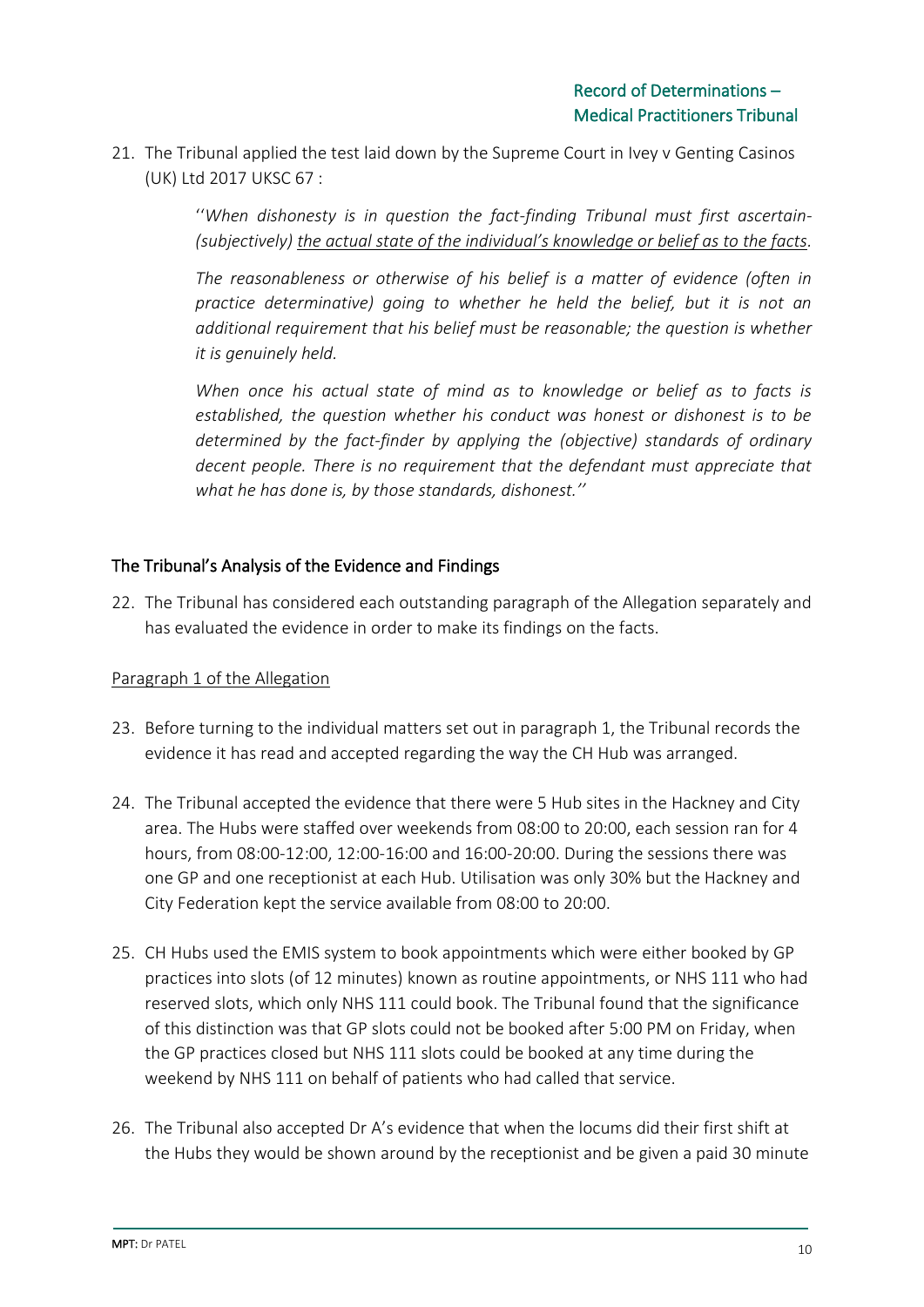induction to familiarise themselves with City and Hackney guidelines and pathways, to ensure they can communicate any referrals and actions to the patient's originating GP practice. The receptionists would get the locums set up using their EMIS logins and provide them with a training guide for doctors. Lantum would also email the locums an induction and training guide which sets out the roles of the doctor.

27. The Tribunal also accepted the uncontradicted evidence of Ms C that Dr Patel was a regular locum on CH Hubs and would often book 3 sessions on one day of the weekend. Where a patient was booked in by their GP practice, their records had to be made available to or dragged into the appropriate place in EMIS, on a hub. This was a process known as "tracing in" and was carried out by receptionists. It was not the doctor's job to do this. Nor does a doctor normally book appointments into their sessions. If patients wish to cancel a session there is a text message service. The Tribunal therefore accepted her conclusion that *"Given the way the bookings are made at the Hubs… there was no requirement for either the receptionist or the locum to get involved in the booking system…"*

## Paragraphs  $1(a)(i)$ ,  $1(a)(ii)$ ,  $1(a)(iii)$  and  $1(a)(iv)$  of the Allegation

- 28. The Tribunal read and accepted the uncontradicted evidence of Dr A, GP Clinical lead at the CH Hubs and Ms C, Project Manager for the CH Hubs. It found that the appointments listed in schedule 1 are derived from 2 audits of Dr Patel's appointments between April 2018 and February 2019.
- 29. The first audit comprised a detailed analysis of 5 appointments between 1st December 2018 and 2nd February 2019 and a less detailed review of two other appointments. The Tribunal accepted that this audit was first conducted by a receptionist at one of the hubs and subsequently checked and verified by Ms C, working with colleagues. The Tribunal read the results in a spreadsheet marked XXX.
- 30. The Tribunal also accepted the evidence of Ms C that she conducted a further audit of Dr Patel's appointments. The Tribunal accepted that she had conducted this audit by examining the EMIS system and creating a spreadsheet of all patient appointments that had been booked or cancelled using Dr Patel's login and any sessions which had been edited or deleted by his login. The Tribunal saw this spreadsheet marked XXX.
- 31. Having considered the way that these audits were compiled, the Tribunal was satisfied that they were a reliable source of evidence.
- 32. The Tribunal also accepted the evidence of Dr A that she spoke by telephone with Dr Patel on 7 February 2019. The Tribunal read her note of that conversation and accepted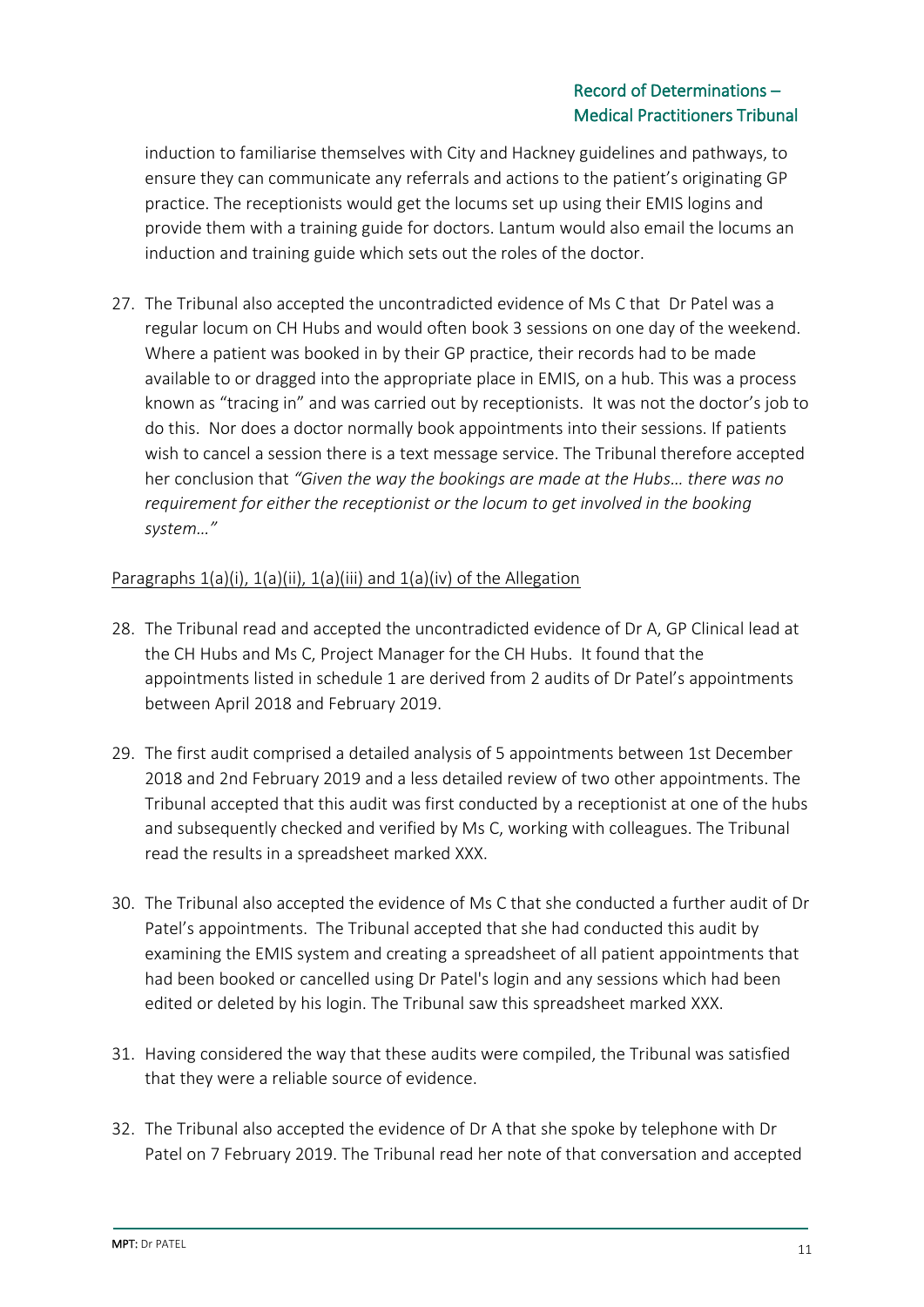that it is accurate. In her note, she recorded that Dr Patel accepted that he had rebooked a patient to another hub and had been calling patients before their appointments. She concluded her notes of the conversation in the following terms: *"he apologised many times and said he was aware that he was doing things which are not in the normal hub GP role but repeated he wanted to do this for patient convenience and to help reception"* and *"not so I can leave early".* She concluded her note by saying that she had not mentioned any motive to him only asked why a GP may do this.

- 33. In order to form a better understanding of what was occurring, the Tribunal considered the following examples from schedule XXX, which Ms Dawson drew to the Tribunal's attention.
	- 1) Session of 2 February 2019 (No1 on XXX and 83 on Schedule 1)

a. At 13.09 Patient was booked by NHS 111 into the 15.00 NHS 111 appointment slot. Dr Patel traced the patient into this appointment at 13.14, but then rebooked the patient into the Nightingale at 13.17.

b. Despite re-booking the patient to the Nightingale, Dr Patel left the patient's 15.00 NHS 111 appointment with his own clinic – merely typing in the notes *"patient went to Nightingale*". This appointment was therefore marked DNA (did not attend).

2)Session of 12/01/2019 (No 4 on XXX and 71 on Schedule 1)

a. a routine appointment slot for 08.24 was cancelled by Dr Patel at 08.32 despite patient arriving at 08.31, and Dr Patel seeing the patient at 08.33.

b. At 08.32, having cancelled the 08.24 appointment, Dr Patel booked the patient into the last 111 appointment slot at 19.00 instead.

c. Despite seeing the patient at 08.33, Dr Patel then recorded that same patient as having 'arrived seen and left' for the 19.00 NHS 111 slot.

3)Session of 01/12/2018 (No 5 on XXX and 56 on Schedule 1)

a. Dr Patel altered the last 19.00 NHS 111 slot into a routine appointment slot making this unavailable to NHS 111 to book.

b. NHS 111 had booked a patient into the 18.12 NHS 111 slot, before Dr Patel moved this patient (at 17.48) to the Nightingale practice for their 18.24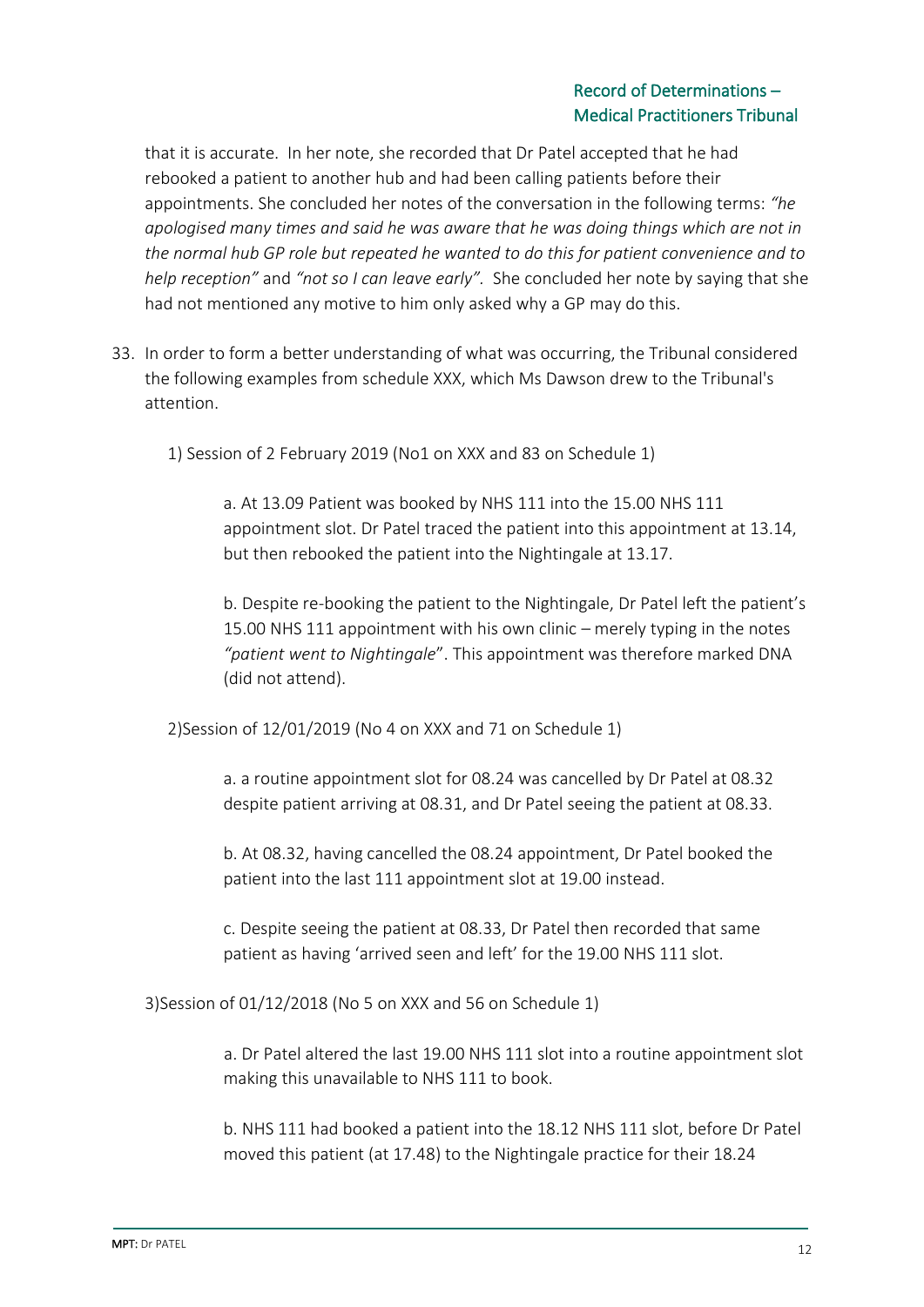routine slot. Dr Patel noted that the appointment had been moved as 'the patient cannot make it here on time'.

c. At 17.51 Dr Patel then changed the 19.00 appointment slot back to an NHS 111 slot and added the same patient's name (i.e. the 18.12 NHS 111 patient) into this slot, but did not trace the patient in.

- 34. Before coming to a final conclusion on this paragraph of the allegation, the Tribunal considered the following.
- 35. First, the Tribunal had regard to the response written by Dr Patel in the statement he submitted to NHS England. The Tribunal saw that, with regard to the appointments on 02/09/2019, Dr Patel agreed that he had made the transfers and alterations sent out above and said that his failure to cancel the 15:00 NHS 111 slot was simply an error. With regard to the appointments on 12/01/2019, Dr Patel admitted he had made the alterations to the appointments, but explained them by saying that he had already told the hub he needed to leave early and, in order to see the patient without using another slot in his clinic, he had put the patient into the last slot of the day "as a paper exercise". With regard to the appointment on 01/12/2018, he agreed that he had moved the patient's appointment to the Nightingale clinic but said he could not explain the alterations to the NHS 111 slots, which he believed was done by Dr C.
- 36. The second question that the Tribunal considered was whether the evidence of moving appointments by someone using Dr Patel's EMIS login, meant that the alterations recorded were carried out by Dr Patel or whether some at least were carried out by Dr C to whom Dr Patel referred.
- 37. The GMC acknowledged that Dr C existed and was somebody against whom Dr Patel had given evidence in previous GMC/MPTS proceedings. The Tribunal noted that the first time that Dr Patel raised the question of Dr C's possible intervention in the moving of his appointments was in an email, dated 17 April 2019, written to Ms B at the TH Hubs. In that email, he acknowledged that there were *"are relatively few occasions"* when he would have moved appointments at the TH Hubs. He then added that he had received information which he was passing to NHS England *"that may reveal an explanation for some of these actions."* The following day, on 18 April 2019, Dr Patel sent an email to Ms B stating *"my login details for EMIS have been compromised''.*
- 38. On 26 April 2019, Dr Patel wrote to Dr D at Lantern setting out the position in more detail, explaining that he had given evidence against Dr C and now had received two threatening letters. They are both typed with no address. The first is addressed to Dr Patel, it says *"I will slowly and painfully destroy your career like you destroyed mine. I*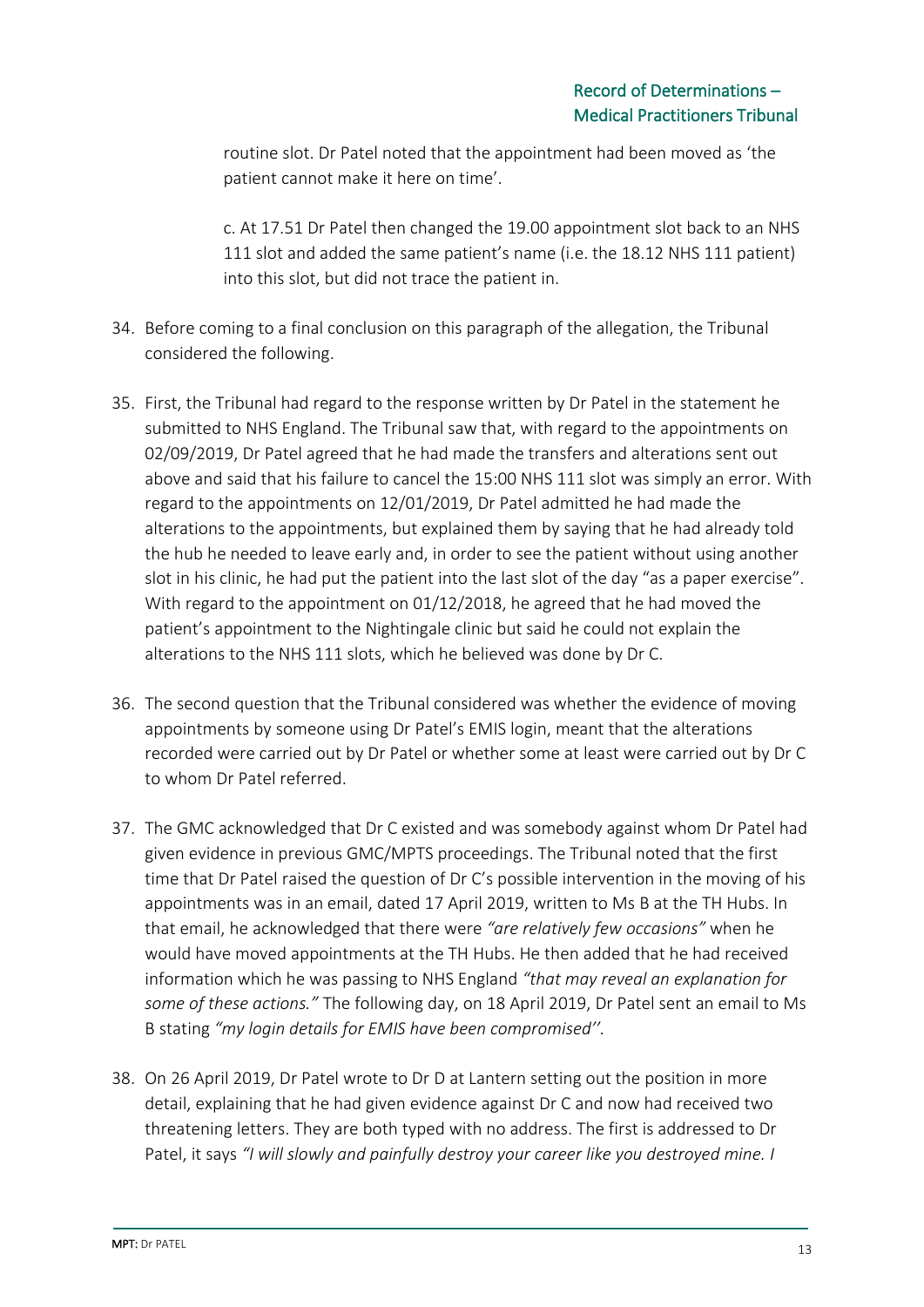*have all your login details, passwords and can still access EMIS".* The second is written to *"Dear Mani"* and says *"I have been systematically sabotaging his clinics for a number of months" …"FYI have all of his username and passwords and have help from a third party".*

- 39. The Tribunal also read the material that Dr Patel had submitted to NHS England and saw that in June 2019 he revealed a third letter purporting to come from Dr C which was in different terms to the first two. This letter was not threatening but contained a confession that Dr C had gained access to *"a variety of Dr Patel's accounts via a third party and have been monitoring his email activity for several months now…. I accessed his accounts to tamper with his clinics on a regular basis… in essence moving patients changing slot properties and deleting his plan sessions at the last minute… I accessed his network locum account to generate invoices for sessions that I had deleted and those that I knew he had not worked on EMIS"*. It concluded *"my anger surrounding my dismissal clouded my judgement and I hope it is not too late".*
- 40. When considering what role had been played by Dr C, the Tribunal reminded itself that Dr Patel had not adduced evidence of that involvement nor had he chosen to put any of the material which the Tribunal has looked at, before the Tribunal. There was no detail or explanation before the Tribunal showing how Dr C might have altered Dr Patel's EMIS records, nor was there any material in the letters themselves to support the proposition that the author could have altered Dr Patel's EMIS records.
- 41. The Tribunal was assisted by examining the record of the appointment of 01/12/2018. On that day Dr Patel admittedly moved a patient to another hub at 17.48. That patient's appointment was then moved into the 19.00 NHS England slot at 17.51. The Tribunal agreed with Ms Dawson that the proximity in time of the 2 activities, makes it highly unlikely that another person (such as Dr C) would have had time or opportunity to intervene. Intervention would have required remote monitoring of Dr Patel's movements over a considerable period of time in a way that the Tribunal rejected as incredible.
- 42. The Tribunal also found that the arrival of the third letter very shortly after Dr Patel had been told he was being investigated by the CH Hubs for submitting invoices for sessions he had not worked, was a striking coincidence which cast doubt on the authenticity of that letter and by implication the other two. The Tribunal also found that the terms of the "confession" were inconsistent with the letter itself which gave no means of contacting the writer.
- 43. Having considered this evidence, the Tribunal decided that it did not accept that Dr C did or indeed could have intervened to make the alterations in Dr Patel's appointments and concluded that all the changes made through Dr Patel's EMIS login were made by him.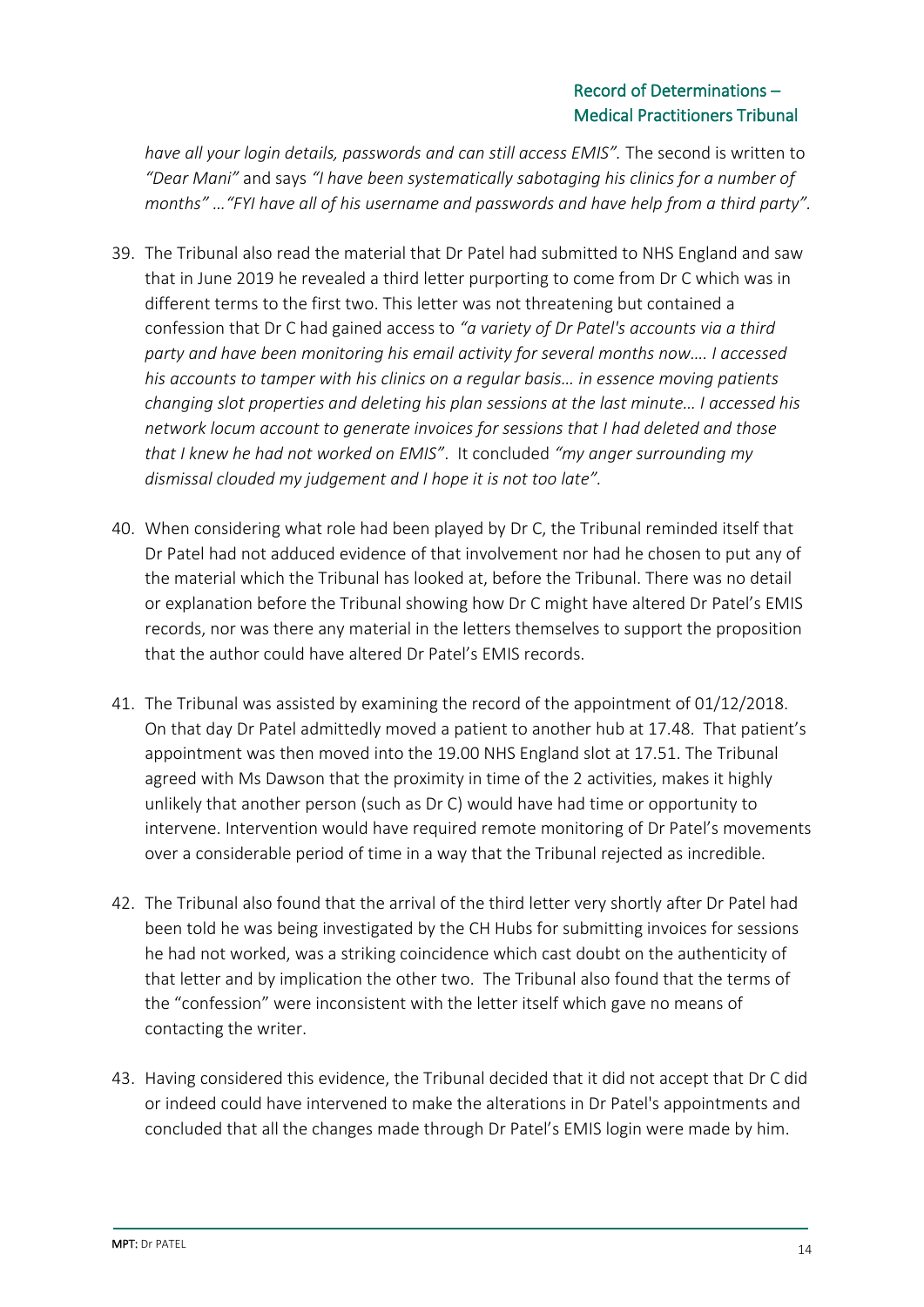- 44. Finally, before setting out its decision on this paragraph, the Tribunal records the view it formed of the activities set out in paragraph 1(a) as a whole. The Tribunal found that there was a pattern of moving appointments on a significant number of occasions so that the last slots of the evening were apparently full because Dr Patel had put in the name of a patient he had either seen or sent to another hub. The result was that the record created on EMIS was misleading to anyone at NHS 111 who was looking for an appointment slot in the evening.
- 45. Based on the evidence set out above, the Tribunal found that Dr Patel had booked, cancelled and moved appointments and removed NHS 111 appointments, by filling the appointments with the names of patients who had either been seen or sent to another hub. The Tribunal therefore found paragraphs  $1(a)(i)$ ,  $1(a)(ii)$ ,  $1(a)(iii)$  and  $1(a)(iv)$  of the Allegation proved.

### Paragraph 1(b)(i) of the Allegation

- 46. The Tribunal had regard to the evidence referred to above and in particular the record of the session on 1/12/2018. It reminded itself that the acts of tracing in the patient, booking the patient into the 15.00 slot and transferring the patient to the Nightingale hub were all carried out by Dr Patel and not the receptionist.
- 47. The Tribunal also reminded itself of the evidence of Dr A that she spoke to Dr Patel on 7 February 2019 and he accepted that he was *"tracing patients in from 111 and then calling them… for patient convenience and to ease the receptionist's burden"* and was *"trying to make it easier for patients to get appointments closer to their home address".*
- 48. The Tribunal accepted this uncontradicted evidence and found that Dr Patel did access the contact details of a patient on more than one occasion. The Tribunal therefore found Paragraph 1(b)(i) of the Allegation proved.

## Paragraph 1(b)(ii) of the Allegation

49. The Tribunal noted that a number of deleted patient sessions were identified in the audit carried out and reflected in XXX. The Tribunal had already found that XX was a reliable record of the evidence derived from EMIS. It therefore found Paragraph 1(b)(ii) of the Allegation proved.

### Paragraph 2 of the Allegation

50. In order to decide paragraphs 2(a) and 2(b) of the Allegation, the Tribunal asked itself first whether it was satisfied that Dr Patel did not have permission to carry out the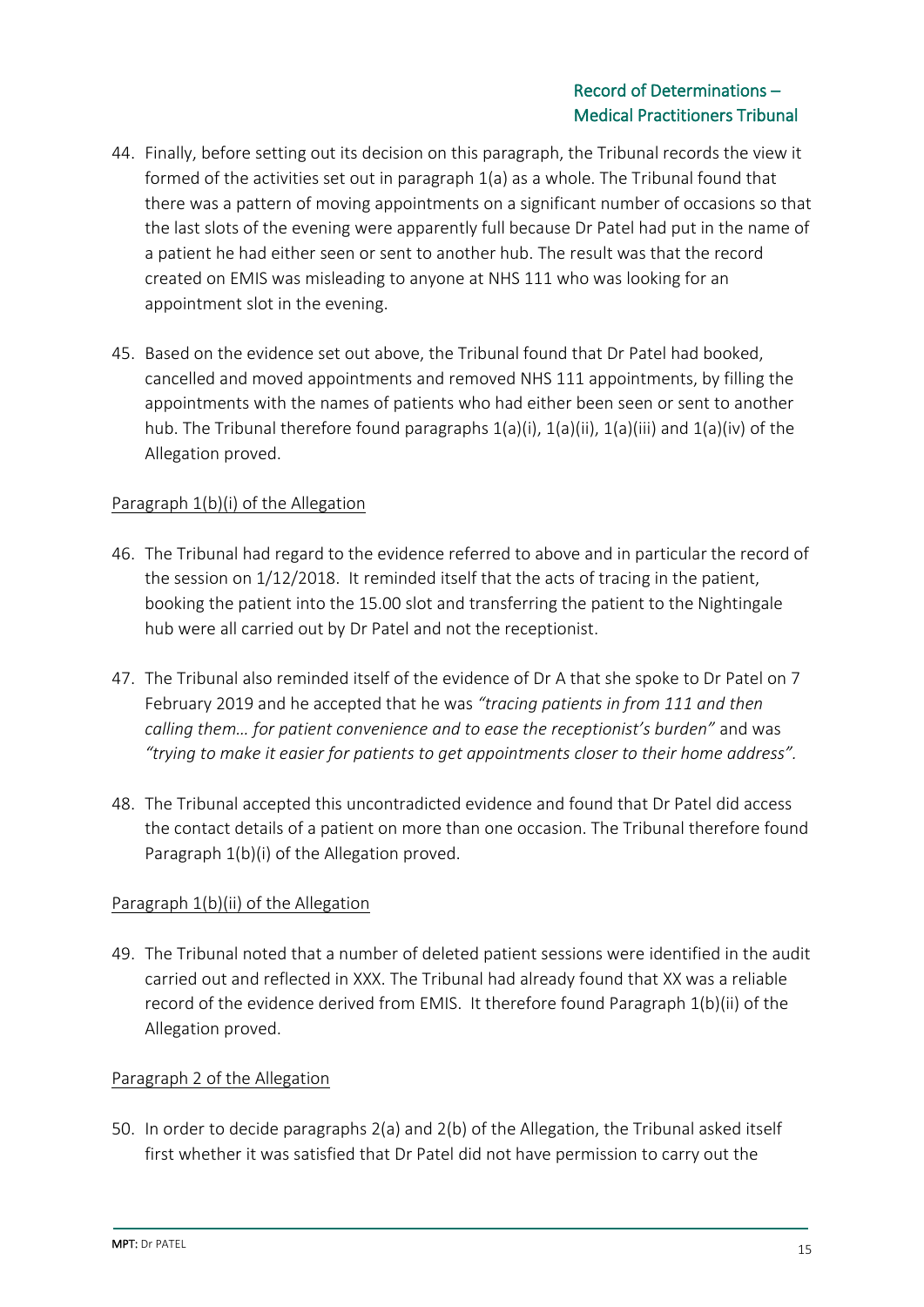actions found proved in paragraph 1 and/or that those actions were not within his remit. It then asked whether, if that was the case, it was satisfied that he knew that.

- 51. The Tribunal accepted Dr A's evidence *that "when the locums did their first shift at the Hubs they would be shown around by the receptionist and be given a paid 30 minute induction to familiarise themselves with City and Hackney guidelines and pathways, to ensure they can communicate any referrals and actions to the patient's originating GP practice. The receptionists would get the locums set up using their EMIS logins and provide them with a training guide for doctors. Lantum would also email the locums an induction and training guide which sets out the roles of the doctor."*
- 52. The Tribunal also accepted the uncontradicted evidence of Ms C that Dr Patel was a regular locum on CH Hubs and would often book 3 sessions on one day of the weekend. Where a patient was booked in by their GP practice, their records had to be made available to, or dragged into, the appropriate place in EMIS, at a hub. This was a process known as *"tracing in"* and was carried out by receptionists, *"It was not the doctor's job to do this."*
- 53. The Tribunal also accepted Ms C's evidence that a doctor did not normally book appointments into their sessions. If patients wished to cancel a session there is a text message service. It therefore accepted her conclusion that *"Given the way the bookings are made at the Hubs… there was no requirement for either the receptionist or the locum to get involved in the booking system…"*
- 54. The Tribunal had already found that Dr A's record of her conversation with Dr Patel on 7 February 2019, was a reliable record. It reminded itself of her evidence that Dr Patel *"apologised many times and said he was aware that he was doing things which are not in the normal hub GP role but repeated he wanted to do this for patient convenience to help reception and "not to leave early"".*
- 55. The Tribunal took the view that in altering patient appointments as he did, Dr Patel was undermining the confederation's Key practice indicator (KPI) *"to keep the service available to patients from 08:00-20:00"* by blocking NHS 111 slots at the end of sessions. The Tribunal also accepted Dr A's evidence that as a result of Dr Patel's actions there would have been a potential denial of appointments to those patients who needed them.
- 56. The Tribunal is satisfied that as a regular and experienced locum, Dr Patel would have been aware that patients could not book a routine appointment on the date of the Hub session but only book through NHS 111, in one of the reserved slots.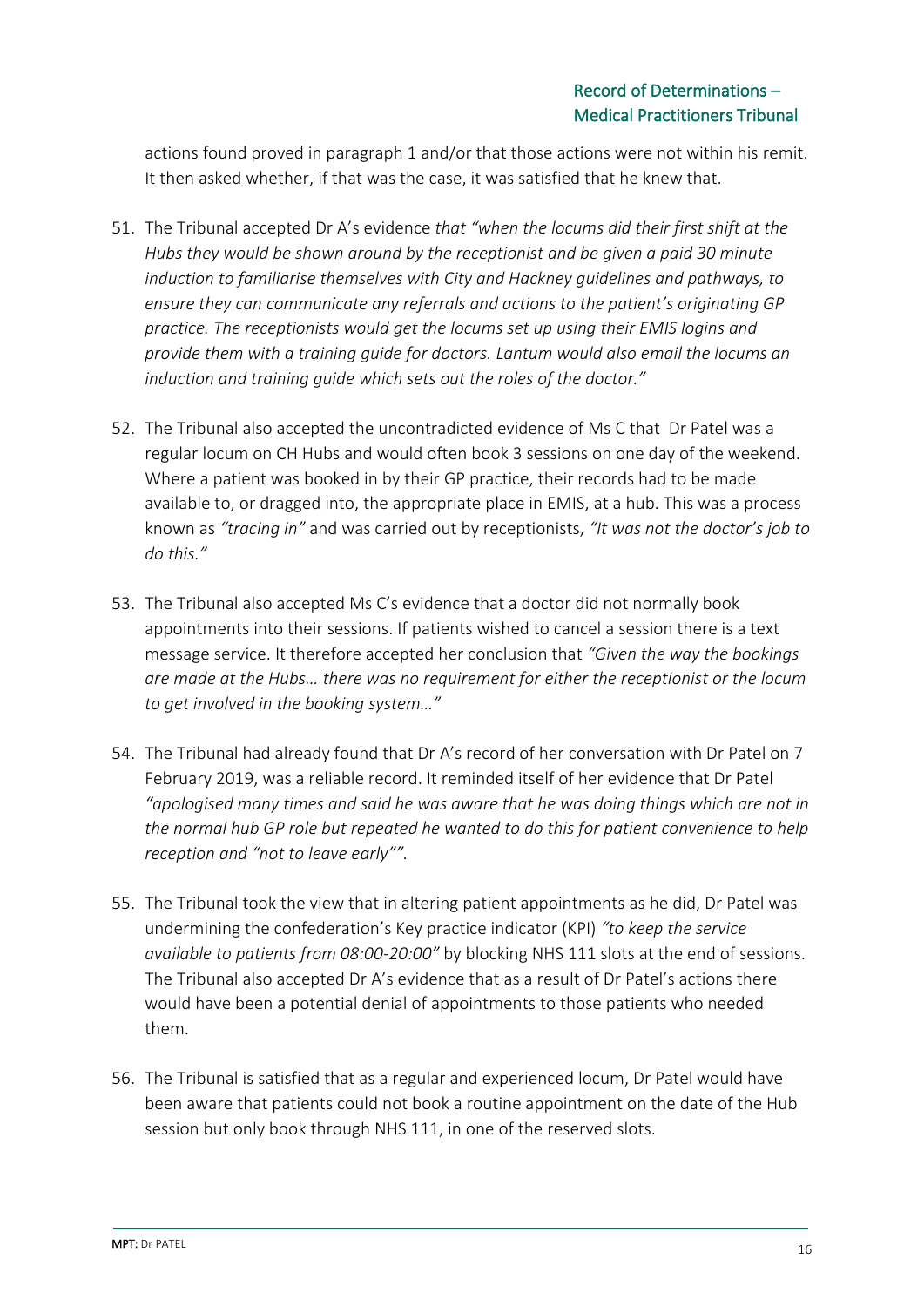- 57. The Tribunal accepted the evidence of Dr A that Dr Patel was given a 13-page induction into how the appointment system worked and a copy of the Lantum terms of engagement which contained the following passage, which was consistent with the KPI to keep the sessions open until 20:00: *"you must not end or leave a session early without the agreement of the supervisor on duty at the practice."*
- 58. The Tribunal also accepted the evidence of Ms G that the role's terms of engagement are a *"smaller breakdown of the main Lantum terms and conditions (which the GP signs up to when they join Lantum). The GP sees the jobs terms of engagement, every time they book a session, as it is set out in the details section of every session."*

### Paragraph 2(a) of the Allegation

- 59. The Tribunal found that there was no direct evidence that Dr Patel did not have permission to carry the individual acts set out paragraph 1, if the need arose. Nevertheless, the Tribunal took the view that the correct approach was to assess all the actions set out in paragraph 1 together and ask whether Dr Patel had permission to carry out those actions, taken as a whole.
- 60. The Tribunal reminded itself that it had found that, taken as a whole, Dr Patel's actions at paragraph 1 amounted to creating a misleading record of appointments and blocking appointment slots that should have been available to NHS 111 patients in a way that was contrary to the aim of the hubs to provide a service until 8:00 PM.
- 61. Having regard to the evidence set out above, the Tribunal is satisfied that Dr Patel did not have permission to subvert the aim of the hubs and, as an experienced and regular locum, who had been provided with the induction materials set out above, he knew this. Accordingly, the Tribunal found paragraph 2(a) proved.

#### Paragraph 2(b) of the Allegation

62. The Tribunal was satisfied that dealing with patient appointments would not fall under Dr Patel's remit as it would be the receptionist's job and/or the responsibility of the GPs making the appointments in the first place. Dr Patel accepted that he knew this during his telephone conversation with Dr A on 7 February 2019. Accordingly, the Tribunal found Paragraph 2(b) of the Allegation proved.

### Paragraph 2(c)(i) of the Allegation

63. The Tribunal found that not every alteration of an appointment would make the slot unavailable to a patient who required it. Nevertheless, it found that the movements of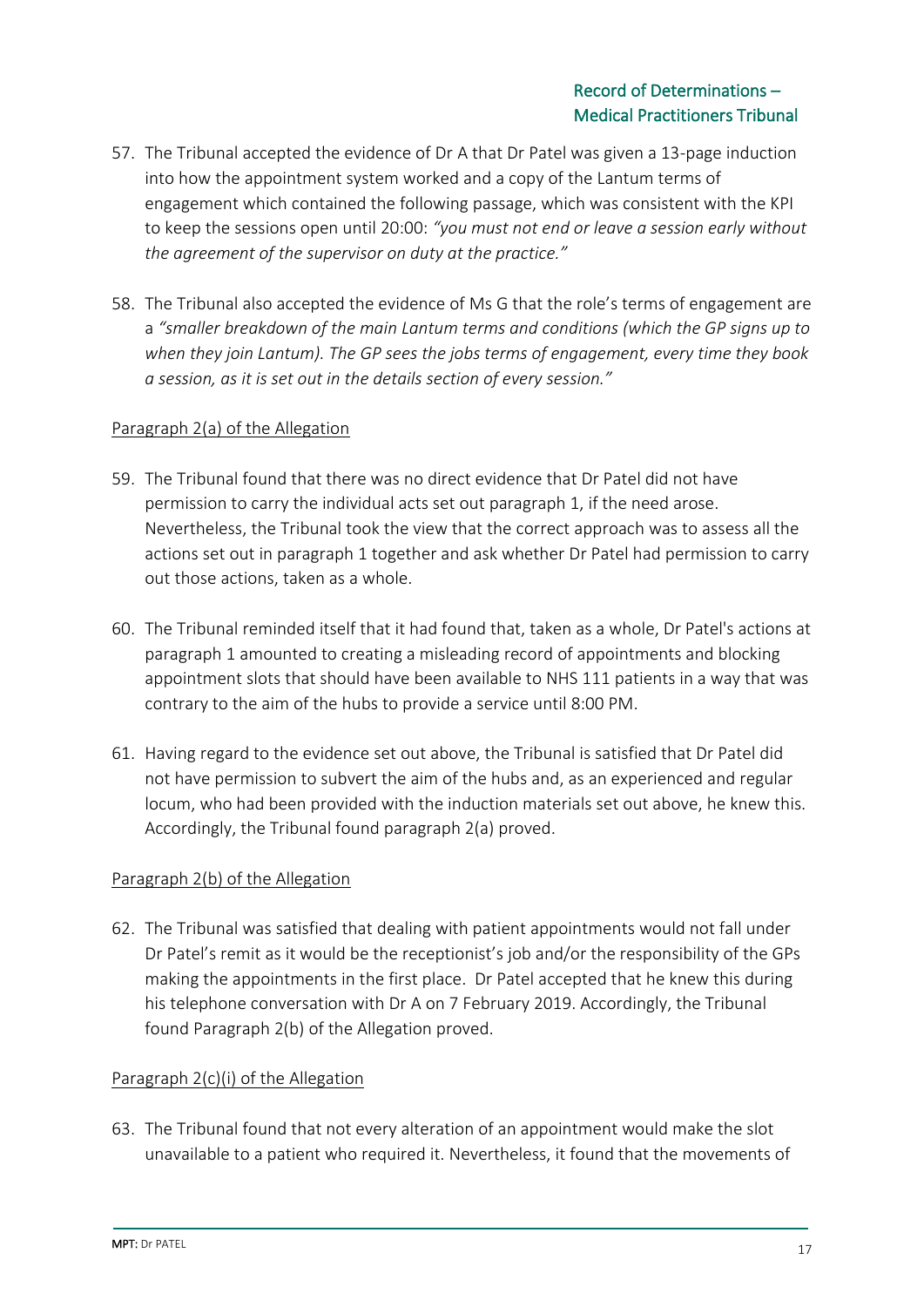patients into the NHS 111 slots, when that patient had already been seen or sent to another hub, which the Tribunal identified on a number of occasions set out above, would have that effect. Accordingly, the Tribunal found paragraph2(c)(i) of the Allegation proved.

## Paragraph 2(c)(ii) of the Allegation

64. The Tribunal found that not every alteration of an appointment slot would reduce Dr Patel's workload. However, a number of the movements identified by Tribunal above, including the transfer of patients to other hubs, could have that effect. Accordingly, the Tribunal found paragraph 2(c)(ii) of the Allegation proved.

### Paragraphs 2(d)(i) and 2(d)(ii)

65. The Tribunal found that not every movement of an appointment slot would enable Dr Patel to arrive late or leave a session before it had finished. However, a number of the movements identified by the Tribunal above, including the movement of patients into NHS 111 slots at the end of the session, would have had the effect of enabling Dr Patel to either arrive late or leave a session early. Accordingly, the Tribunal found paragraphs 2(d)(i) and 2(d)(ii) of the Allegation proved.

## Paragraphs  $2(e)(i)$ ,  $2(e)(ii)$  and  $2(e)(iii)$

66. With regard to paragraph 2(e)(i) the Tribunal found it is self-evident that if Dr Patel transferred a patient to another hub he would not have to see that patient. With regard to the allegations set out in 2(e)(ii) and (iii) the Tribunal found that it would not be true in every case, that Dr Patel could arrive late or leave early, because it would depend on the time of the appointment moved. Nevertheless, having regard to the evidence of what has happened in this case the Tribunal is satisfied that it is true in a significant number of cases. Accordingly, the Tribunal found paragraph 2(e) proved.

### Paragraph 3 of the Allegation

- 67. In deciding whether Dr Patel's actions were dishonest, the Tribunal first reminded itself what it had found at paragraph 1. It had found that Dr Patel moved appointments and created a misleading record that gave the impression he had NHS 111 patients booked in at the end of a number of sessions, when, in reality, he had either already seen those patients or transferred them to another hub.
- 68. With regard to paragraph 2, the Tribunal had found that the effect of what he had done was to enable him to reduce his working hours and undermine the plan to keep the hubs open until 8.00 pm.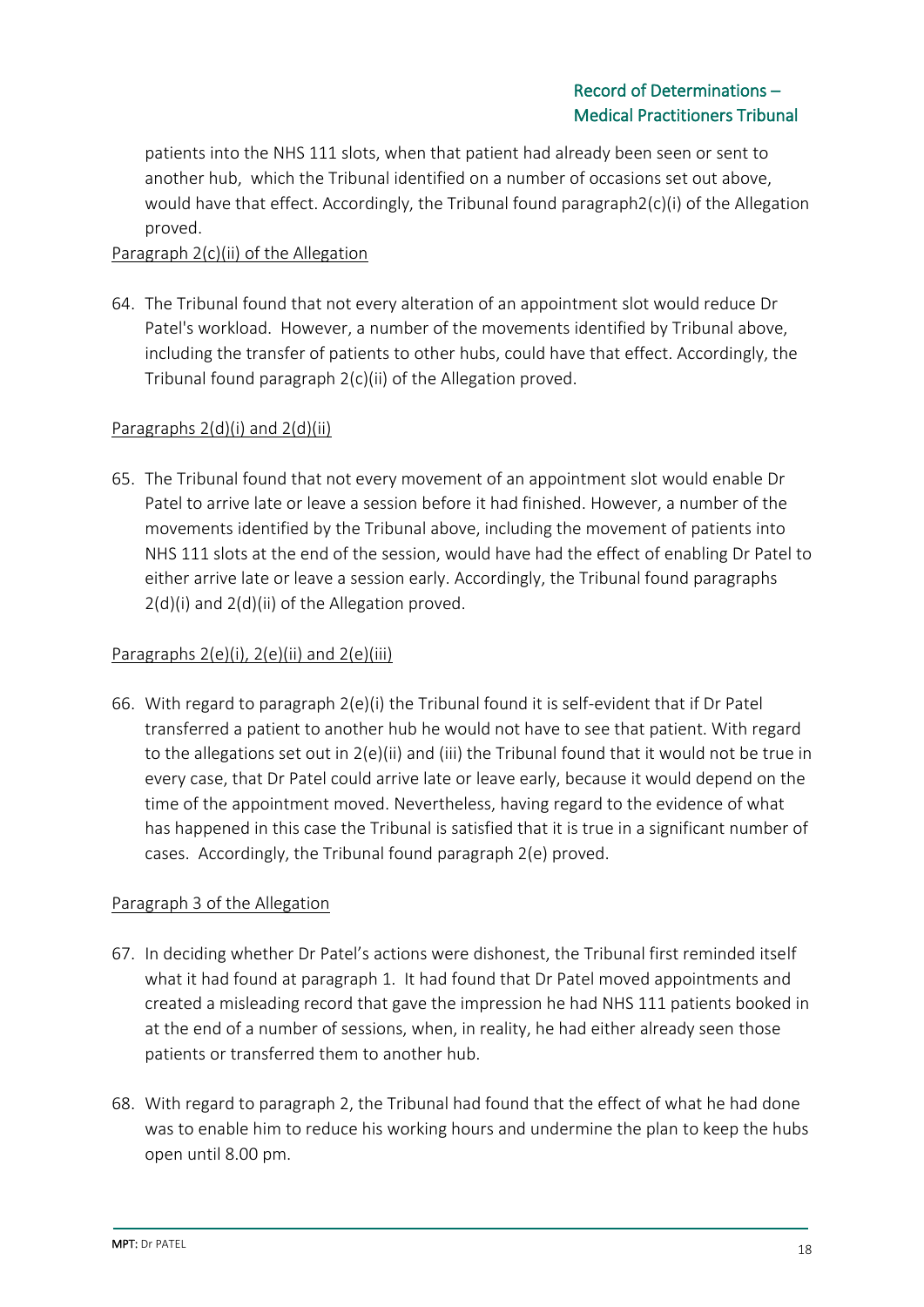- 69. The Tribunal then asked itself what Dr Patel's actual state of knowledge or belief was as to the facts. It found that Dr Patel knew that the records he created at paragraph 1 were misleading because he created the records having first either seen the patients he moved into the NHS 111 slots or transferred them to another hub. The Tribunal also found that he knew that the effect of his actions was to enable him to leave early and he demonstrated that when he spoke to Dr A on 7 February 2019 and explained, unprompted, that he was conducting his actions for patient convenience and not so that he could leave early.
- 70. The Tribunal then asked itself whether ordinary decent people would regard his actions as dishonest. It concluded that they would because, taking Dr Patel's actions in paragraph 1 as a whole and the benefit he could gain, set out in paragraph 2, they would find it dishonest to manipulate the appointments and the records of the appointments so that he could work fewer hours while appearing to fulfil his duties.
- 71. Accordingly, the Tribunal found paragraph 3 of the Allegation proved.

### Paragraphs 4(a) and 4(b) of the Allegation

- 72. The Tribunal found that there was no dispute about the invoices that Dr Patel had submitted and the payments he had received.
- 73. The Tribunal accepted the evidence of Dr D that, on 18 April 2019, the accounts team at Lantum sent Dr Patel a list of invoices he had submitted and for which he had received payment. The Tribunal saw that on 23 April 2019 Dr Patel sent an email to Lantum on which he marked in yellow highlighter invoices he agreed he'd been overpaid because he had either not worked the whole session or not worked the session at all.
- 74. The Tribunal accepted the evidence of Ms G that Dr Patel did not dispute that he had submitted and been paid for any of the invoices on the spreadsheet although he only agreed that those marked yellow had been over paid. The Tribunal found that Schedule 2 is taken from the agreed spread sheet, including sessions where Dr Patel admitted that he had not worked and others where the evidence indicated that he had not worked the full session.
- 75. The Tribunal also saw that on 15 April Dr Patel wrote to Lantum saying that he had discovered a substantial overpayment into his account over the last year after conducting his own invoice audit. He said that he had spoken to the Lantum accounts department, and they had assured him that because the invoices were a manual process *"it can sometimes lead to this error".* At the same time he made a payment to Lantum of XXX.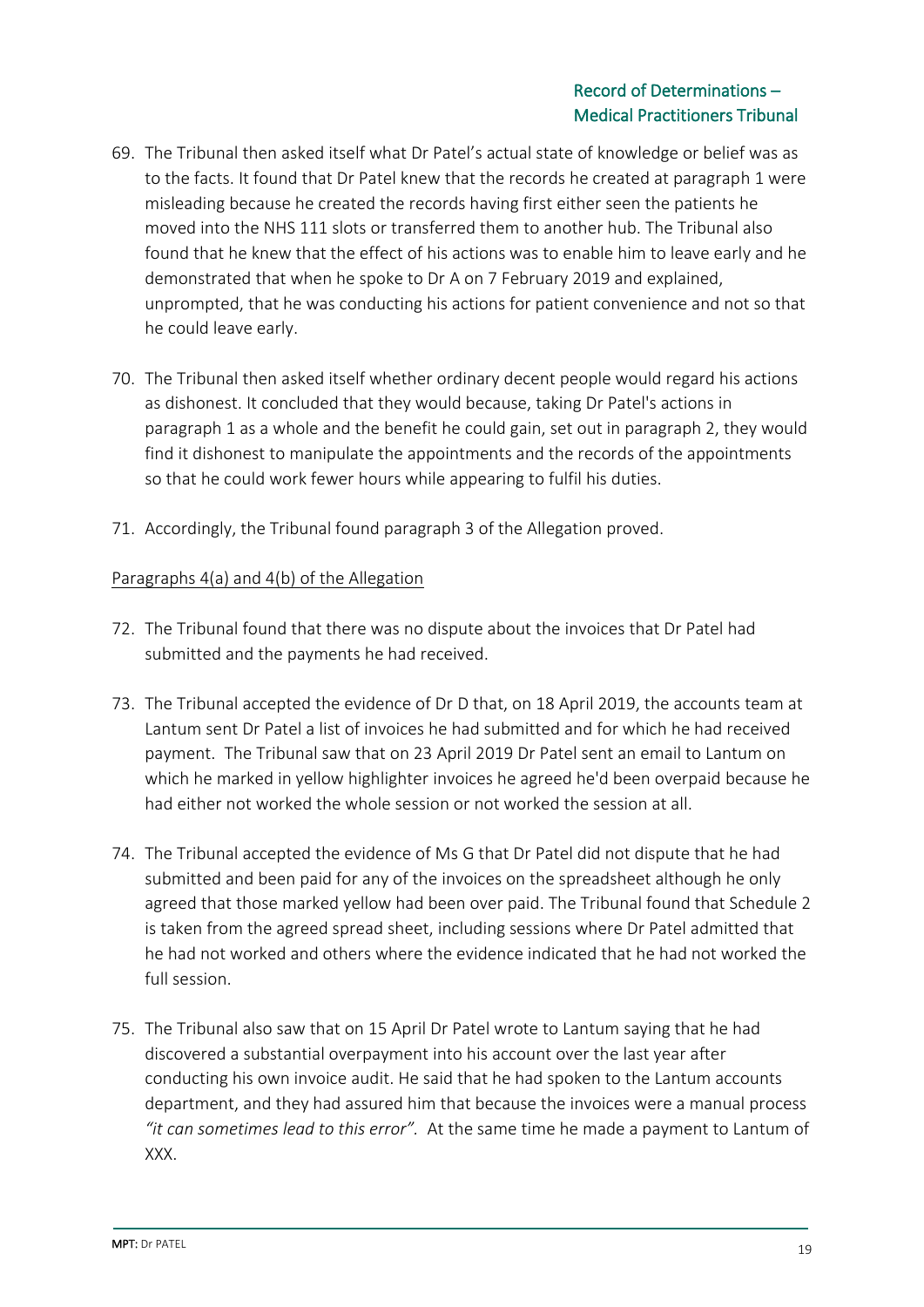76. Accordingly, the Tribunal found Paragraphs 4(a) and 4(b) of the Allegation proved.

#### Paragraph 5(a) and 5(b) of the Allegation

- 77. The Tribunal then considered whether Dr Patel had submitted invoices for sessions he had not worked in full or at all, *"in error",* or whether he knew he was claiming and accepting payment for work he had not done.
- 78. Before dealing directly with that question the Tribunal reminded itself that In later correspondence, Dr Patel raised the question of whether the invoicing could have been done by Dr C. The Tribunal has already found that Dr C did not intervene in Dr Patel's movement of appointments and for the same reasons, rejected the proposition that Dr C had submitted inaccurate invoices on Dr Patel's behalf. Accordingly, the only question was whether Dr Patel made an innocent error.
- 79. In order to resolve this issue the Tribunal considered the evidence of Ms G regarding how the invoices were generated and accepted her evidence: *"once the session has finished a timesheet is automatically generated, based on the session details on the Lantum platform…However, the timesheet exists so that the GP can make any amendments to the session prior to submitting their invoice e.g. if they have worked extra hours, less hours or completed a home visit (some practices allow this as an add-on fee)."*
- 80. Ms G put before the Tribunal a screen shot of the Lantum system, so that the Tribunal could see for itself that a doctor had an opportunity to amend the invoice if the hours stated on the time sheet were not correct.
- 81. The Tribunal concluded that invoicing was a manual system, which gave a doctor ample opportunity to amend a timesheet before submitting the invoice. It bore in mind that Dr Patel was sent timesheets to approve and signed these off with no amendments before submitting them.
- 82. The Tribunal also found from the records that Dr Patel completed his invoices and received payment within a very short time of the sessions he worked. The Tribunal also bore in mind the number of invoices Dr Patel had submitted for work he had not done, including whole sessions that were cancelled and subsequently claimed for. Taking those matters together, the Tribunal was satisfied that Dr Patel knew at the time he submitted the invoices and received payment that he was doing so in respect of sessions he had not worked at all or had worked less than the four hours for which he had invoiced and accepted payment.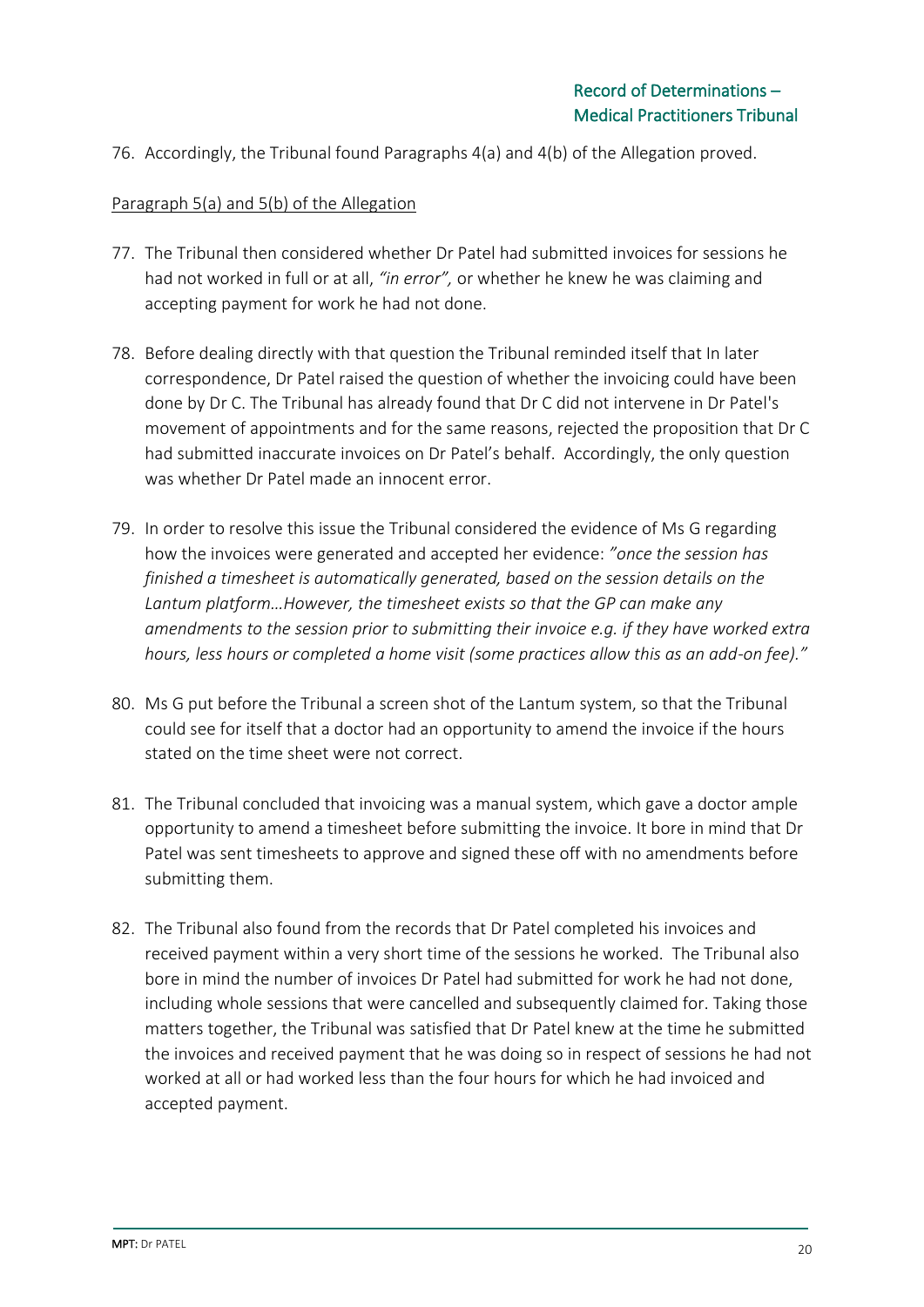- 83. Before concluding this paragraph of the Allegation, the Tribunal acknowledged that Dr Patel returned XXX to Lantum in April 2019 and considered whether that refund had any impact on its decision. It also acknowledged that in February 2019 Dr Patel wrote to Lantum about returning a payment, which he did not specify and did not follow up at that time.
- 84. The Tribunal considered the circumstances in which the repayment was made. It noted that Dr D informed Dr Patel by an email of 12 April 2019 that he was being referred to NHS fraud. The records show that Dr Patel logged into his EMIS account on 15 April and wrote to Lantum later that day stating that he had discovered *"substantial over payments into my account over the last year from April 2018 -April 2019 after conducting my own invoice audit. They have explained to me that as the process is manual, it can sometimes lead to this error. However, I am quite concerned it has happened so many times over the year."*
- 85. The Tribunal concluded that the repayment was made after Dr Patel was informed of an investigation for fraud and concluded that the refund made by Dr Patel and the circumstances in which it was made did not alter the Tribunals view that Dr Patel knew the position from the outset.
- 86. Accordingly, the Tribunal found paragraph 5(a) and 5(b) of the Allegation proved.

## Paragraph 6 of the Allegation

87. The Tribunal has already found that Dr Patel submitted invoices and accepted payment for work he knew he had not undertaken. The Tribunal asked itself whether that was dishonest by the standards of ordinary decent people. It concluded that it was because ordinary decent people would find it dishonest of Dr Patel to claim payment by giving a false account of the work he had done and accept payment for work he knew he had not done.

# 88. Accordingly, the Tribunal found paragraph 6 of the Allegation proved. Paragraph 7(a) of the Allegation

89. The Tribunal accepted the evidence of Dr A that on 7 February 2019 she *"informed him that we will not be booking him for future sessions at City and Hackney Hubs and he said he understood".* It also accepted the evidence that Dr Patel logged into his EMIS account on the 3 dates set out in schedule 3 namely, 9 February 2019, 11 February 2019 and 15 April 2019.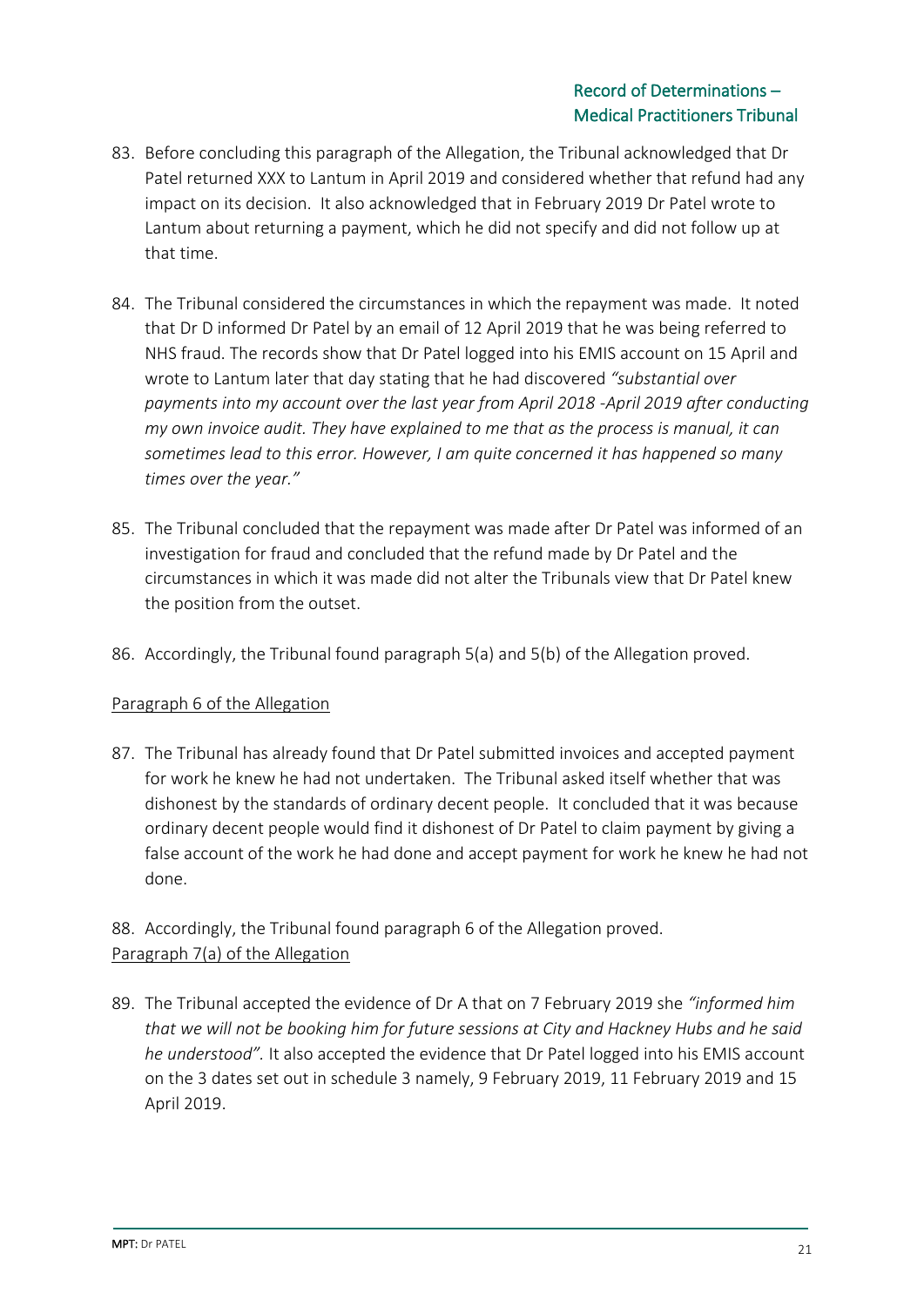- 90. The Tribunal noted that although Dr Patel was told he would not be booked for any future sessions, his booked sessions were not immediately cancelled, and Dr Patel worked 3 sessions on 9 February 2019.
- 91. Accordingly, the Tribunal found paragraph 7(a) of the Allegation not proved.

### Paragraph 7(b) of the Allegation

- 92. The Tribunal has already recorded that on the 9 February 2019, Dr Patel was working at the Hubs and therefore had a clinical reason to log on to the EMIS system. The Tribunal found that Dr Patel was not working in a strictly clinical capacity on 11 February 2019 although it is likely that he was accessing the system to prepare his last invoices. On 15 April 2019 the Tribunal was satisfied, that Dr Patel was not logging on in a clinical capacity but was reviewing his invoices, because he emailed Lantum about his invoices that day.
- 93. The Tribunal noted that the GMC only sought a finding in respect of 15 April and to that limited extent, the Tribunal found paragraph 7(b) of the Allegation proved.

#### Paragraph 8 of the Allegation

- 94. The Tribunal noted that Dr Patel emailed Ms B at TH Hubs on 18 April 2019 to report that his *"login details for EMIS have been compromised".* The Tribunal also noted that in her email of 12 June 2019, Dr D recorded that Dr Patel had told her of *"the security breach"*. The Tribunal found there was no evidence that Dr Patel had informed CH Hubs before that date and concluded it was likely that he had not.
- 95. The Tribunal took the view that Dr Patel had a duty to report any suspected theft of his EMIS login details to the CH Hub as soon as soon as he became aware, in order to protect patient data. By saying nothing until on or about 12 June 2019, he failed to do this.
- 96. The Tribunal therefore found paragraph 8 of the Allegation proved.
- 97. Turning to Dr Patel's activities at the TH Hubs, the Tribunal relied upon the uncontradicted and unchallenged evidence of Ms B and Dr F.
- 98. The Tribunal accepted Ms B's evidence that the TH Hubs provided a very similar service to the one offered by the CH Hubs, that is to say an after-hours GP service. During weekdays the service was run from 6:30 PM to 10:00 PM and on Saturdays and Sundays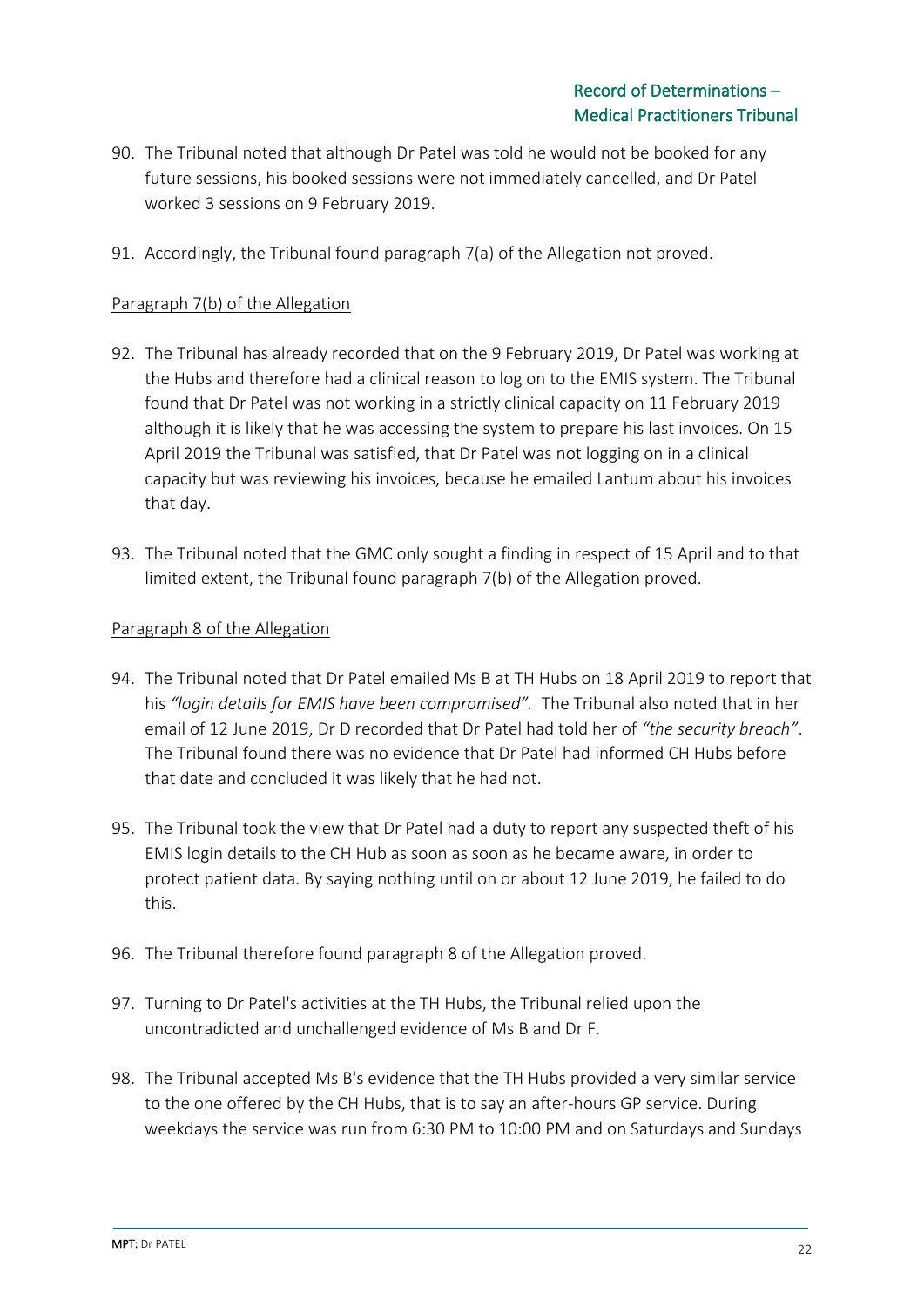from 8:00 AM to 8:00 PM. The TH Hubs had the same system as the CH Hubs, of appointments being booked either by GPs or NHS 111.

- 99. The Tribunal also accepted Ms B's evidence regarding GPs accessing EMIS to make changes to appointments: *"a GP does have access to EMIS to make changes to appointment slots but they are not supposed to do. The only people who should be making any changes is... the hub coordinator who works on my team".*
- 100.The Tribunal accepted the evidence of Dr F that she became aware of concerns about Dr Patel in February 2019. The Tribunal accepted her evidence that, after the management team had carried out an initial review of Dr Patel's appointment sessions between 1 January and 14 February 2019, she conducted 2 further audits of Dr Patel's clinic appointments at TH Hubs.
- 101.She conducted the first audit on 2nd April 2019. The Tribunal accepted her evidence of how she carried out the audit which looked at 4 of Dr Patel's sessions on 8 and 29 January 2019 and 12 and 26 March 2019. The Tribunal also accepted her evidence that she conducted a further audit of Dr Patel's clinics on 8 April 2019. It accepted her evidence that she did not look at all of his clinics but looked at clinics on the following dates: 30 March 2019, 21 November 2018, 11 December 2018, 12 December 2018, 18 December 2018, 8 December 2018 and 17 August 2018.
- 102.The Tribunal saw that these results of Dr F's reviews were set out accurately in schedule 4 of the Allegation. It was also assisted by the following examples taken from Dr F's audit:

(1) The session of 21/11/2018 (No 6 on Schedule 4) Thursday – session finishing 10pm):

a. Dr Patel had an appointment booked for 18.54. He cancelled this appointment at 18.02 and booked the patient to see another doctor in the same Hub – Dr H– for an appointment at 18.54.

In order to do so he cancelled Dr H's original 18.54 patient and moved the patient into Dr Patel's 20.30 appointment slot.

b. Dr Patel then booked a different 2nd patient into his own 18.54 appointment slot at 18.03. The patient appears to be marked as DNA, but the Hub noted that the patient had already been booked to see (and was subsequently seen by) Dr I at 18.54.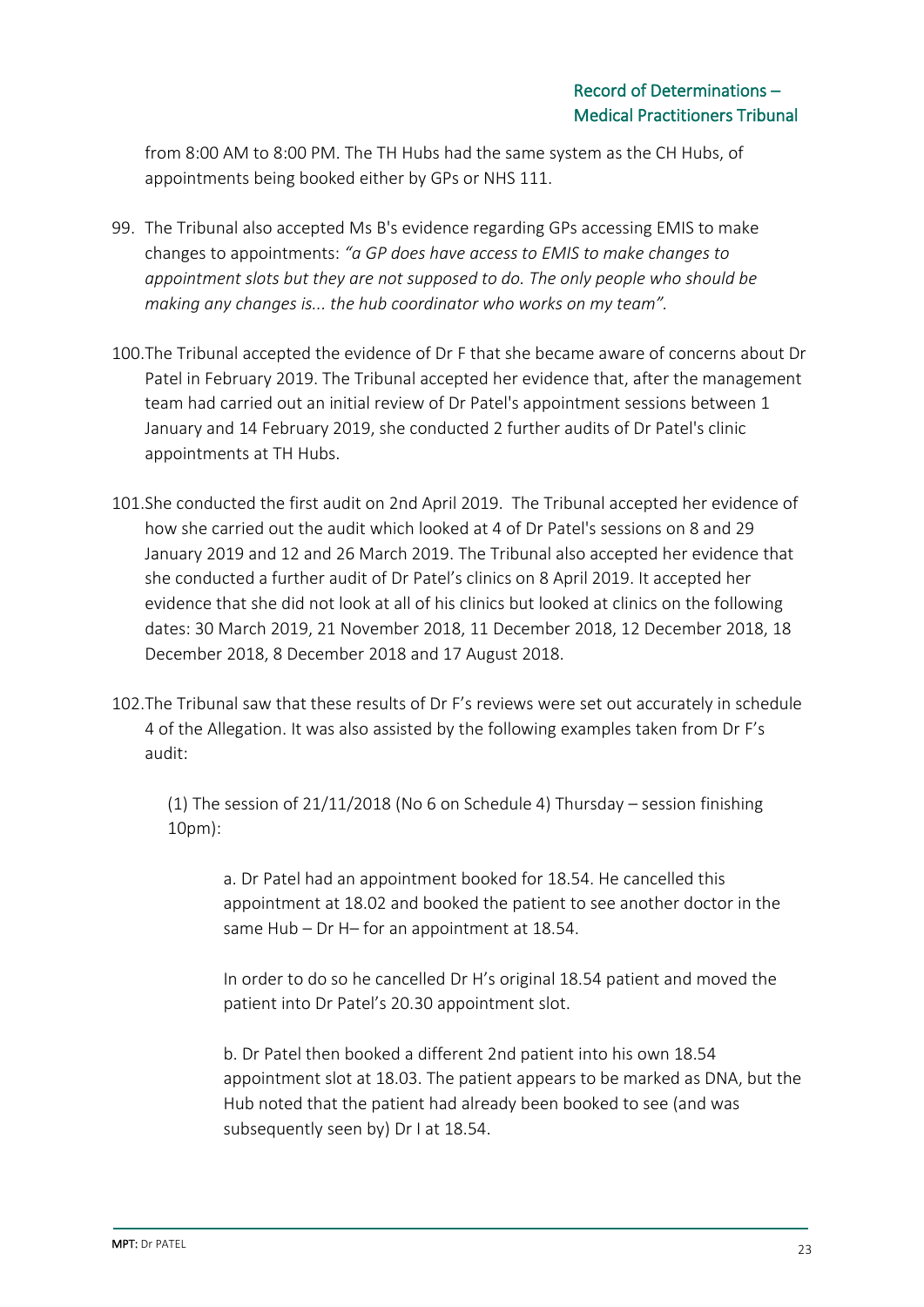c. At 20.26 – therefore 4 minutes before Dr Patel's 20.30 appointment- Dr Patel marked his 20.30 patient as DNA.

d. Dr Patel's patient booked for 21.30 was actually seen at 18.30.

(2) The session of 12/12/2018, a Thursday – session finishing 10pm:

a. Dr Patel booked a patient into the 18.54 slot at 18.16.

b. He subsequently moved this patient's appointment to the Nightingale practice, before moving the patient's appointment back to his Hub – despite the fact that the patient was seen at St Andrews Hub.

c. The patient's appointment at Dr Patel's hub is marked DNA.

d. The Patient was booked into 20.54 hub slot by the practice at 08.13 and seen early at 20.46 by Dr Patel.

e. Reception staff then re-booked this patient into the 21.30 appointment slot at 20.59 after the patient had already left.

103. The Tribunal also accepted the following examples recorded by Dr F:

(1) Re Dr Patel's appointments on 8 January 2019 (17-22 in Schedule 4).

*"7011\*\*\*: pt booked in at 1747, cancelled at 1847, slot blocked at 1809 – for the 1906 appointment'*

*slot being blocked before the appointment time at 1854 and then changed back to bookable after the appt. 'Clinic date : 8.8.2018 (entry 1 on Schedule 4)*

*1830 slot: Appt booked for pt 6336\*\*\* by practice at 1513. Appt cancelled by Dr P at 1700.Dr P books pt in to see* [Dr J]*'s clinic 1830 slot. Pt seen by* [Dr J]*at 1838 at St Andrew's Hub. Dr P sees a different pt at 1839 – he books pt into his clinic for 2106 slot but sees pr at 1839. 1830 slot looks like it has not been used."*

104. Clinic date 17/8/2018 (entries 3-5 on schedule 4)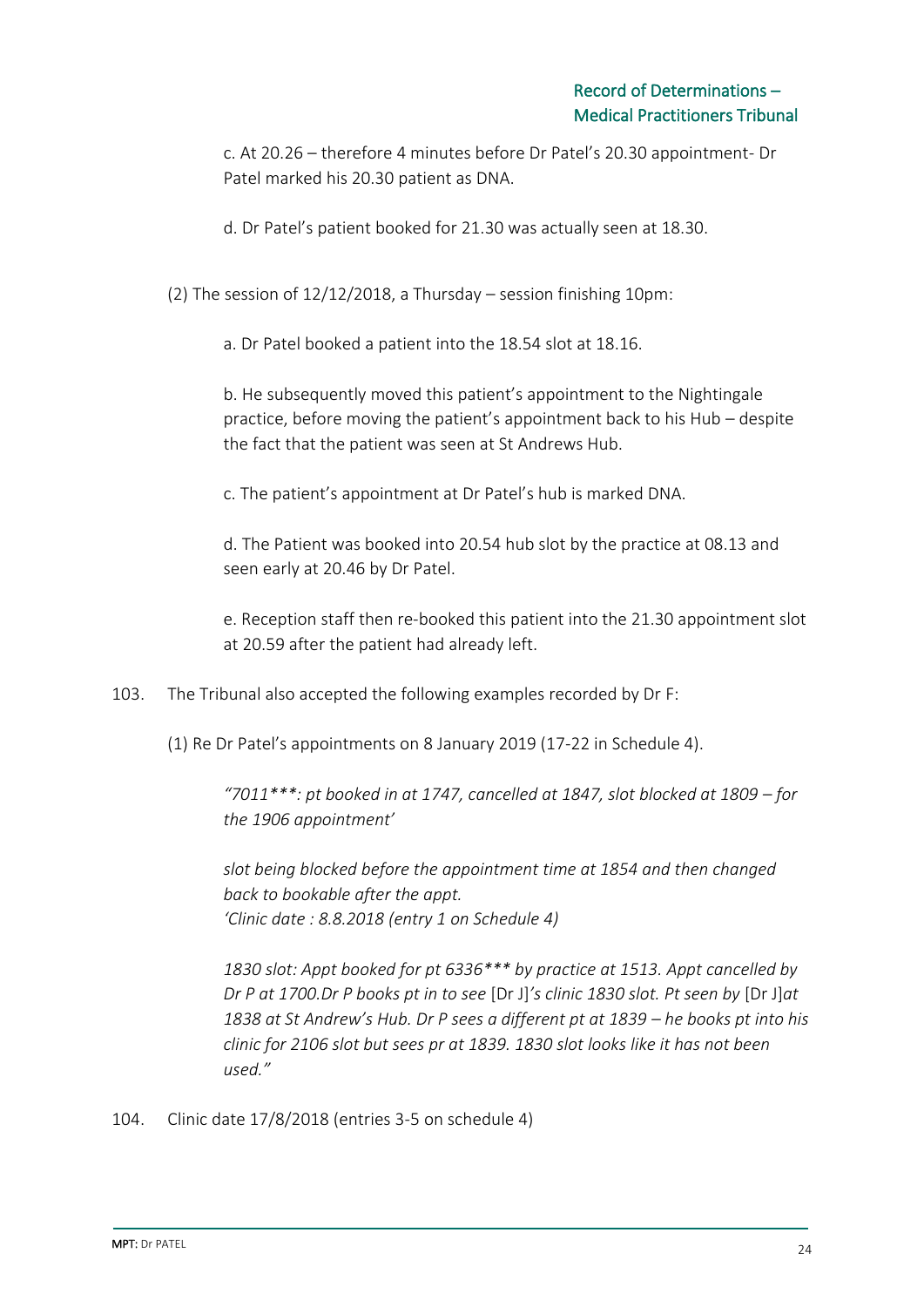*"2106 slot: Pt 4323\*\*\* booked into Dr P's clinic. He cancels this appt at 1621. Dr P books pt into* [Dr M] *'s clinic 2106 slot at 1621. Pt 6512\*\*\* Dr P books this pt into this slot at 1621 but cancels this appt at 1622 and books pt into his 1954 slot. Sees pt at 1951."*

- 105.Before turning to each of the allegations set out at in paragraphs 9 and 10 of the Allegation, the Tribunal considered Dr Patel's reaction at the time to the matters dealt with in Dr F's audit and recorded in Schedule 4 of the Allegation.
- 106.Dr Patel responded in an email to Ms B dated 17 April 2019, in which the Tribunal highlighted the following:

*"I agree that the number of patient movements is very alarming and worrisome. The audit trail is very clear. I can only think of relatively few occasions where I would have done this. For example, in one instance, I informed reception that I was going to do this so I could leave and tend to my daughter who was suddenly unwell*

*From the list that has been provided to me, the booking of patients who would then show up as a DNA is inexplicable.* 

*I was not aware that seeing patients earlier than they are booked in was a problem…*

*Today, I have received information, which I am passing on to NHSE that may reveal an explanation for some of these actions. I'm sure that they will contact the care group soon, but I could I pass on your email address in case they need to make direct contact?"*

- 107.The Tribunal also had regard to the minutes of a meeting that took place on 2 May 2019 between Dr Patel, Ms B and a Medical Director of "London Wide".
- 108.At this meeting, Dr Patel denied making the adjustments to his appointments and told Ms B of the threatening letters he had received from Dr C. The Tribunal has already explained that it does not accept that Dr C intervened in the alteration of Dr Patel's appointments with CH Hubs and it came to the same conclusion with regard to the appointments at TH Hubs, for the same reasons.
- 109.Having regard to the evidence set out above and its findings that the evidence of Dr F's audit is reflected in Schedule 4, and that activities carried out under Dr Patel's name were carried out by himself, the Tribunal made the following findings.

#### Paragraph 9(a) of the Allegation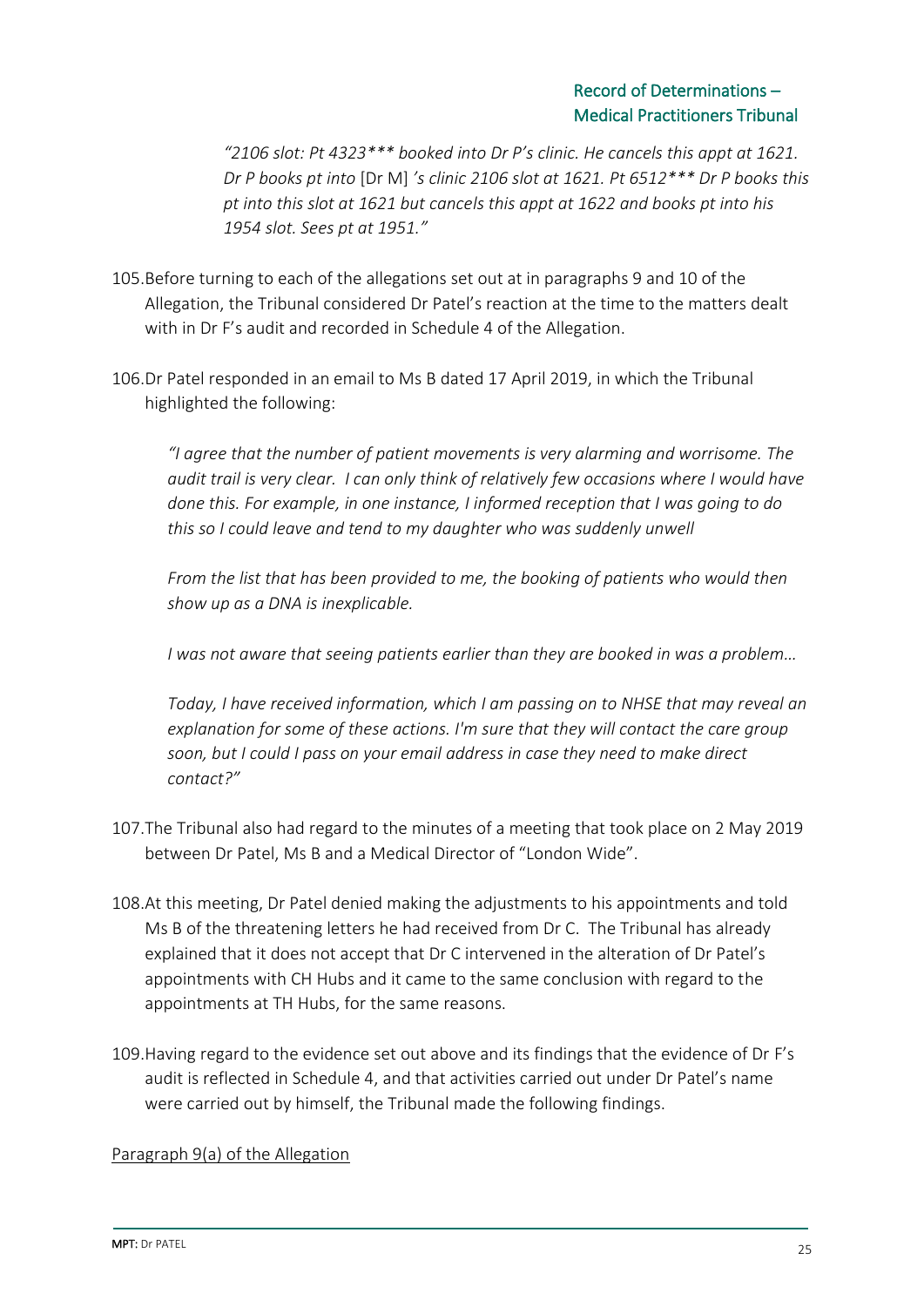110.The Tribunal found many examples in Schedule 4 of Dr Patel booking a patient appointment. Accordingly, the Tribunal found paragraph 9(a) of the Allegation proved.

### Paragraph 9(b) of the Allegation

111.The Tribunal found that many of the entries in Schedule 4 showed that Dr Patel had cancelled patient appointments. Accordingly, the Tribunal found paragraph 9(b) of the Allegation proved.

## Paragraph 9(c) of the Allegation

112.The Tribunal found that many of the entries in Schedule 4 showed that Dr Patel had added patient appointments to another clinic. Accordingly, the Tribunal found paragraph 9(c) of the Allegation proved.

### Paragraphs 9 (d) Allegation

- 113.The Tribunal accepted the unchallenged evidence of Dr F that *"on one occasion an appointment slot was blocked before the appointment time and then changed back to bookable after the appointment time which meant the slot couldn't then be used".* Accordingly, the Tribunal found paragraph 9(d) of the Allegation proved.
- 114.The Tribunal looked once again at the overall effect of the actions taken by Dr Patel. The Tribunal found that there was a pattern of moving appointments on a number of occasions so that the last slots of the evening were apparently full because Dr Patel had put in the name of a patient who he had either already seen or sent to another hub. The result was that the record created on EMIS was misleading to anyone at NHS 111 who was looking to book an appointment in the evening.

### Paragraph 10(a) of the Allegation

- 115.The Tribunal found that there was no direct evidence that Dr Patel did not have permission to carry out the individual acts set out paragraph 1, if the need arose. Nevertheless, the Tribunal took the view that the correct approach was to assess all the actions set out in paragraph 1 together and ask whether Dr Patel had permission to carry out those actions, taken as a whole.
- 116.The Tribunal reminded itself that it had found that, taken as a whole, Dr Patel's actions at paragraph 1 amounted to creating a misleading record of appointments and blocking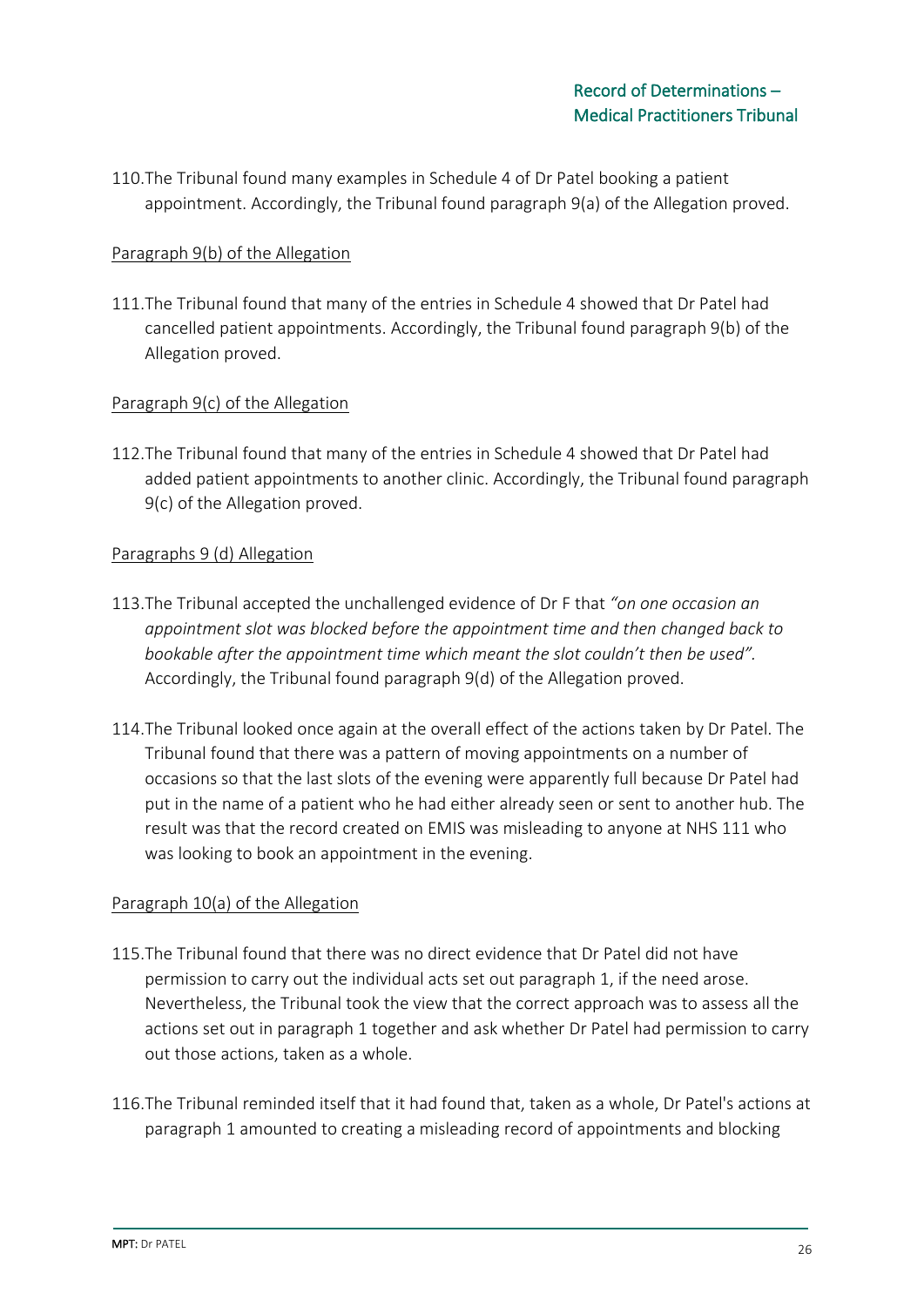appointment slots that should have been available to NHS 111 patients in a way that was contrary to the aim of the hubs to provide a service until 8:00 PM.

117.Having regard to the evidence set out above, the Tribunal is satisfied that Dr Patel did not have permission to subvert the aim of the hubs and, as an experienced and regular locum, he knew this. Accordingly, the Tribunal found paragraph 10(a) proved.

### Paragraph 10(b) of the Allegation

- 118.The Tribunal had regard to the evidence set out above of the extent to which doctors should be involved in altering appointments and was satisfied that moving appointments in the way set out above was not within Dr Patel's remit.
- 119.The Tribunal reminded itself that Dr Patel was an experienced locum at TH Hubs. The Tribunal also had regard to Dr Patel's email of 17 April and his subsequent reaction to the complaints made to him. Apart from saying that he saw no objection to seeing patients early if they were waiting, Dr Patel did not claim that the actions he undertook were with in his remit. Accordingly, the Tribunal was satisfied that Dr Patel knew that the actions set out in paragraph 9 were not within his remit.
- 120.The Tribunal therefore found paragraph 10(b) of the Allegation proved.

## Paragraph 10(c)(i) of the Allegation

121.The Tribunal found that not every alteration of an appointment would make the slot unavailable to a patient who required it. Nevertheless, it found that the movements of patients into the NHS 111 slots, when that patient had been seen or sent to another hub, which the Tribunal identified on a number of occasions set out above, would have that effect. Accordingly, the Tribunal found paragraph 10(c)(i) of the Allegation proved.

## Paragraph 10(c)(ii) of the Allegation

122.The Tribunal found that not every alteration of an appointment slot would reduce Dr Patel's workload. However, a number of the movements identified by Tribunal above, including the transfer of patients to other hubs, could have that effect. Accordingly, the Tribunal found paragraph 10(c)(ii) of the Allegation proved.

## Paragraphs 10(d)(i) and 10(d)(ii) of the Allegation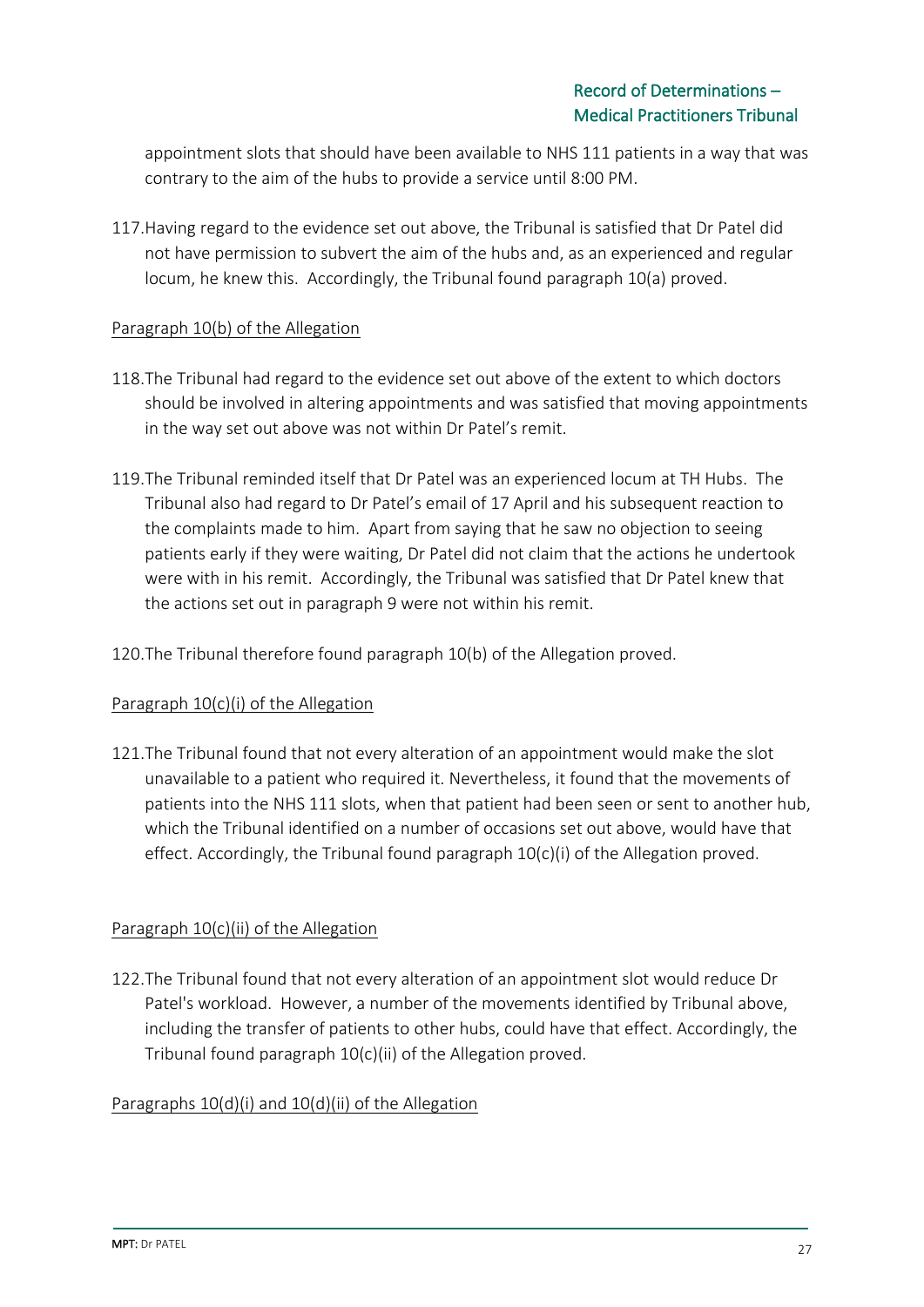123.The Tribunal found that not every movement of an appointment slot would enable Dr Patel to arrive late or leave the session before it had finished. However, a number of the movements identified by the Tribunal above, including the movement of patients into NHS 111 slots at the end of the session, would have had the effect of enabling Dr Patel to either arrive late or leave a session early. Accordingly, the Tribunal found paragraphs 10(d)(i) and 10(d)(ii) of the Allegation proved.

### Paragraph 11 of the Allegation

- 124.In deciding whether Dr Patel's actions were dishonest, the Tribunal first reminded itself what it had found at paragraph 9. It had found that Dr Patel moved appointments and created a misleading record that gave the impression he had NHS 111 patients booked in at the end of a number of sessions, when, in reality, he had either seen those patients or transferred them to another hub.
- 125.With regard to paragraph 10, the Tribunal had found that the effect of what he had done was to enable him to reduce his working hours and undermine the plan to keep the hubs open until 8.00 pm.
- 126.The Tribunal then asked itself what Dr Patel's actual state of knowledge or belief was as to the facts. The Tribunal found that Dr Patel knew that the records he created at paragraph 9 were misleading because he created the records having first either seen the patients he moved into the NHS 111 slots or transferred them to another hub. The Tribunal also found that he knew that the effect of his actions was to enable him to leave early. The Tribunal reminded itself that Dr Patel had demonstrated this when he spoke to Dr A on 7 February 2019 about his similar conduct at the CH Hubs.
- 127.The Tribunal then asked itself whether ordinary decent people would regard his actions as dishonest. It concluded that they would because, taking Dr Patel's actions in paragraph 9 as a whole and the benefit he could gain, set out in paragraph 10, they would find it dishonest to manipulate the appointments and the records of the appointments so that he could work fewer hours while appearing to fulfil his obligations.
- 128.Accordingly, the Tribunal found paragraph 11 of the Allegation proved.

### Paragraph 12(a) of the Allegation

129.The Tribunal had regard to Ms B's statement that *"it is possible to log into EMIS from any location, but Hub GP's should only be logging in…when they are working. There is evidence from the audit…which showed that Dr Patel's log-in had been used at times when he was not working at the Hub".*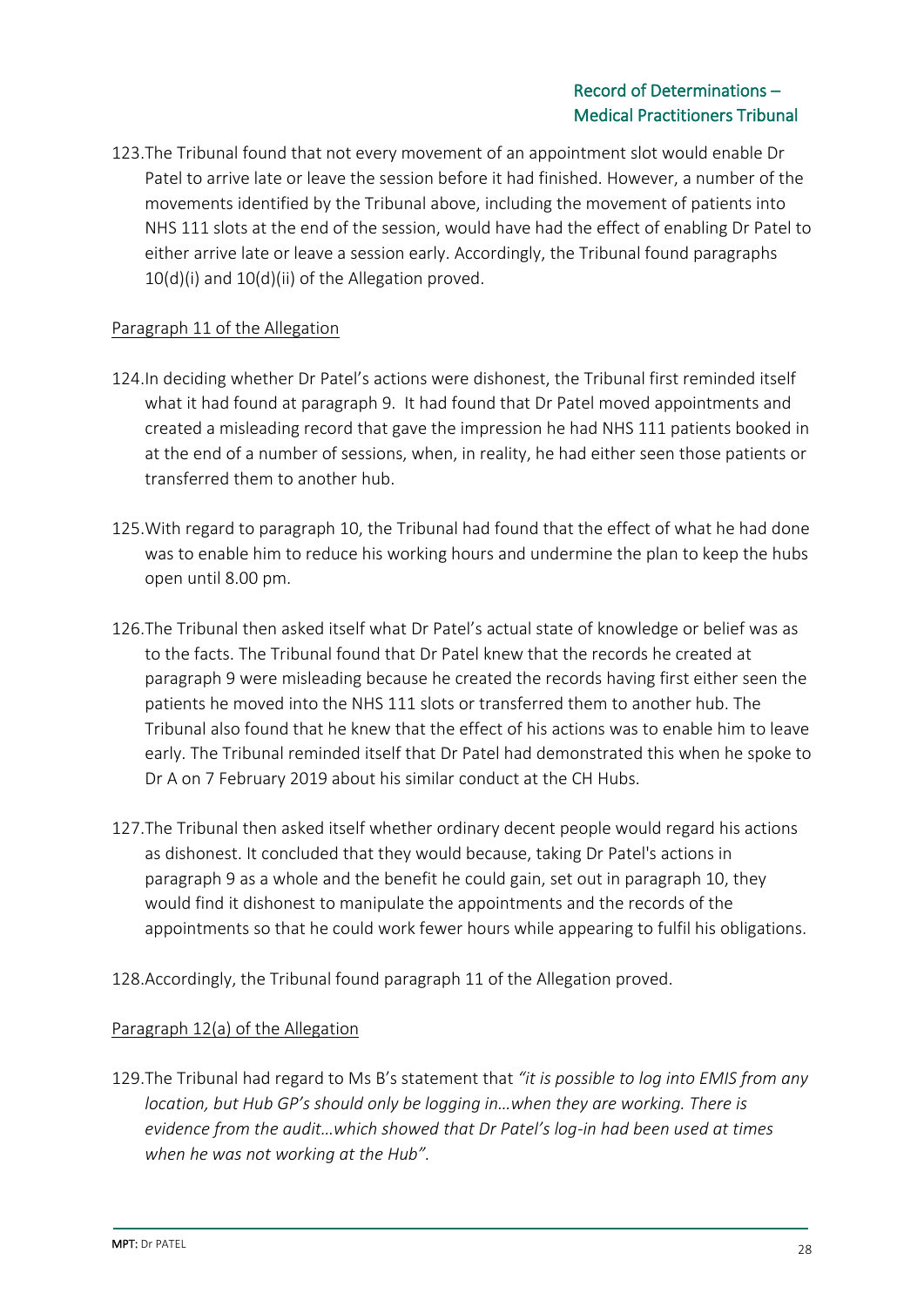- 130.Ms Dawson drew the Tribunal's attention to occasions on 8 August 2018 and 17 August 2018 when Dr Patel appeared to have altered an appointment before the start of a session.
- 131.The Tribunal noted that Dr Patel was working on 8 August 2018 and 17 August 2018 according to the audit upon which Schedule 4 is based. The GMC has not advanced evidence of which sessions Dr Patel worked on those two days and in those circumstances the Tribunal concluded that it had not discharged the burden of proving that he accessed his EMIS account when not working for the TH Hubs. It therefore found paragraph 12(a) of the Allegation not proved.

#### Paragraph 12(b) of the Allegation

- 132.Having found paragraph 12(a) of the Allegation not proved, the Tribunal found that there was no basis upon which it could find Paragraph 12(b) proved.
- 133.Therefore, the Tribunal found paragraph 12(b) of the Allegation not proved.

#### The Tribunal's Overall Determination on the Facts

134. The Tribunal has determined the facts as follows:

That being registered under the Medical Act 1983 (as amended):

#### City and Hackney GP Confederation

- 1. Between April 2018 and February 2019, whilst working as a locum GP at the City and Hackney GP Confederation ('the CH Hubs'), you accessed the electronic appointment and clinical note system called EMIS Community system ('EMIS'):
	- a. as set out in Schedule 1, and you:
		- i. booked appointments; Determined and found proved
		- ii. cancelled appointments; Determined and found proved
		- iii. moved appointment slot times; Determined and found proved
		- iv. removed NHS 111 slot appointments; Determined and found proved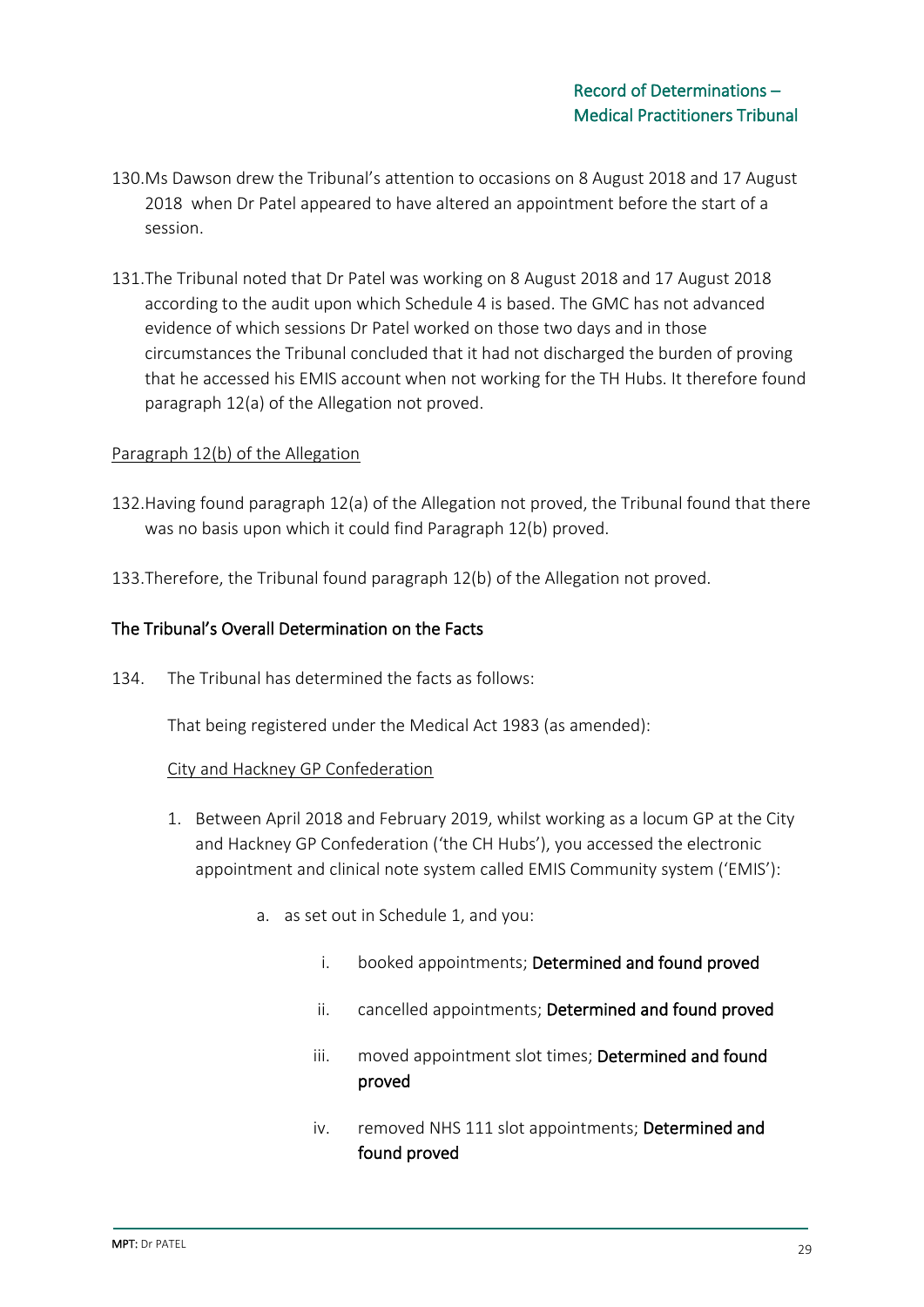- b. and on one or more occasion you:
	- i. accessed contact details for a patient originally booked to attend the CH Hub site where you were working, whereupon you called and advised them to attend an alternative CH Hub site for their appointment; Determined and found proved
	- ii. deleted a four-hour appointment session you were booked to work ('a Session'). Determined and found proved
- 2. When you carried out the actions set out in paragraph 1, you knew:
	- a. you did not have permission from the CH Hubs to do this; Determined and found proved
	- b. it was not within your remit to do this; Determined and found proved
	- c. altering an appointment slot within a Session would mean:
		- i. this slot would be unavailable to other patients who required an appointment; Determined and found proved
		- ii. your workload could be reduced for that Session; Determined and found proved
	- d. moving an appointment slot time would enable you to:
		- i. arrive late for a Session at the CH Hubs; Determined and found proved
		- ii. leave a Session at the CH Hubs before it had finished; Determined and found proved
	- e. advising a patient to attend another CH Hub site instead of the site where you were working, as described in paragraph 1bi, would mean you:
		- i. did not have to see the patient; Determined and found proved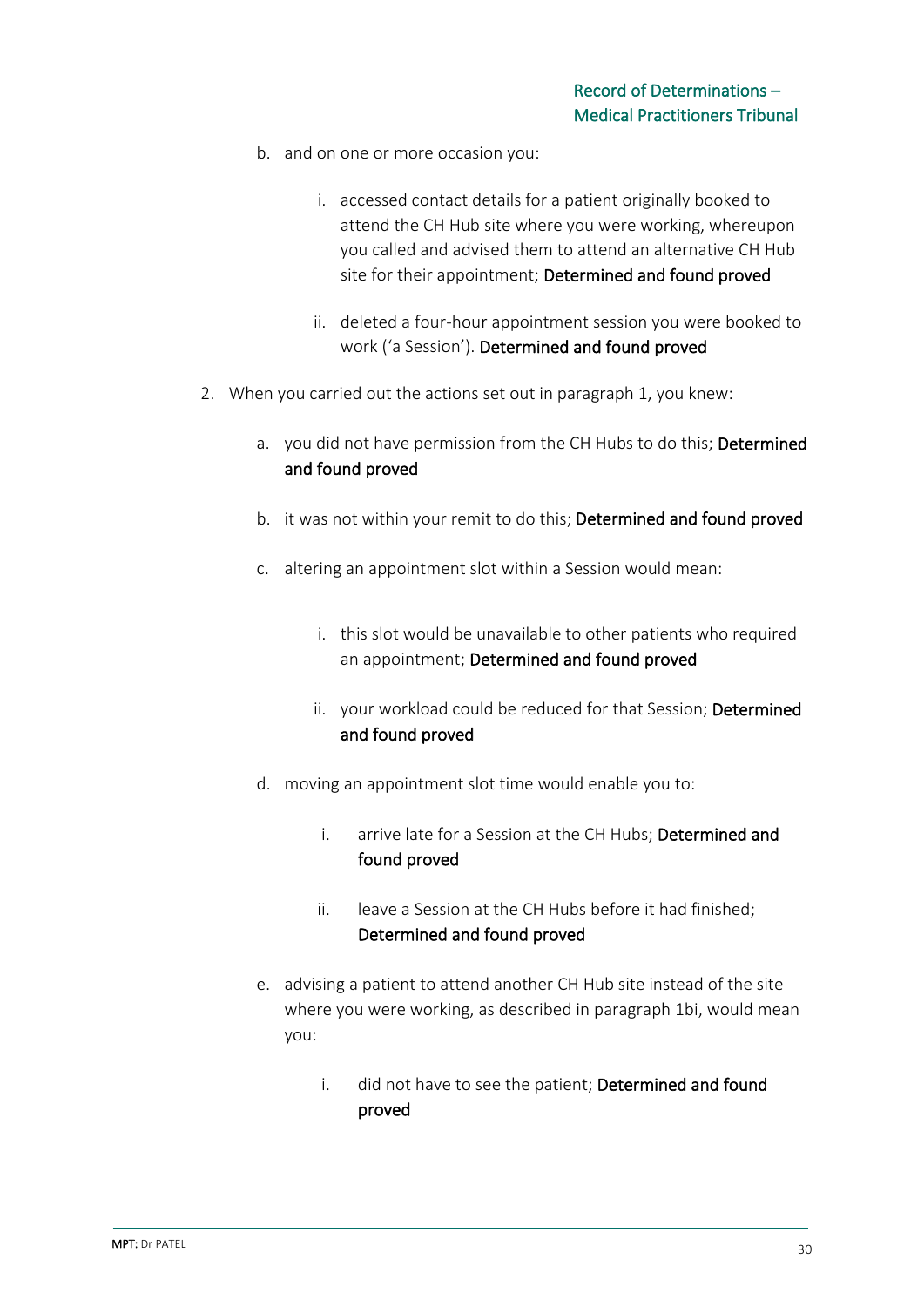- ii. could arrive late for a Session at the CH Hubs, if the patient had been booked for an appointment with you at the start of your Session; Determined and found proved
- iii. could leave the CH Hubs before a Session had finished, if the patient had been booked for an appointment with you at the end of your Session. Determined and found proved
- 3. Your actions as described at paragraphs 1 were dishonest by reason of paragraph 2. Determined and found proved
- 4. On the occasions set out in Schedule 2, you:
	- a. submitted an invoice to Lantum Locum Agency ('Lantum') requesting payment for a Session you had purportedly worked at the CH Hubs; Determined and found proved
	- b. accepted payment from Lantum for a Session you had purportedly worked at the CH Hubs. Determined and found proved
- 5. When you undertook the actions set out in paragraph 4 you knew that you had either:
	- a. not worked the relevant Session at all; or Determined and found proved
	- b. worked less time than the four hours for which you had invoiced. Determined and found proved
- 6. Your actions as described at paragraph 4 were dishonest by reason of paragraph 5. Determined and found proved
- 7. On the occasions set out in Schedule 3, you logged on to your EMIS account for the CH Hubs when you knew that you had:
	- a. been told on 7 February 2019 you were no longer working at the CH Hubs; Not proved
	- b. no clinical reason for accessing EMIS. Determined and found proved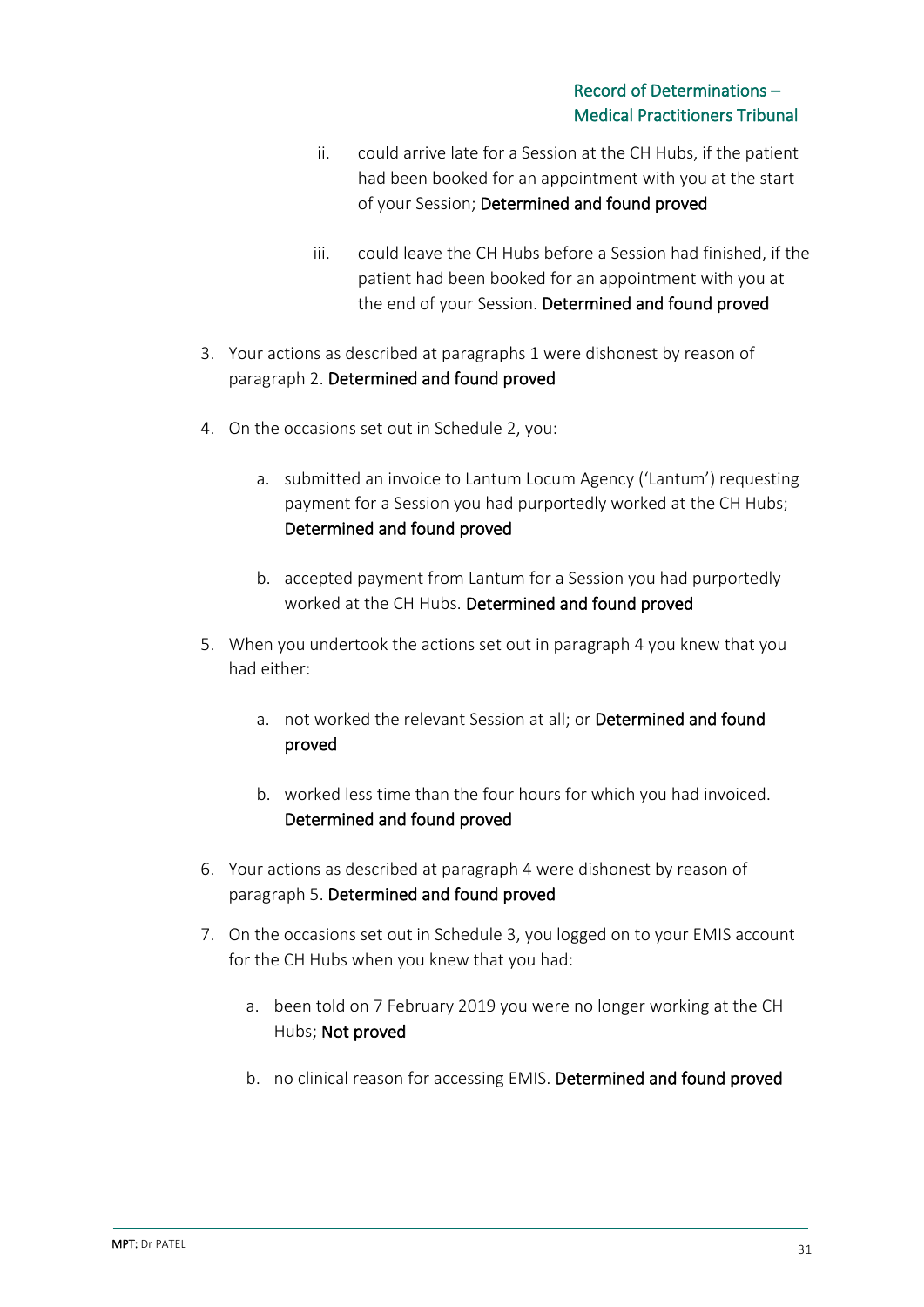8. On 18 April 2019 you reported the suspected theft of your EMIS login details to the Police and NHS England and you failed to report this suspected theft to the CH Hubs until 12 June 2019. Determined and found proved

#### Tower Hamlets GP Care Group

- 9. Between 2016 and April 2019, whilst working as a locum GP at Tower Hamlets GP Care Group ('the TH Hubs') you accessed EMIS, as set out in Schedule 4, and you:
	- a. booked a patient appointment; Determined and found proved
	- b. cancelled a patient appointment; Determined and found proved
	- c. added an appointment into another GP's clinic; Determined and found proved
	- d. blocked an appointment slot on the system and then unblock this after the time for the appointment slot had passed. Determined and found proved
- 10. When you carried out the actions, as set out in paragraph 9, you knew:
	- a. you did not have permission from the TH Hubs to do this; Determined and found proved
	- b. it was not within your remit to do this; Determined and found proved
	- c. altering an appointment slot would mean:
		- i. this slot would unavailable to other patients who required an appointment; Determined and found proved
		- ii. your workload could be reduced for that Session; Determined and found proved
	- d. moving an appointment slot time would enable you to:
		- i. arrive late for a Session at the TH Hubs; Determined and found proved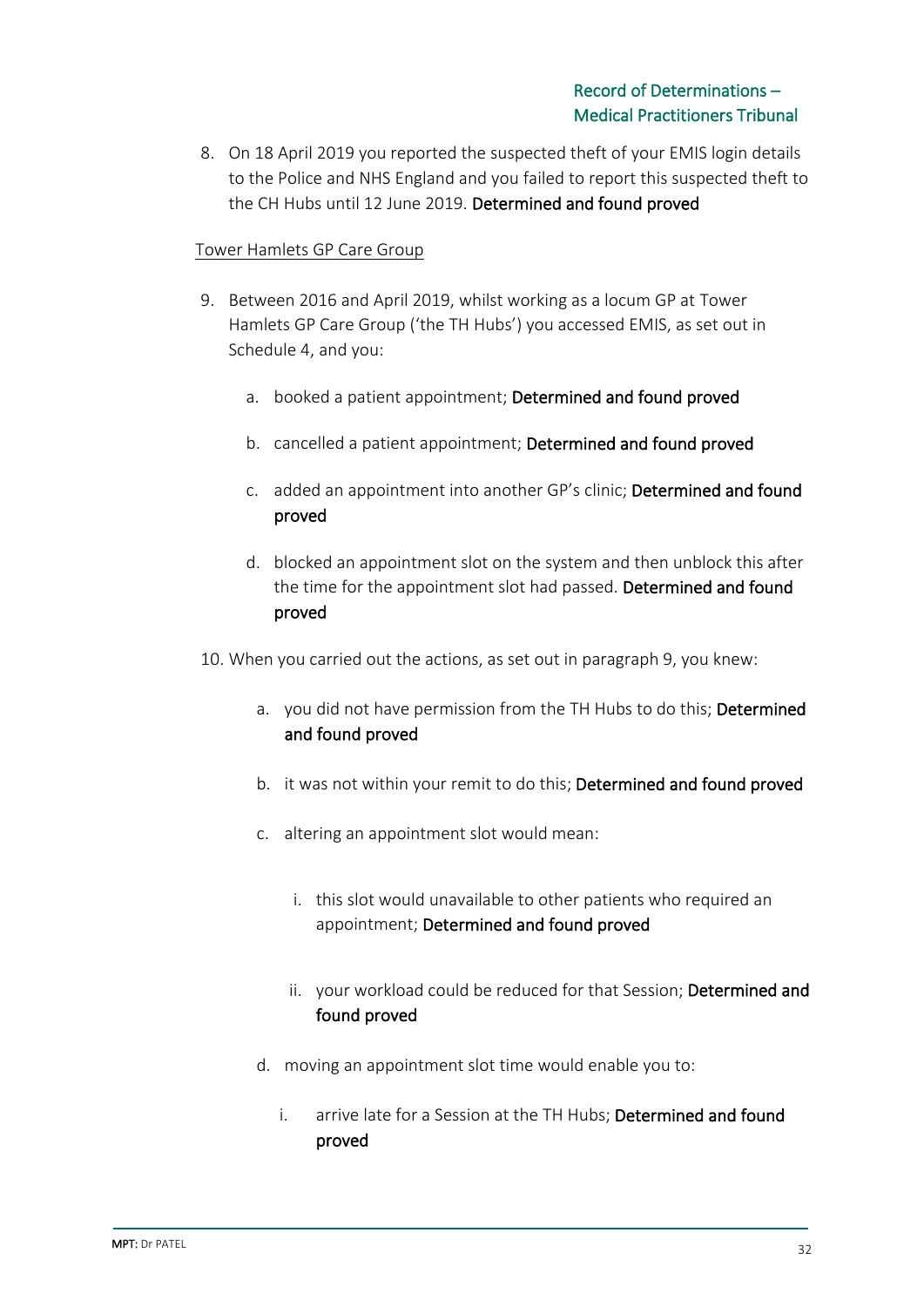- ii. leave your Session at the TH Hubs before it had finished. Determined and found proved
- 11. Your actions as described at paragraphs 9 were dishonest by reason of paragraph 10. Determined and found proved
- 12. On one or more occasion, you logged on to your EMIS account for the TH Hubs when you:
	- a. were not working at the TH Hubs; **Not proved**
	- b. knew that you should only log into your EMIS account when you were working at the TH Hubs. Not proved

### Determination on Impairment - 16/03/2022

1. The Tribunal now has to decide in accordance with Rule 17(2)(l) of the Rules whether, on the basis of the facts which it has found proved as set out before, Dr Patel's fitness to practise is impaired by reason of misconduct.

### The Evidence

2. The Tribunal has taken into account all the evidence received during the facts stage of the hearing, both oral and documentary.

#### **Submissions**

3. On behalf of the GMC, Ms Dawson referred the Tribunal to relevant authorities, which are set out in the Tribunal's decision, and the following paragraphs of Good Medical Practice (2013) ("GMP"):

*"65. You must make sure that your conduct justifies your patients' trust in you and the public's trust in the profession…*

*…71. You must be honest and trustworthy when writing reports, and when completing or signing forms, reports and other documents.22 You must make sure that any documents you write or sign are not false or misleading.*

*a. You must take reasonable steps to check the information is correct.*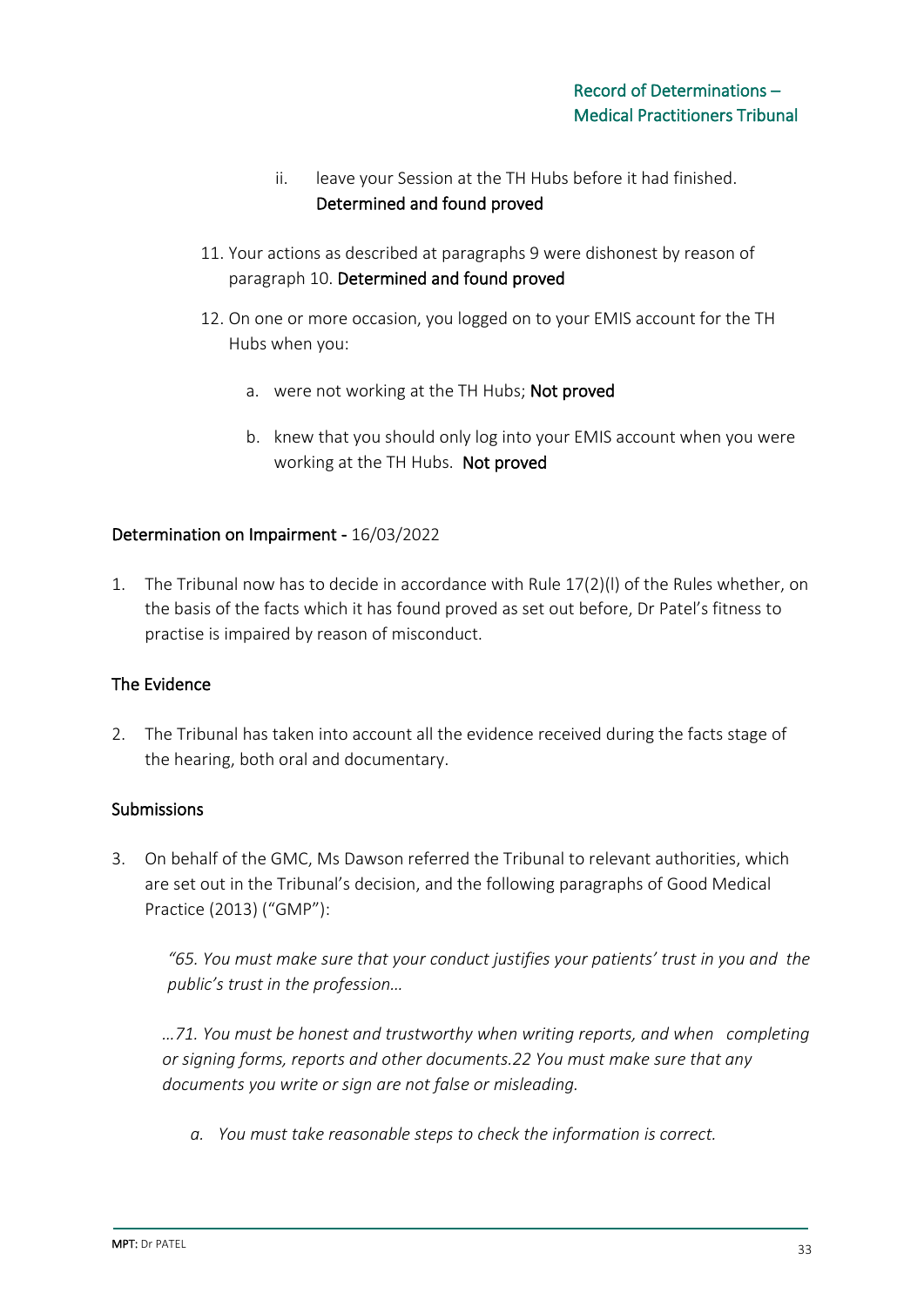- *b. You must not deliberately leave out relevant information"*
- 4. Ms Dawson reminded the Tribunal that it must first decide which, if any, of its findings amount to serious misconduct and then decide whether those findings give rise to a finding of impairment.
- 5. Dealing first with the question of misconduct, Ms Dawson submitted that paragraphs 1 to 3 and 9 to 11 of the Allegation involved Dr Patel's manipulation of patient appointments in two Hubs, which resulted in NHS 111 slots being blocked so they could not be used for NHS 111 patients and a reduced workload for Dr Patel. She reminded the Tribunal of its finding that Dr Patel had acted dishonestly and that his behaviour was repeated over a prolonged period of time. She submitted that Dr Patel's actions amounted to serious misconduct because his actions were dishonest, resulted in inaccurate patient appointment records and put at risk the care and safety of patients, which members of the profession and the public would find deplorable.
- 6. With regard to paragraphs 4 to 6 of the Allegation, Ms Dawson reminded the Tribunal of paragraphs 65 and 71 of GMP and submitted that Dr Patel's actions in submitting invoices for sessions he had either not worked in full or not worked at all were repeated and sustained over a lengthy period of time and found to be dishonest. She submitted that such persistent dishonesty amounted to serious misconduct.
- 7. With regard to paragraph 7(b) of the Allegation, Ms Dawson submitted that in April 2019 Dr Patel had no clinical reason to access the EMIS system and that he did so in order to contact Lantum in this instance in order to disguise his behaviour. She asserted that this amounted to serious misconduct as Dr Patel accessed patient records for his personal benefit and not for any clinical reason.
- 8. With regard to paragraph 8 of the Allegation, Ms Dawson drew the Tribunal's attention to the GMC guidance on confidentiality and submitted that if there was a security breach with any of his login details then this should have been reported to CH Hubs so that they could assess the risk. She submitted that Dr Patel's failure to do so amounted to serious misconduct.
- 9. Turning to the question of whether Dr Patel's fitness to practise is impaired, Ms Dawson reminded the Tribunal of the approach adopted by the High Court in *Grant [2011] EWHC 927 (Admin)* and submitted that Dr Patel's widespread and sustained misconduct would be hard to remediate.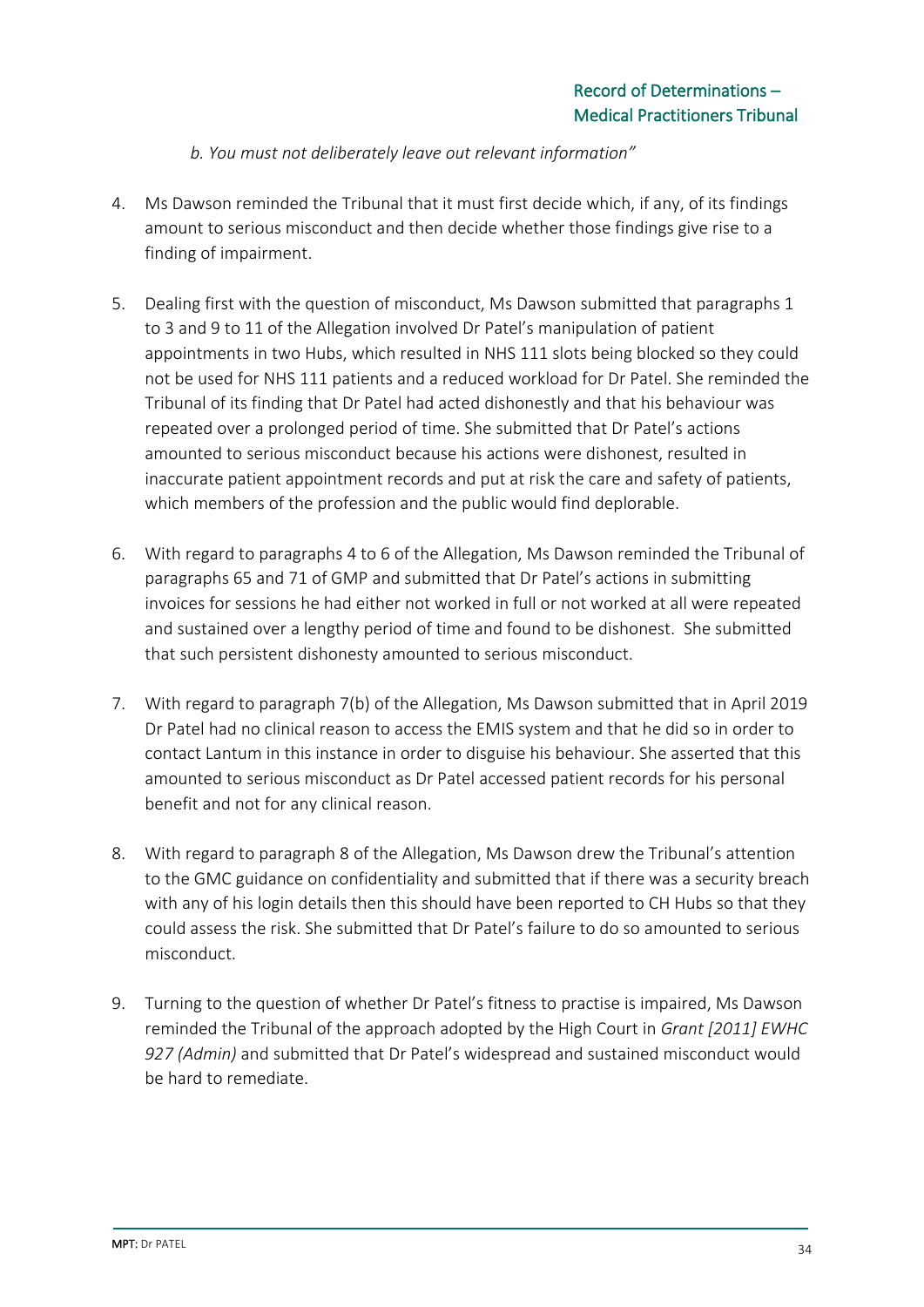- 10. She submitted that in any event there was no evidence of remorse, insight, or remediation which could reassure the Tribunal that Dr Patel's misconduct was unlikely to be repeated.
- 11. Ms Dawson submitted that Dr Patel's misconduct had put patients at risk by blocking appointment slots and that his actions had brought the medical profession into disrepute, and undermined public trust in doctors. She submitted that Dr Patel's dishonesty represented a breach of a fundamental tenet of the medical profession, and he had demonstrated over a significant period that his honesty could not be relied upon.
- 12. She submitted that a finding of impairment was necessary under all three limbs of the overarching objective.

## The Relevant Legal Principles

- 13. The Tribunal reminded itself that at this stage of proceedings, there is no burden or standard of proof and the decision on impairment is a matter for the Tribunal's judgement alone.
- 14. In approaching the decision, the Tribunal was mindful of the two-stage process to be adopted: first whether the facts as found proved amounted to misconduct that is serious, and then whether the finding of that misconduct lead to a finding of impairment.
- 15. The Tribunal must determine whether Dr Patel's fitness to practise is impaired today, taking into account his conduct at the time of the events and any relevant factors including whether the misconduct is remediable, has been remedied and any likelihood of repetition.
- 16. The Tribunal noted that misconduct has been defined, in the case of *Roylance v GMC (No.2) [2000] 1 AC 311),* as *"a word of general effect, involving some act or omission which falls short of what would be proper in the circumstances"* and that "*the standard of propriety may often be found by reference to the rules and standards ordinarily required to be followed by a medical practitioner in the particular circumstances".*
- 17. The Tribunal had regard to the questions posed by Dame Janet Smith in the Fifth Shipman Report, and adopted by the High Court in the case of *CHRE v NMC and Grant [2011] EWHC 927 (Admin)*, as follows:

*"Do our findings of fact in respect of the doctor's misconduct… show that his/her fitness to practise is impaired in the sense that s/he:*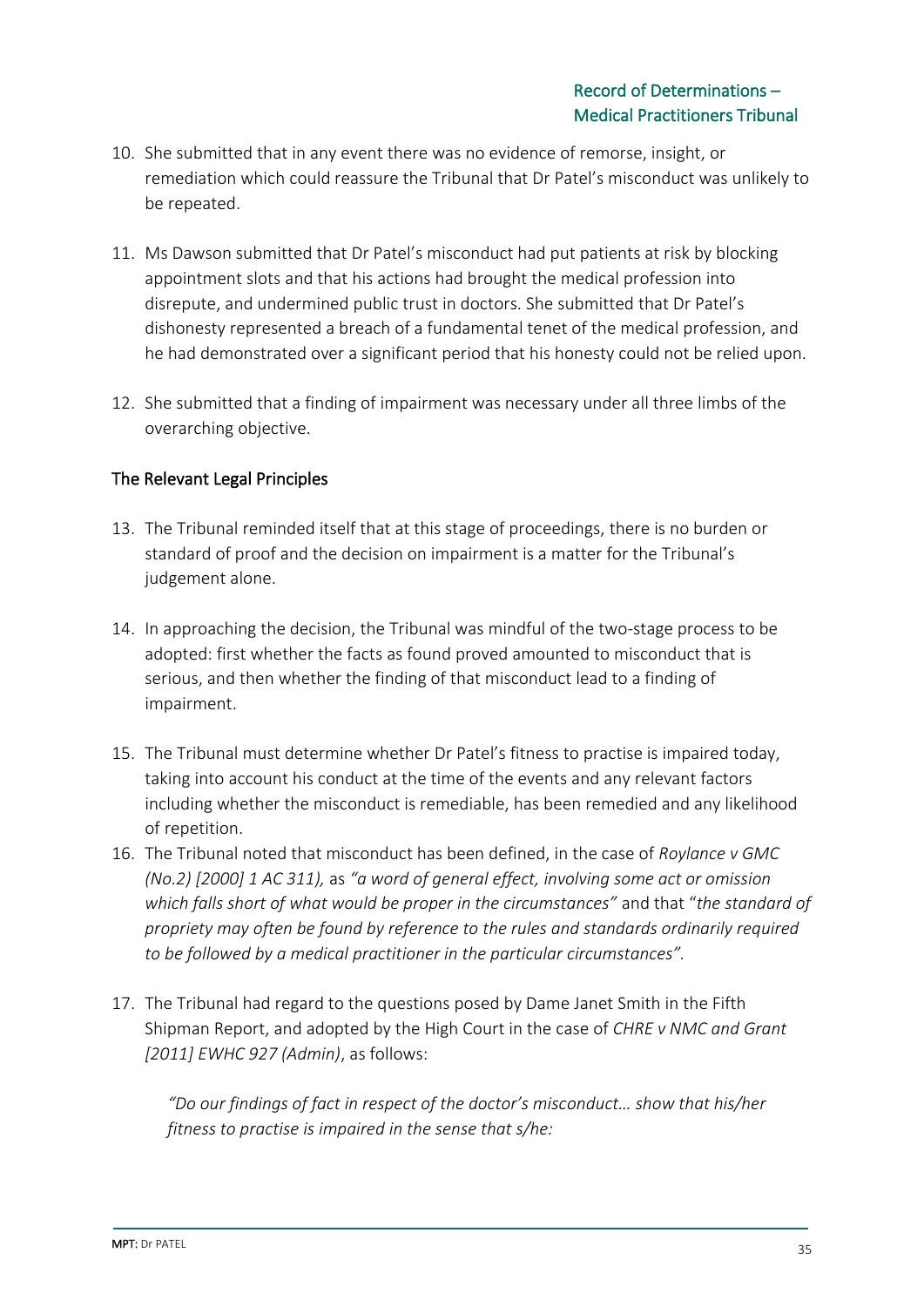*a. has in the past acted and/or is liable in the future to act so as to put a patient or patients at unwarranted risk of harm; and/or*

*b. has in the past brought and/or is liable in the future to bring the medical profession into disrepute; and/or*

*c. has in the past breached and/or is liable in the future to breach one of the fundamental tenets of the medical profession*

*d. has in the past acted dishonestly and/or is liable to act dishonestly in the future."*

## The Tribunal's Determination on Impairment

## Misconduct

- 18. The Tribunal found that its findings of fact at paragraphs 1-6 and 9-11 amounted to misconduct that was serious for all the reasons advanced by Ms Dawson. The Tribunal reminded itself that Dr Patel had manipulated patient appointments at 2 Hubs for many months, to the potential detriment of patients by preventing NHS 111 appointment slots from being booked on the day for patients who required them; he had created misleading records and claimed and accepted payment for work he knew he had not done; he had acted dishonestly over a significant period.
- 19. The Tribunal took the view that a well-informed member of the public would find Dr Patel's actions to be deplorable. It therefore concluded that Dr Patel's conduct fell so far short of the standards of conduct reasonably to be expected of a doctor as to amount to misconduct that is serious.

### **Impairment**

- 20. The Tribunal, having found that the facts referred to above amounted to misconduct that is serious, went on to consider whether, as a result of that misconduct, Dr Patel's fitness to practise is currently impaired.
- 21. The Tribunal considered Dr Patel's misconduct in light of each of the questions adopted by *CHRE v NMC and Grant [2011] EWHC 927 (Admin).* It first considered if Dr Patel put any patients at an unwarranted risk of harm. The Tribunal found no evidence of harm to any patients in this case and reminded itself that the slots were undersubscribed to a significant extent. Nevertheless, Dr Patel's actions of blocking appointments reserved for NHS 111 patients could have put any patients who required these appointments at a potential risk of harm.
- 22. Secondly, the Tribunal considered if Dr Patel's misconduct brought the medical profession into disrepute. It bore in mind that he manipulated patient appointments to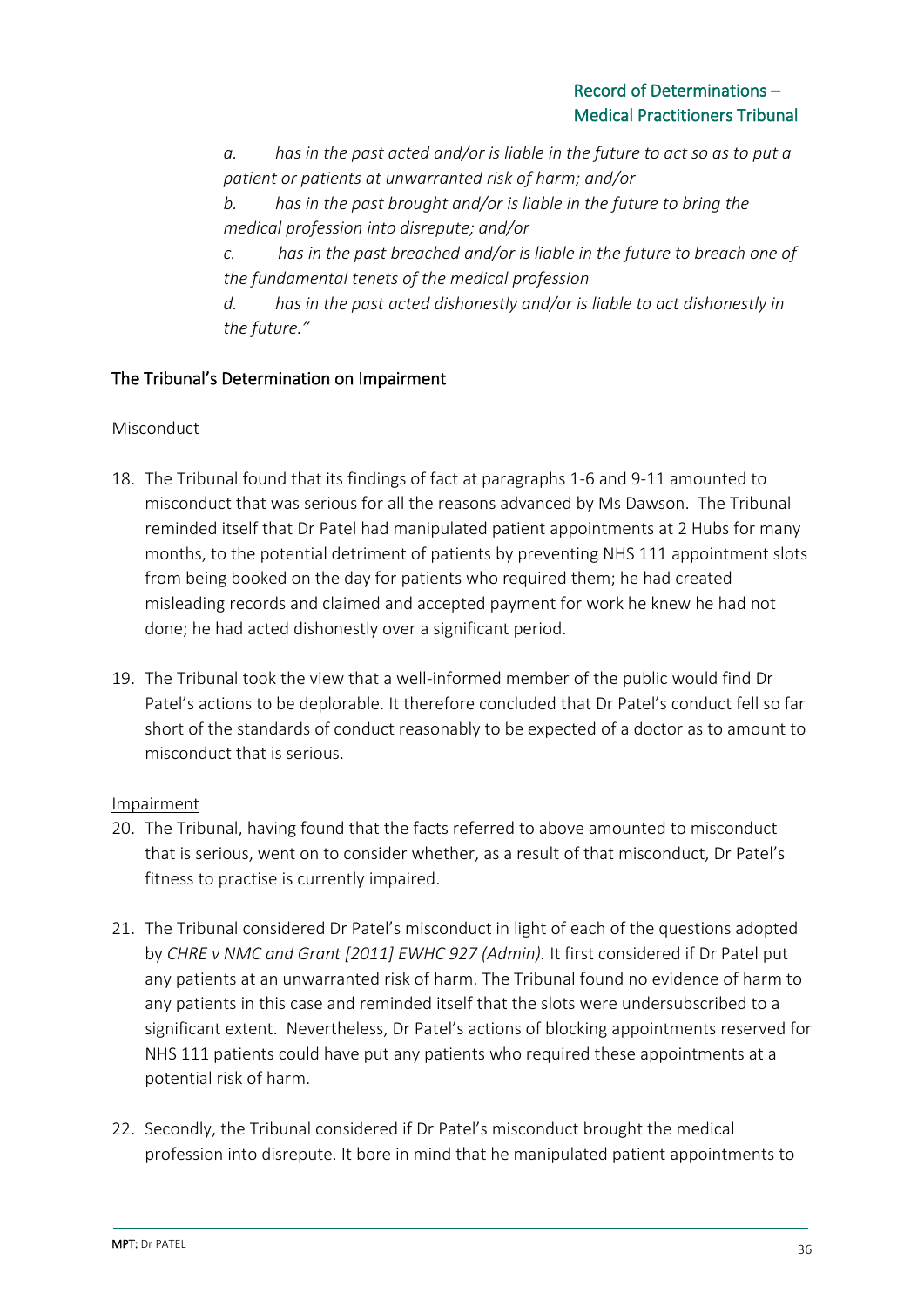his own benefit and that this was dishonest. The Tribunal concluded that his misconduct brought the medical profession into disrepute because it undermined public trust in doctors.

- 23. Thirdly, the Tribunal considered if Dr Patel's misconduct breached a fundamental tenet of the medical profession. In this instance it had regard to paragraphs 65 and 71 of GMP, which it accepted were engaged in this case, in particular because Dr Patel acted dishonestly and showed a complete disregard for the accuracy of patient appointment records. Accordingly, the Tribunal found that Dr Patel's misconduct and dishonesty had breached a fundamental tenet of the medical profession.
- 24. Finally, the Tribunal reminded itself that it had already found that Dr Patel had acted dishonestly in relation to his clinical practice over a significant period.
- 25. The Tribunal then asked itself whether Dr Patel was liable to repeat his misconduct in the future. It did not find that his misconduct was impossible to remediate and noted that he may have already started this process by repaying some of the money that he obtained albeit without making any admission of liability.
- 26. Nevertheless, the Tribunal accepted Ms Dawson's submission that Dr Patel's misconduct had persisted over a significant period and there would need to be compelling evidence to reassure the Tribunal that there was no longer a risk of repetition.
- 27. In this case the Tribunal found it had no material before it relating to Dr Patel's present state of mind, that could reassure it that Dr Patel had developed any insight or taken steps to remediate his misconduct, even to the extent that he recognised that what he had done was wrong. For these reasons, the Tribunal concluded that the risk of repetition was significant.
- 28. The Tribunal then reminded itself of its duty to pursue all three limbs of the overarching objective. Having regard to the gravity and persistence of Dr Patel's misconduct, it concluded that a finding of impairment is necessary not only to protect the public in the future but also to promote and maintain public confidence in the profession and uphold standards of conduct for the medical profession by demonstrating that the Tribunal recognises the seriousness of the misconduct in this case.
- 29. The Tribunal has therefore determined that Dr Patel's fitness to practise is impaired by reason of misconduct.

### Determination on Sanction - 17/03/2022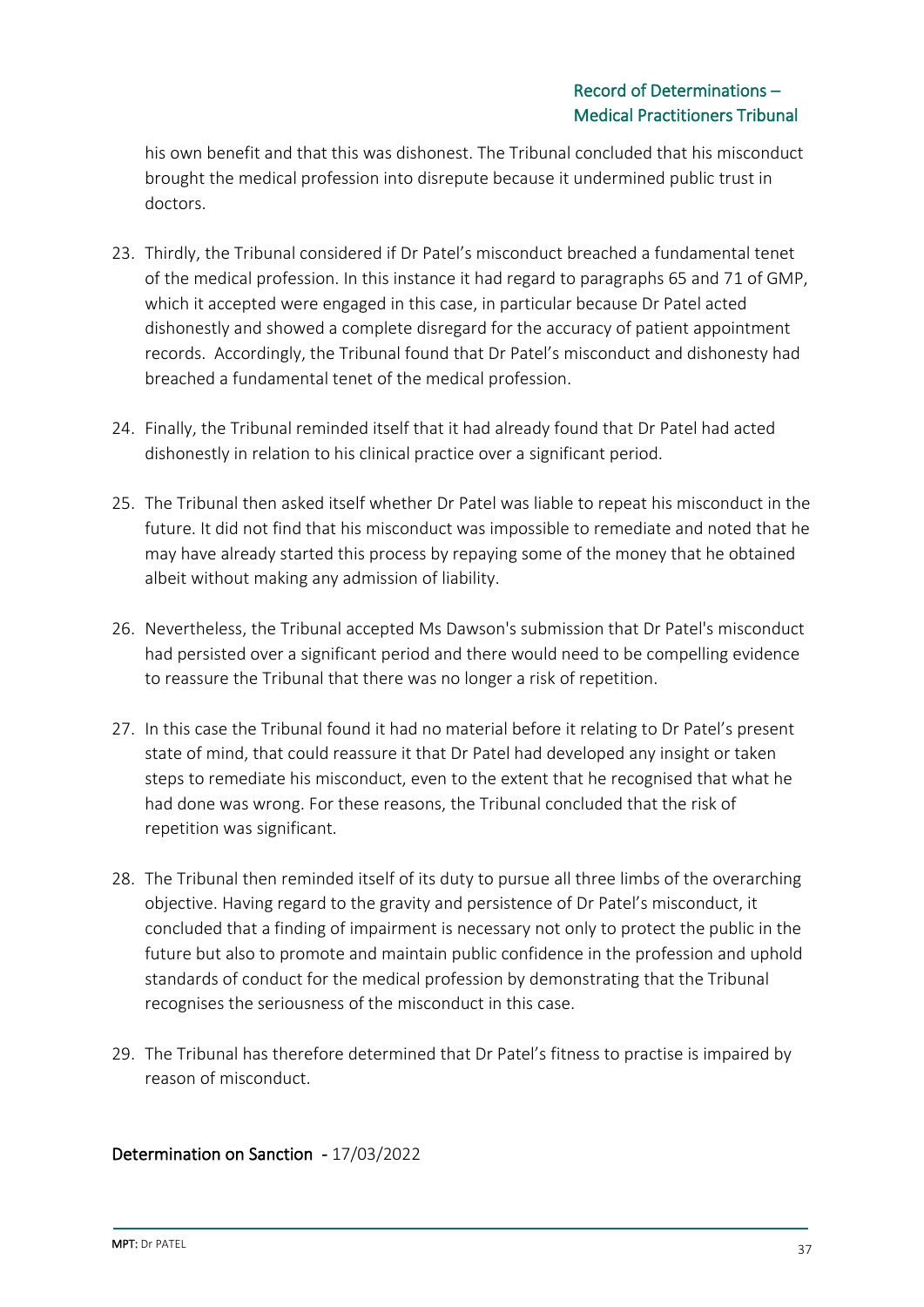1. Having determined that Dr Patel's fitness to practise is impaired by reason of misconduct, the Tribunal now has to decide in accordance with Rule 17(2)(n) of the Rules on the appropriate sanction, if any, to impose.

### The Evidence

2. The Tribunal has taken into account evidence received during the earlier stages of the hearing where relevant to reaching a decision on sanction.

## **Submissions**

- 3. On behalf of the GMC, Ms Dawson reminded the Tribunal of the correct approach to sanction and drew the Tribunal's attention to the relevant paragraphs of the Sanctions Guidance (SG) set out below.
- 4. Ms Dawson submitted that the Tribunal should consider the following mitigating factors in this case: that Dr Patel had no fitness to practise history, a significant period had elapsed since his misconduct, and he had returned the money he accepted had been over-paid. She submitted that the aggravating factor in this was that Dr Patel had not demonstrated any insight or remorse.
- 5. Turning to each of the available sanctions, Ms Dawson first submitted that there were no exceptional circumstances to justify taking no action in this case. She also submitted that conditions would not be an appropriate sanction because no conditions could be formulated to address the concerns raised by Dr Patel's misconduct, in particular his persistent dishonesty. She also submitted that there was no evidence that conditions would be workable because there was no evidence Dr Patel had developed insight or would comply with conditions, in light of his failure to engage in the regulatory process.
- 6. Ms Dawson submitted that suspension would also not be the appropriate sanction in this case because Dr Patel's misconduct was fundamentally incompatible with continued medical registration. Ms Dawson drew the Tribunal's attention to paragraph 97 of SG, which provides at (g) that suspension may be appropriate where "*The tribunal is satisfied the doctor has insight and does not pose a significant risk of repeating behaviour*" and reminded the Tribunal that it had found at stage 2 that "*it had no material before it relating to Dr Patel's present state of mind, that could reassure it that Dr Patel had developed any insight or taken steps to remediate his misconduct, even to the extent that he recognised that what he had done was wrong. For these reasons, the tribunal concluded that the risk of repetition was significant."*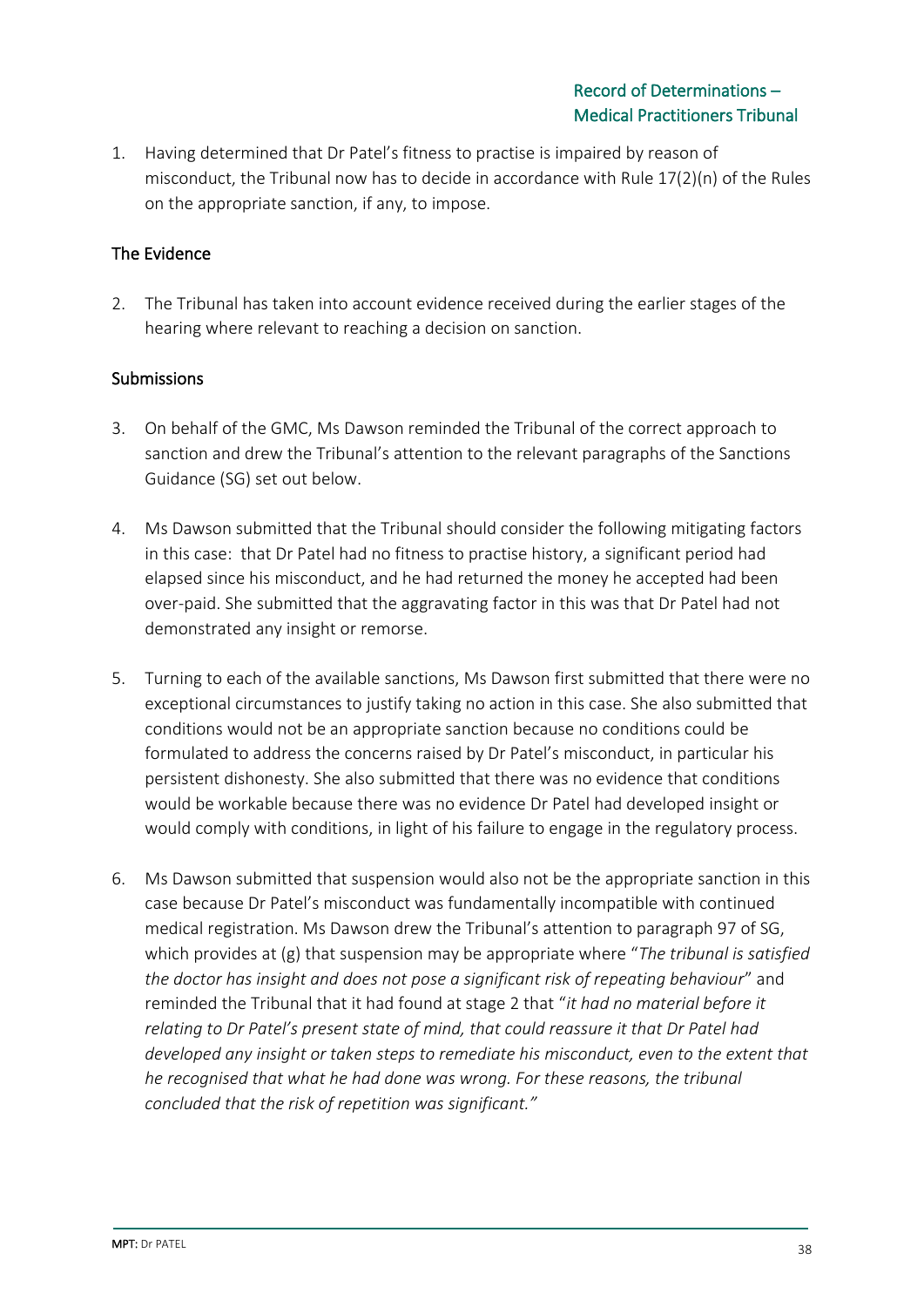- 7. She submitted that Dr Patel's misconduct was fundamentally incompatible with continued registration, firstly because of the scale and persistence of his dishonesty and secondly because there was no evidence of circumstances leading to the misconduct that might lead the Tribunal to conclude that Dr Patel had acted out of character and that there was therefore no significant risk of repetition.
- 8. Ms Dawson went on to submit that the appropriate sanction in this case is one of erasure as Dr Patel's dishonesty breached a fundamental tenet of the medical profession. She reminded the Tribunal of paragraphs 108 and 109 of the SG. Paragraph 109 states:

*"Any of the following factors being present may indicate erasure is appropriate:*

*…h) Dishonesty, especially where persistent and or covered up"*

9. Ms Dawson submitted that Dr Patel's dishonesty fell into two categories. The first was his manipulation of appointments to work less and the second was claiming for the hours he had not worked. She concluded that, due to the gravity and persistent nature of Dr Patel's misconduct, it was fundamentally incompatible with continued medical registration and that therefore erasure was necessary to satisfy all three limbs of the overarching objective.

## The Tribunal's Determination on Sanction

- 10. The decision as to the appropriate sanction to impose, if any, is a matter for this Tribunal exercising its own judgement.
- 11. In reaching its decision, the Tribunal has taken account of the Sanctions Guidance (2020) (SG) and GMP. It bore in mind that the purpose of a sanction is not to be punitive, but to protect patients and the wider public interest, although a sanction may have a punitive effect.
- 12. Throughout its deliberations, the Tribunal applied the principle of proportionality, balancing Dr Patel's interests with the public interest. It has also pursued the overarching objective to protect the public.
- 13. The Tribunal has already given a detailed determination on impairment and has taken those matters into account during its deliberations on sanction.
- 14. The Tribunal took account of the mitigating factors of this case. It noted that Dr Patel has no previous fitness to practice history and was regarded as a good doctor by his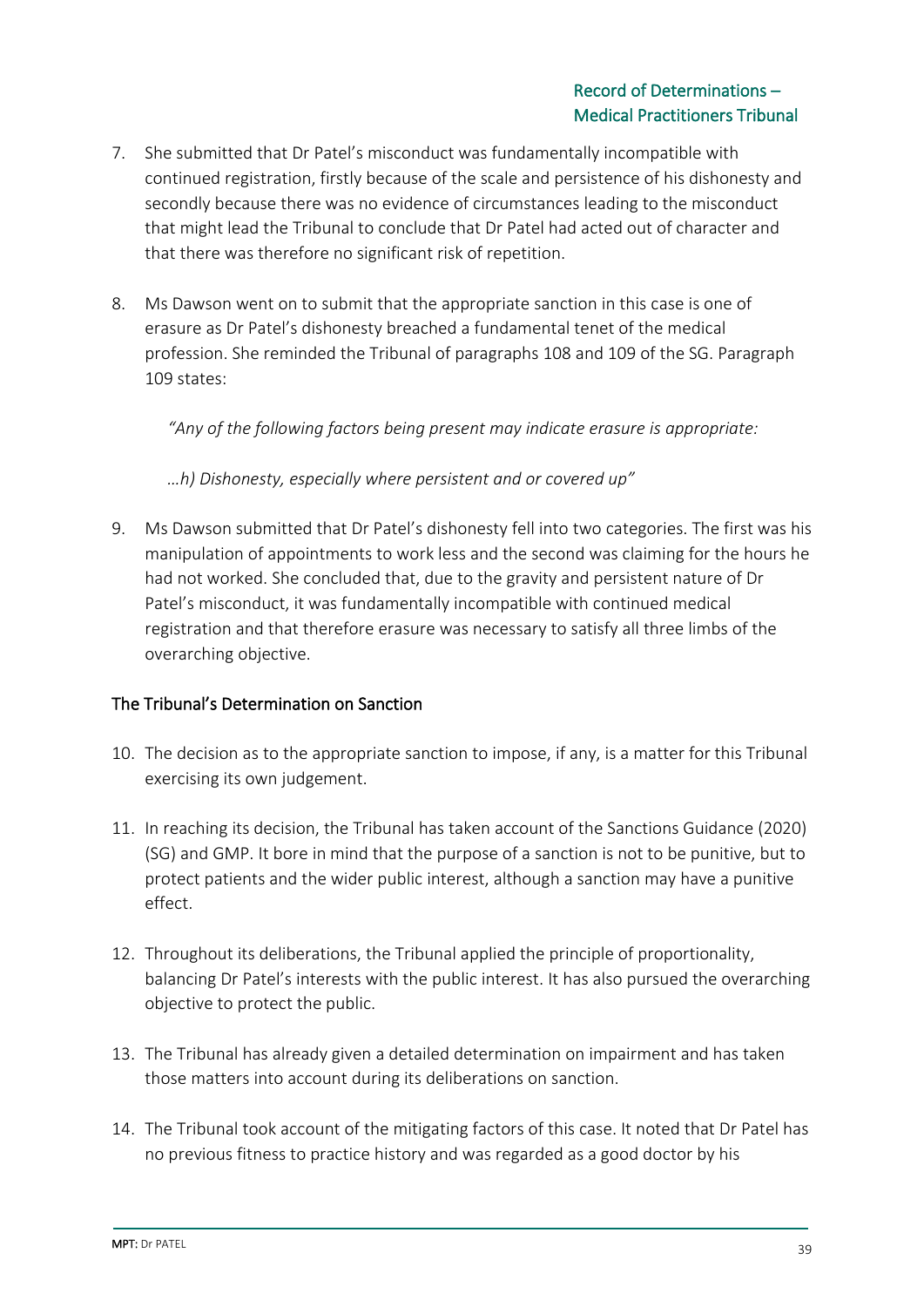colleagues at the TH Hubs. The Tribunal bore in mind that there was no evidence before it that actual harm had come to any patients and that he did return money he was overpaid by Lantum (although the Tribunal found he only made the payment after he was made aware he was being investigated for fraud).

15. The Tribunal also took account of the aggravating factors in this case. It found that there was no evidence before it that Dr Patel had any insight or remorse for what he had done. In communication with the Hubs, Dr Patel sought to either blame others or innocent mistakes arising from the billing system. The Tribunal found that by blocking NHS 111 appointments, Dr Patel prevented access to these appointments. It found that Dr Patel had derived a financial advantage from working reduced hours and claiming for hours he had not worked. The Tribunal found that Dr Patel's misconduct was aggravated by its persistence.

### No action

- 16. In reaching its decision as to the appropriate sanction, if any, to impose in this case, the Tribunal first considered whether to conclude by taking no action.
- 17. The Tribunal determined that there were no exceptional circumstances to justify taking no action in this case.

### **Conditions**

- 18. The Tribunal next considered whether it would be appropriate to impose conditions on Dr Patel's registration. It bore in mind that any conditions imposed should be appropriate, proportionate, workable and measurable.
- 19. The Tribunal reminded itself of paragraphs 81 and 82 of SG which state:

*"81. Conditions might be most appropriate in cases:*

*a. involving the doctor's health b. involving issues around the doctor's performance c. where there is evidence of shortcomings in a specific area or areas of the doctor's practice d. where a doctor lacks the necessary knowledge of English to practise medicine without direct supervision.*

*82. Conditions are likely to be workable where:*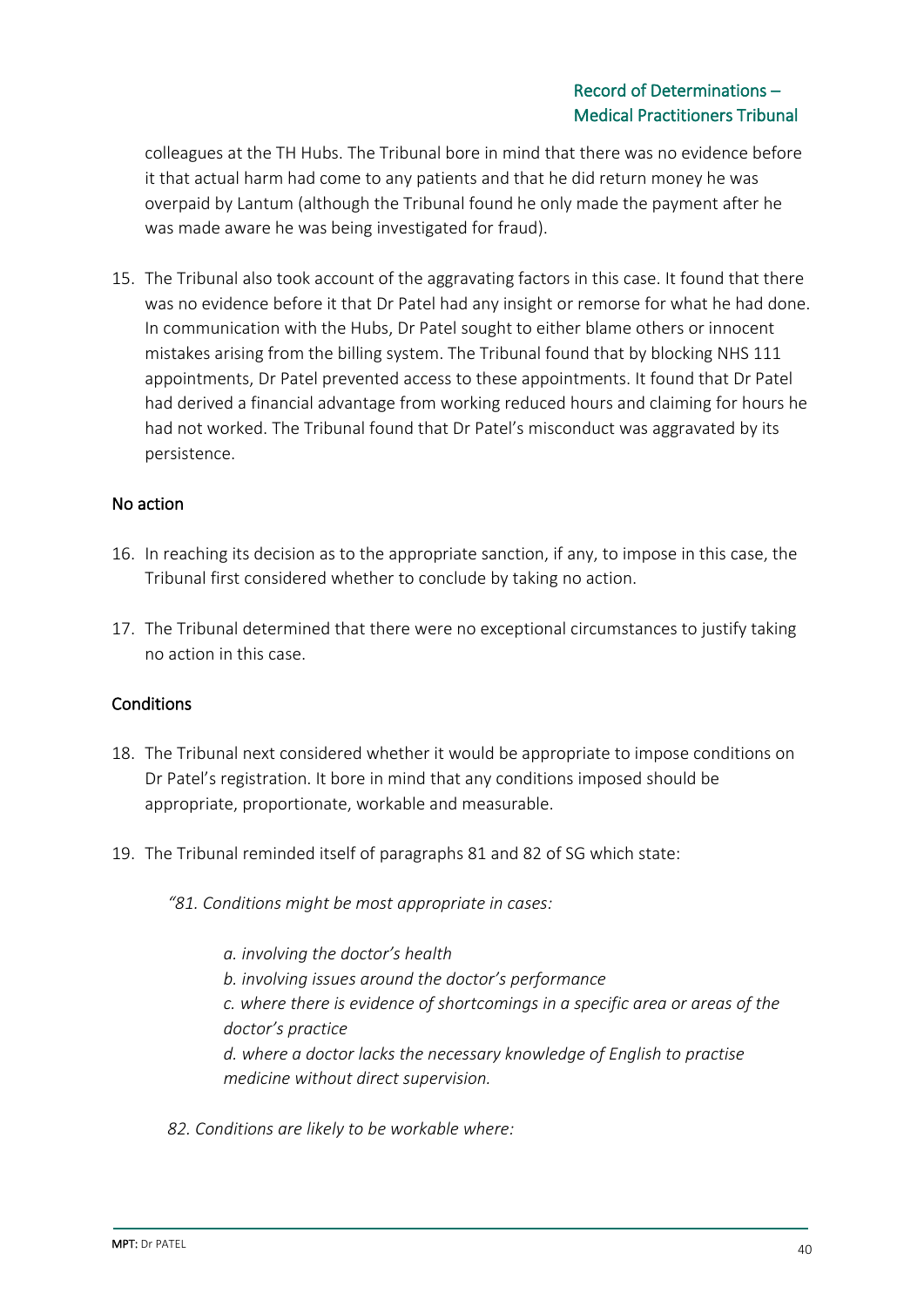*a. the doctor has insight b. a period of retraining and/or supervision is likely to be the most appropriate way of addressing any findings c. the tribunal is satisfied the doctor will comply with them d. the doctor has the potential to respond positively to remediation, or retraining, or to their work being supervised."*

- 20. It found that there were no concerns relating to Dr Patel's health or performance which might be appropriately dealt with by conditions and found that there were no conditions which could protect the public from Dr Patel's persistent dishonesty. The Tribunal also concluded that it could not be satisfied that conditions were likely to be workable in circumstances where there was no evidence Dr Patel had developed insight. The Tribunal also found it could not have any confidence Dr Patel would comply with conditions when he had not engaged in the regulatory process.
- 21. In any event, the Tribunal was not satisfied that conditions were a sufficiently restrictive sanction to protect the wider public interest in maintaining public confidence in the medical profession and upholding standards of conduct.

## Suspension

- 22. The Tribunal then went on to consider whether imposing a period of suspension on Dr Patel's registration would be appropriate and proportionate. The Tribunal reminded itself of the findings it had already made regarding the extent of the persistence of Dr Patel's misconduct including his dishonesty. It also reminded itself of the finding it made at stage two that "it had no material before it relating to Dr Patel's present state of mind, that could reassure it that Dr Patel had developed any insight or taken steps to remediate his misconduct, even to the extent that he recognised that what he had done was wrong. For these reasons, the tribunal concluded that the risk of repetition was significant."
- 23. The Tribunal also had regard to paragraph 97 of SG, set out above and accepted Ms Dawson's submission that, taken together, Dr Patel's misconduct and his lack of insight were incompatible with continued registration.
- 24. The Tribunal also took the view that in all the circumstances, suspension would not be a sufficient sanction to protect the public interest or to maintain proper professional standards of conduct for the members of the profession.

### Erasure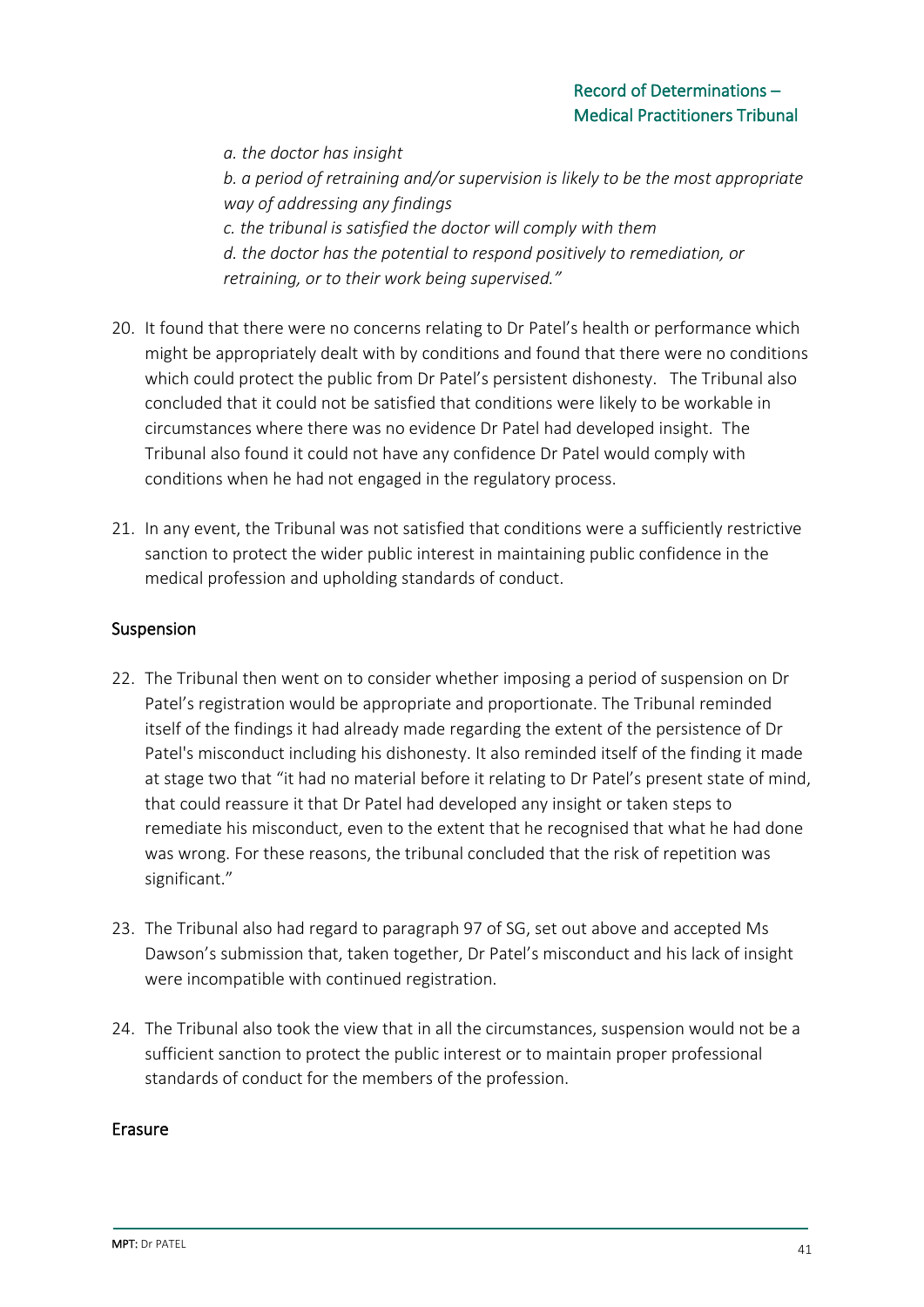25. The Tribunal had regard to paragraph 128 of the SG, which states:

*"Dishonesty, if persistent and/or covered up, is likely to result in erasure"*

- 26. Having considered all the matters set out above, including Dr Patel's lack of engagement, the Tribunal concluded that there was no sanction other than erasure that was sufficient to protect the public. The Tribunal found that there was no material before it that would enable it to impose any other sanction.
- 27. The Tribunal determined that erasure is also the only means of protecting the public, promoting and maintaining public confidence in the profession and promoting and upholding proper standards of conduct.
- 28. The Tribunal therefore directed that Dr Patel's name be erased from the Medical Register.

#### Determination on Immediate Order - 17/03/2022

1. Having determined to erase Dr Patel's name from the medical register, the Tribunal has considered, in accordance with Rule 17(2)(o) of the Rules, whether Dr Patel's registration should be subject to an immediate order.

#### Submissions

2. On behalf of the GMC, Ms Dawson submitted that an immediate order is necessary in this case as Dr Patel has already been erased from the medical register due to his misconduct being fundamentally incompatible with continued medical registration. She submitted that Dr Patel's actions brought the medical profession into disrepute and that an immediate order was required to maintain public confidence in the medical profession.

### The Tribunal's Determination

3. In its deliberations, the Tribunal had regard to the following paragraphs of the SG:

*"172. The tribunal may impose an immediate order if it determines that it is necessary to protect members of the public, or is otherwise in the public interest, or is in the best interests of the doctor. The interests of the doctor include avoiding putting them in a position where they may come under pressure from patients, and/or may repeat the misconduct, particularly where this may also put them at risk of committing a criminal*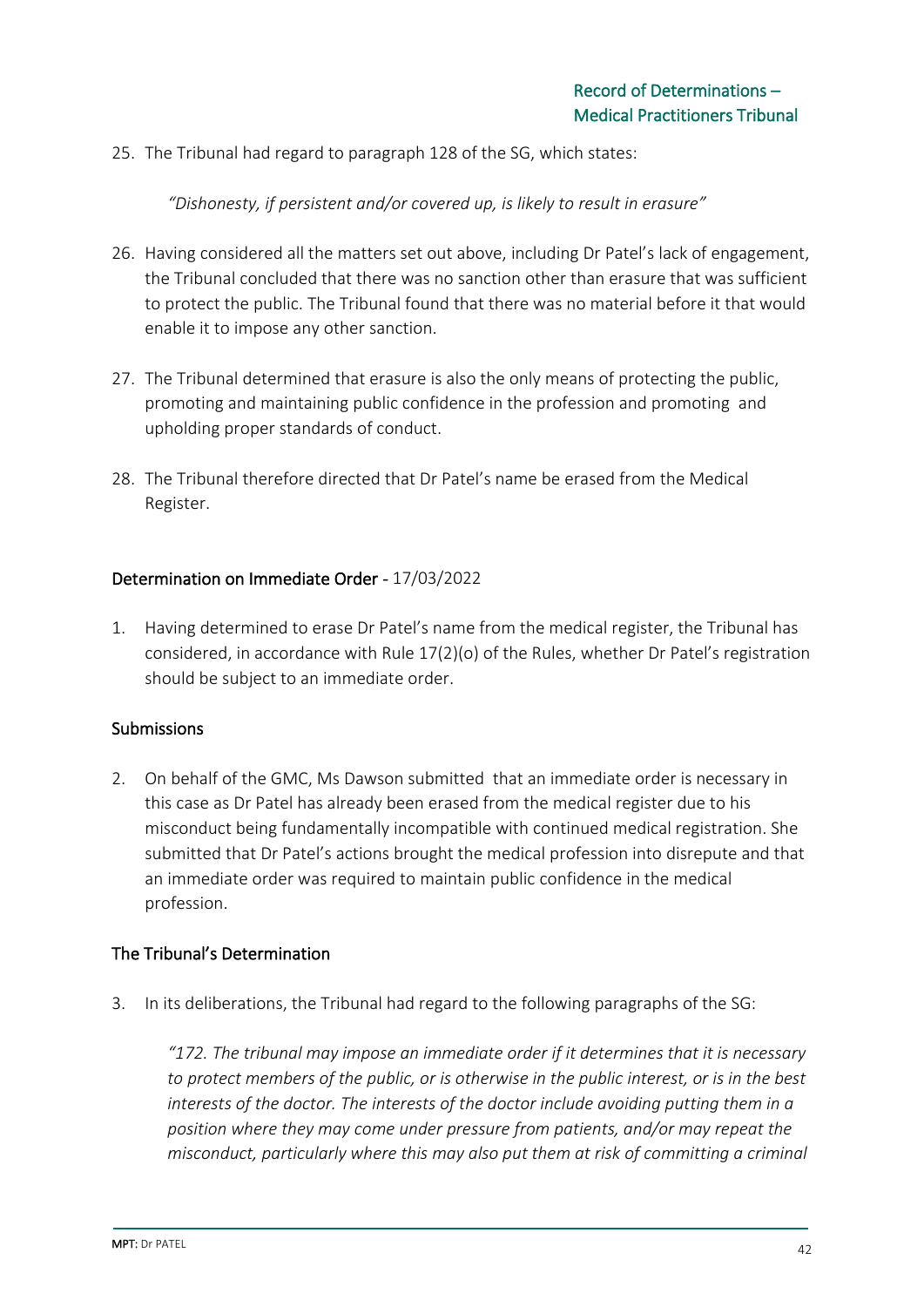*offence. Tribunals should balance these factors against other interests of the doctor, which may be to return to work pending the appeal, and against the wider public interest, which may require an immediate order.*

*173. An immediate order might be particularly appropriate in cases where the doctor poses a risk to patient safety. For example, where they have provided poor clinical care or abused a doctor's special position of trust, or where immediate action must be taken to protect public confidence in the medical profession."*

- 4. As the Tribunal has found that there was a significant risk of repetition of Dr Patel's dishonesty it concluded that an immediate order would be necessary to maintain public confidence in the medical profession. It took the view that not imposing an immediate order at this stage would be inconsistent with its sanction determination as Dr Patel would be free to practise unrestricted until the substantive sanction came into effect.
- 5. The Tribunal therefore determined to impose an immediate order of suspension.
- 6. This means that Dr Patel's registration will be suspended from the date on which notification of this decision is deemed to have been served upon him. The substantive direction will take effect 28 days from that date, unless an appeal is made in the interim. If an appeal is made, the immediate order will remain in force until the appeal has concluded.
- 7. There is no interim order to revoke.
- 8. That concludes the case.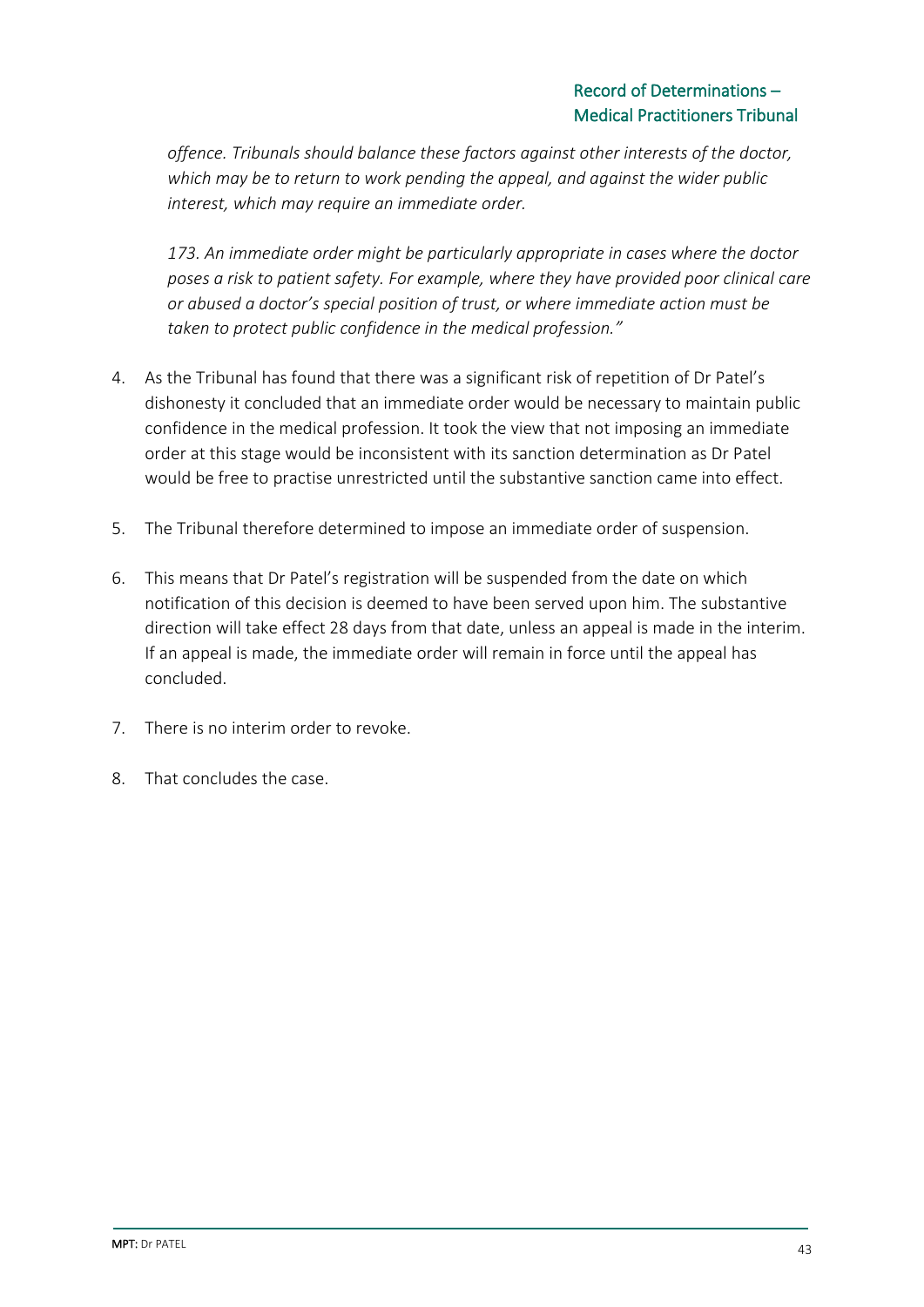## ANNEX A – 22/02/2022

#### Determination on service and proceeding in the doctor's absence

- 1. At the start of the hearing, Dr Patel was neither present nor represented.
- 2. Ms Dawson submitted, on behalf of the GMC, that the Tribunal had a discretion to proceed in Dr Patel's absence, because the GMC had made all reasonable efforts to serve him with notice of the hearing, and that the Tribunal should exercise that discretion to proceed in Dr Patel's absence because the evidence established that Dr Patel had so disengaged from the regulatory process that he had waived his right to attend.
- 3. Ms Dawson drew the Tribunal's attention to a number of documents, which the Tribunal has set out in chronological order.
	- A screenshot of Dr Patel's registered address at the GMC and his registered email address;
	- A form dated 1 July 2019, in which the GMC informed Dr Patel that he was subject to investigation and on which Dr Patel set out the email address at which he wished to be contacted;
	- A letter from the MPTS dated 16 June 2021 sent to Dr Patel at his registered address, inviting him to take part in the case management procedure;
	- A letter from the MPTS dated 8 July 2021, sent to Dr Patel at his registered address, inviting him to attend a case management telephone conference on 19 July 2021;
	- A letter from the MPTS dated 19 July 2021 sent to Dr Patel at his registered address, sending him the minutes of the case management conference of 19 July 2021 and inviting him to attend another telephone conference on 25 November 2021;
	- A letter from the MPTS dated 29 November 2021 sent to Dr Patel at his registered address, sending him the minutes of the conference of 25 November 2021;
	- An email dated 2nd December 2021, from the GMC to Dr Patel at the email address he had provided, sending him copies of the evidence upon which the GMC proposed to rely at the hearing of his case and reminding him that the hearing of his case was due to commence on 21 February 2022 and last until 18 March 2022;
	- A document dated 2.12.2021 indicating that the email had been delivered;
	- A copy of the Notice of Allegation, dated 10 January 2022, sent by the GMC to Dr Patel. This included the allegation upon which the GMC proposed to rely and was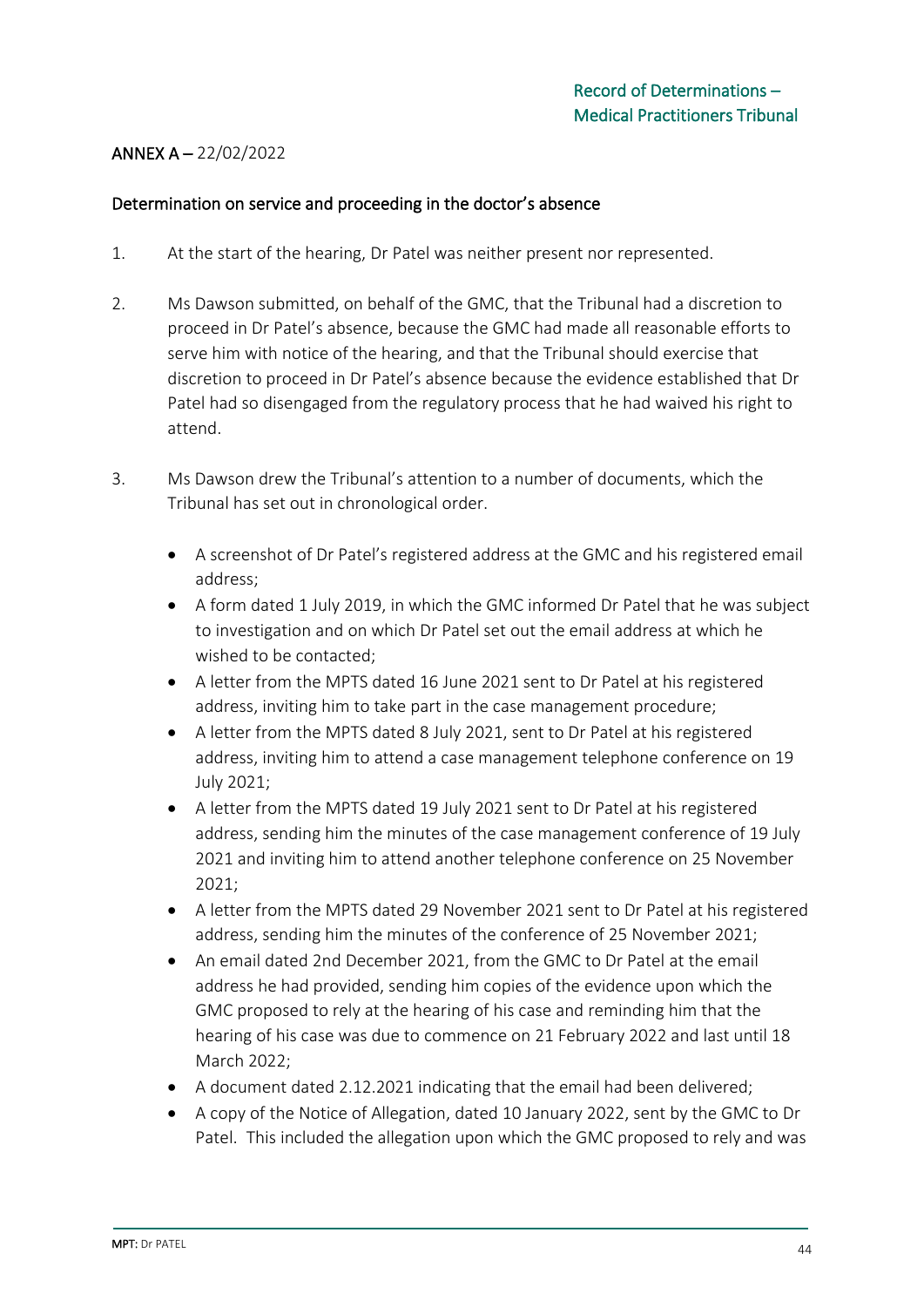sent both to Dr Patel's registered address by first class post and to his registered email address on 10 January 2022;

- A document indicating that the email sent to Dr Patel's email address was not delivered in the following terms: *"Sajanpatel wasn't found at nhs.net";*
- A copy of the Notice of Hearing, dated 17 January 2022, which was sent to Dr Patel's registered address and this delivery was signed for by 'PATEL' on 18 January 2022 at 11.34;
- A bundle of material disclosed by the GMC including material sent by Dr Patel to NHS England in 2019 and the start of 2020.
- 4. The Tribunal first considered whether notice of this hearing had been properly served on Dr Patel in accordance with Rule 40 of the General Medical Council (Fitness to Practise) Rules 2004 (as amended) (the Rules) and Schedule 4, Paragraph 8 of the Medical Act 1983 (as amended). It took into account all the information placed before it, together with the submissions of the General Medical Council (GMC).
- 5. Having regard to the material set out above, the Tribunal was satisfied that the notice of hearing had been served on Dr Patel in accordance with the Rules, by sending notice of the hearing to his registered address.
- 6. The Tribunal then had regard to rule 31 of the Rules and asked itself whether the GMC had made "all reasonable efforts" to serve Dr Patel with notice of the hearing. The Tribunal had regard to the numerous efforts the GMC had made to contact Dr Patel by post and email. It also had regard to the following guidance given to Tribunals by the Court of Appeal in *GMC v Adeogba [2016] EWCA Civ 162*, regarding the responsibility of the GMC: *"Their responsibility is very simple. It is to communicate with the practitioner at the address he has provided; neither more nor less. It is the practitioner's obligation to ensure that the address is up to date."*
- 7. Accordingly, the Tribunal concluded that the GMC had made all reasonable efforts to serve Dr Patel by sending the notice of hearing to his registered address, against the background of their attempts to use the email address he had given them and other attempts to write to him at his registered address.
- 8. The Tribunal went on to consider whether to exercise its discretion to proceed in Dr Patel's absence. The Tribunal had regard to the decision of the House of Lords in *R v Jones [2002] UKHL 5* and the further guidance given to panels by the Court of Appeal in *GMC v Adeogba [2016] EWCA Civ 162*. These include the following:
	- The discretion to continue in the absence of the doctor should be exercised with great caution and with close regard to the fairness of the proceedings;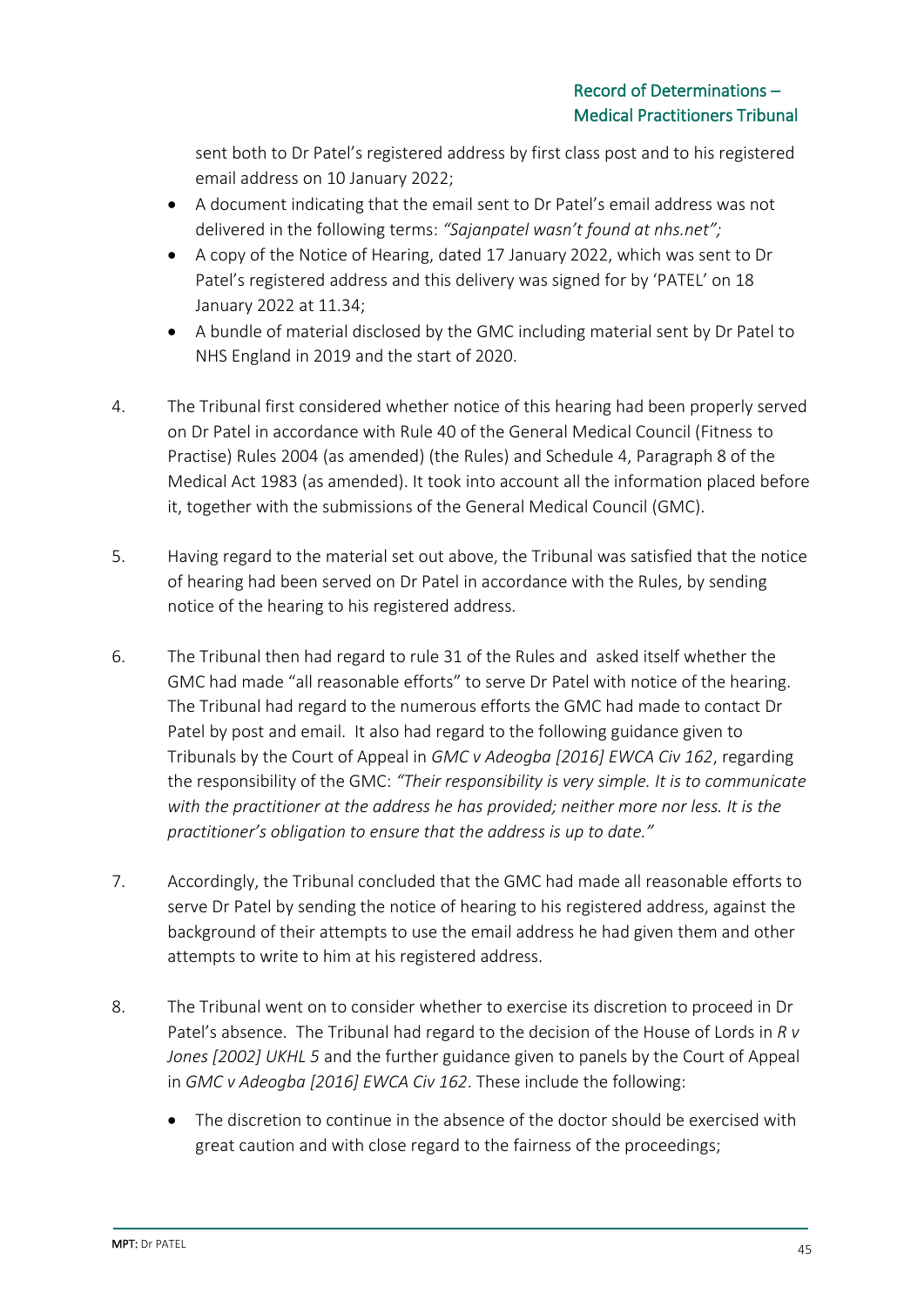- Fairness to the doctor is very important, but so is fairness to the GMC and the public;
- The Tribunal should consider the nature of the doctor's absence and in particular, whether the behaviour was voluntary and he had therefore waived his right to be present;
- Whether the doctor, although absent, wished to be represented or whether he had waived his right to be represented;
- Whether there is any reason to believe the doctor would attend or make submissions at a subsequent hearing;
- The extent of any disadvantage to the doctor in not being able to present his account of events;
- The public interest that a hearing should take place within a reasonable time;
- The duty of professionals to engage with their regulator;
- There must be an end to the "adjournment culture".
- 9. In order to ensure that it fulfilled its duty to act with care and caution, the Tribunal examined all previous correspondence between Dr Patel, NHS England and the GMC. It saw that Dr Patel was aware of a complaint to the GMC in June 2019 and emailed his locum agency, on 18 June 2019 stating, "*I am very disappointed to hear that Dr… has reported me to NHSE and the GMC…".* The Tribunal also had regard to the correspondence in July 2019 in which Dr Patel supplied the GMC with an email address following a request in the following terms:

*"If you would like to be contacted by email from either the GMC or the Medical Practitioners Tribunal Service (MPTS) then please provide your email, name and signature. This would mean that we would contact you with:*

- *1. Correspondence and updates on the investigation, including support documentation*
- *2. Correspondence and documentation in relation to an MPTS hearing arising from the investigation It would be your responsibility to keep this email address up to date and to inform the GMC if it changes."*
- 10. The Tribunal also had regard to the many efforts the GMC had made to contact Dr Patel by post and email at the addresses he had provided. These included the documents set out above relating to the case management conferences and the documents the GMC sent Dr Patel on 2 December 2021, none of which were returned to the GMC.
- 11. The Tribunal concluded that Dr Patel had been aware of GMC proceedings since June 2019 and been personally reminded of the need to keep his contact details up to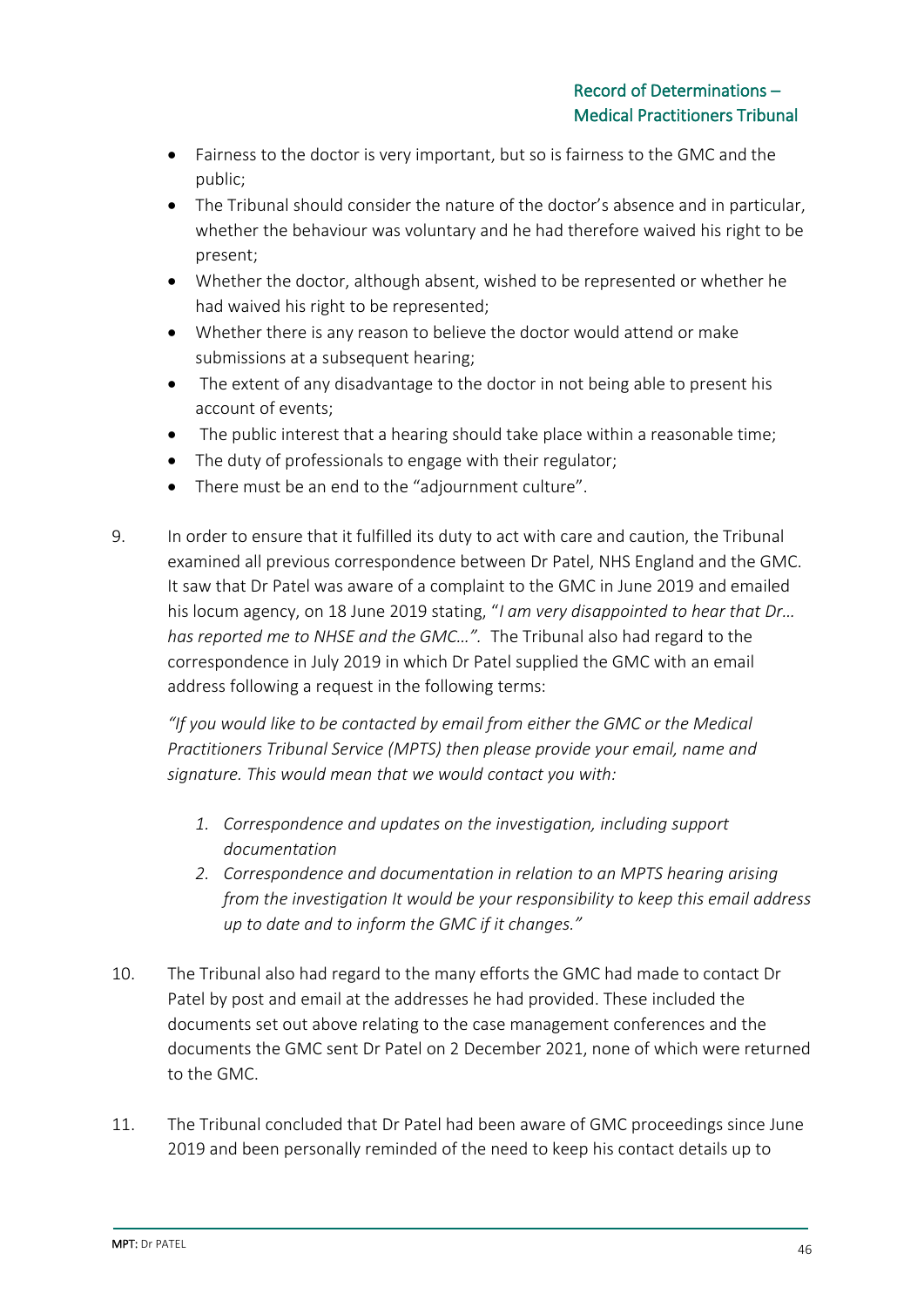date. In light of the many unsuccessful attempts to contact him at the addresses he had provided, the Tribunal concluded that Dr Patel had either ignored the correspondence or left his registered address and abandoning his email address so that he no longer received correspondence. In either case, the Tribunal was satisfied that Dr Patel had so disengaged from the regulatory process that he had waived his right to attend.

- 12. Having regard to the correspondence, to which doctor Patel had not responded, the Tribunal found that there was no reason to believe that an adjournment would secure his attendance and participation in the process on a future date.
- 13. The Tribunal accepted that there is likely to be a disadvantage to Dr Patel in not attending, in particular where he faces allegations of dishonesty. Nevertheless, the tribunal was satisfied that any disadvantage was the result of Dr Patel's disengagement from the process and was unlikely to be remedied by an adjournment at this stage.
- 14. The Tribunal also bore in mind that the allegations which Dr Patel faces arise from the events of 2018 and 2019 there is a public interest in these matters being resolved within a reasonable time. The Tribunal also noted that seven witnesses had made statements and had made themselves available to give evidence if required.
- 15. Having regard to all these matters, the Tribunal balanced the interests of Dr Patel against the public interest and its duty to protect the public. The Tribunal determined that it was in the public interest to exercise its discretion to proceed with the case in Dr Patel's absence.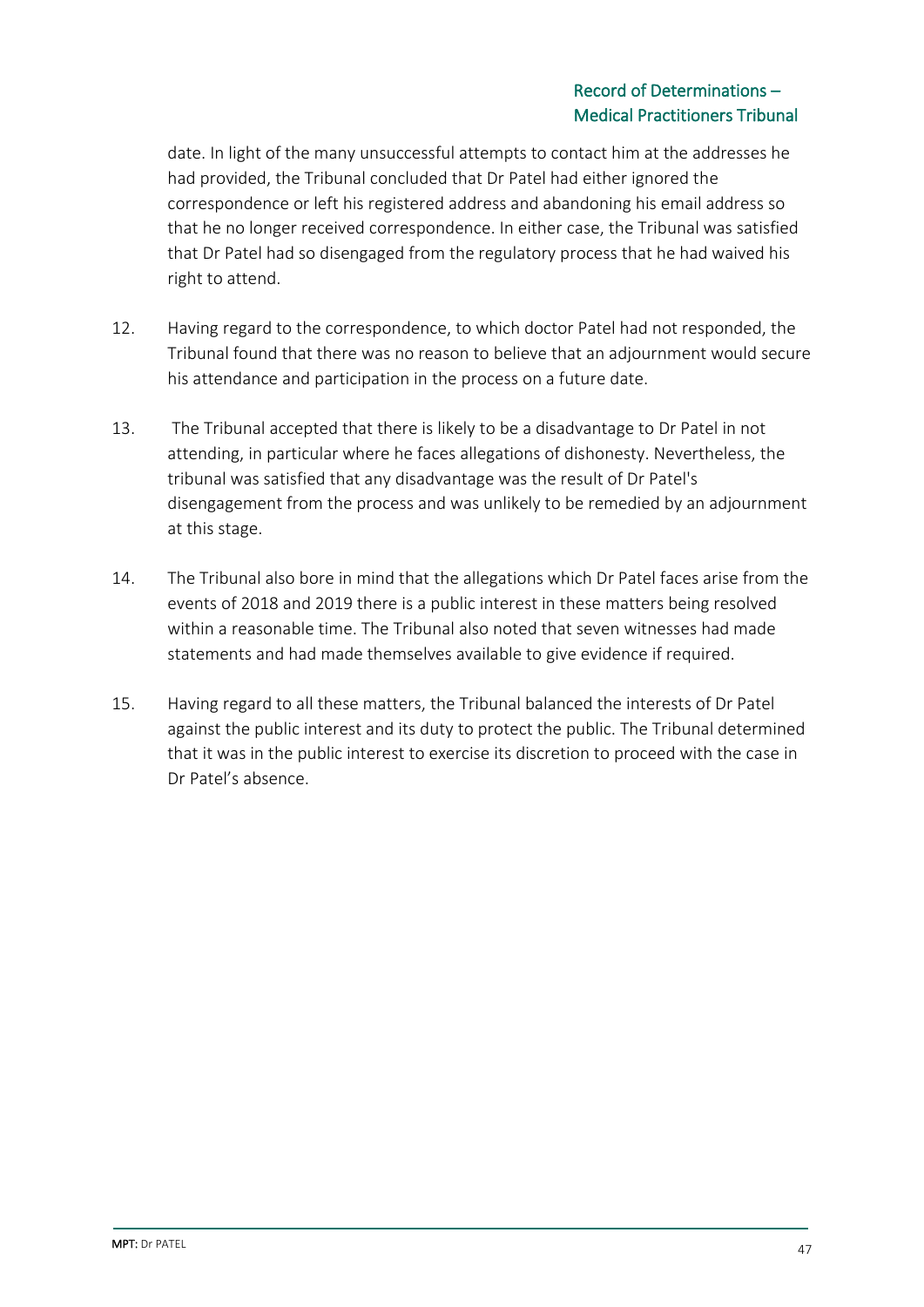|                | <b>Date</b> | Time activity was completed on<br><b>EMIS</b> | <b>Activity</b>                                         |  |  |
|----------------|-------------|-----------------------------------------------|---------------------------------------------------------|--|--|
| $\mathbf{1}$   | 28/04/2018  | 12:11:16 Slot Booked                          | Slot 28-Apr-2018 13:00 booked                           |  |  |
| $\overline{2}$ | 23/06/2018  | 11:53:54 Slot Booked                          | Slot 23-Jun-2018 15:12 booked                           |  |  |
| 3              | 23/06/2018  | 11:54:06 Slot Cancelled                       | Slot 23-Jun-2018 15:12 cancelled                        |  |  |
| 4              | 23/06/2018  | 12:11:57 Slot Booked                          | Slot 23-Jun-2018 14:12 booked                           |  |  |
| 5              | 23/06/2018  | 12:12:14 Slot Cancelled                       | Slot 23-Jun-2018 16:00 cancelled                        |  |  |
| 6              | 23/06/2018  | 13:01:40 Slot Booked                          | Slot 23-Jun-2018 15:36 booked                           |  |  |
| 7              | 23/06/2018  | 13:01:44 Slot Cancelled                       | Slot 23-Jun-2018 15:36 cancelled                        |  |  |
| 8              | 30/06/2018  | 08:25:02 Appointment Session<br>Edit          | Appointment Session Edited                              |  |  |
| 9              | 30/06/2018  | 08:25:15 Appointment Session<br>Edit          | Appointment Session Edited                              |  |  |
| 10             | 30/06/2018  | 08:25:25 Appointment Session<br>Edit          | Appointment Session Edited                              |  |  |
| 11             | 30/06/2018  | 08:26:23 Appointment Session<br>Delete        | Appointment Session Deleted (4 hour<br>session deleted) |  |  |
| 12             | 30/06/2018  | 08:26:28 Appointment Session<br>Delete        | Appointment Session Deleted (4 hour<br>session deleted) |  |  |
| 13             | 30/06/2018  | 08:26:32 Appointment Session<br>Delete        | Appointment Session Deleted (4 hour<br>session deleted) |  |  |
| 14             | 30/06/2018  | 08:27:05 Appointment Session<br>Edit          | Appointment Session Edited                              |  |  |
| 15             | 30/06/2018  | 08:40:05 Appointment Session<br>Edit          | Appointment Session Edited                              |  |  |
| 16             | 30/06/2018  | 08:40:19 Appointment Session<br>Edit          | Appointment Session Edited                              |  |  |
| 17             | 30/06/2018  | 08:40:36 Appointment Session<br>Edit          | Appointment Session Edited                              |  |  |
| 18             | 30/06/2018  | 08:43:04 Appointment Session<br>Delete        | Appointment Session Deleted (4 hour<br>session deleted) |  |  |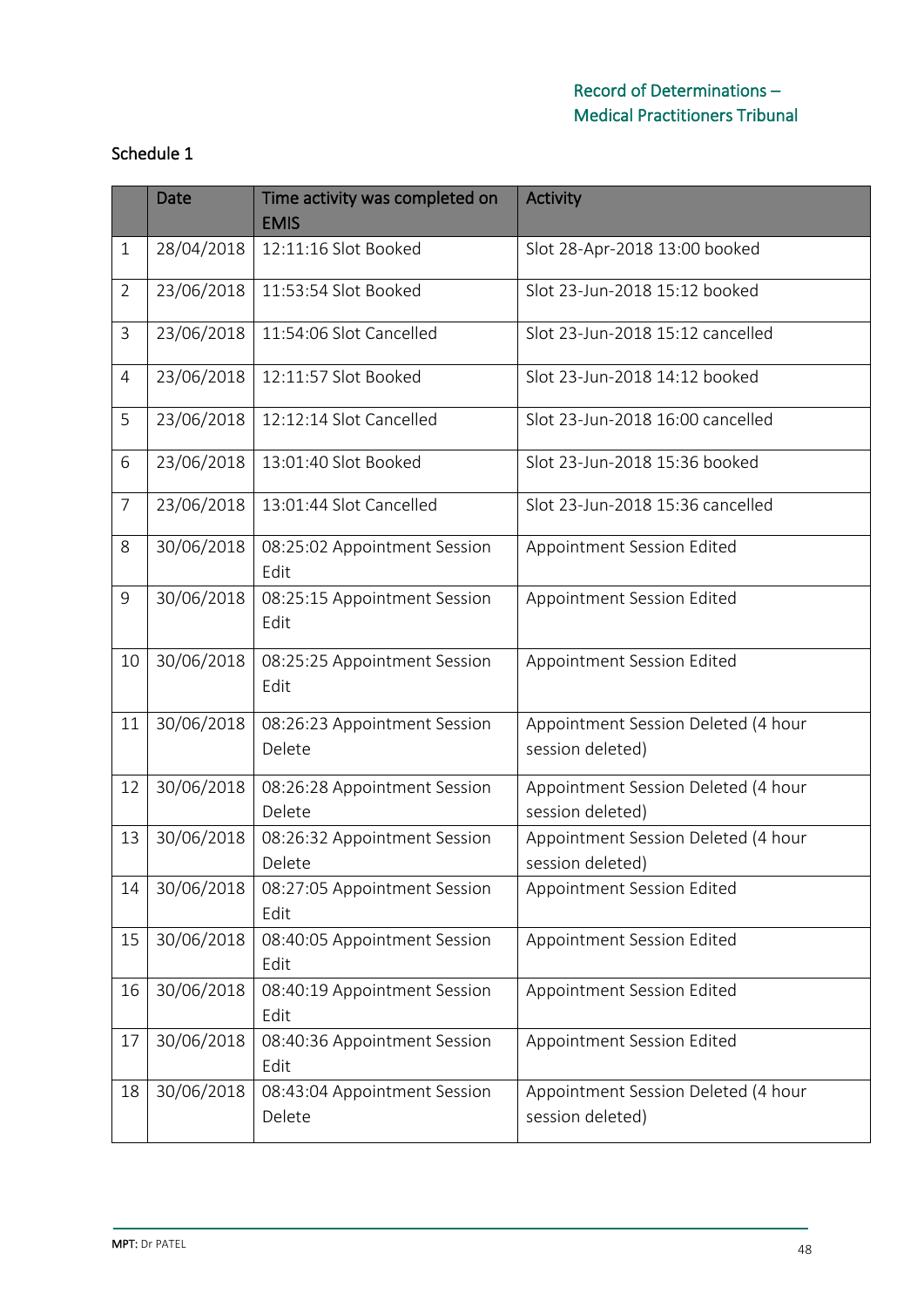| 19 | 30/06/2018 | 08:43:07 Appointment Session<br>Delete | Appointment Session Deleted (4 hour<br>session deleted) |  |  |
|----|------------|----------------------------------------|---------------------------------------------------------|--|--|
|    |            |                                        |                                                         |  |  |
| 20 | 30/06/2018 | 08:43:11 Appointment Session           | Appointment Session Deleted (4 hour                     |  |  |
|    |            | Delete                                 | session deleted)                                        |  |  |
| 21 | 07/07/2018 | 10:29:23 Slot Booked                   | Slot 07-Jul-2018 11:36 booked                           |  |  |
| 22 | 07/07/2018 | 10:34:37 Slot Booked                   | Slot 07-Jul-2018 12:12 booked                           |  |  |
| 23 | 21/07/2018 | 10:41:04 Slot Booked                   | Slot 21-Jul-2018 15:24 booked                           |  |  |
| 24 | 21/07/2018 | 10:41:13 Slot Cancelled                | Slot 21-Jul-2018 12:24 cancelled                        |  |  |
| 25 | 21/07/2018 | 10:41:13 Slot Cancelled                | Slot 21-Jul-2018 12:24 cancelled                        |  |  |
| 26 | 21/07/2018 | 10:41:14 Slot Cancelled                | Slot 21-Jul-2018 12:24 cancelled                        |  |  |
| 27 | 21/07/2018 | 15:39:26 Slot Booked                   | Slot 21-Jul-2018 16:36 booked                           |  |  |
| 28 | 10/08/2018 | 19:09:33 Appointment Session           | Appointment Session Edited                              |  |  |
|    |            | Edit                                   |                                                         |  |  |
| 29 | 10/08/2018 | 19:09:47 Appointment Session<br>Edit   | Appointment Session Edited                              |  |  |
| 30 | 10/08/2018 | 19:09:59 Appointment Session           | Appointment Session Edited                              |  |  |
|    |            | Edit                                   |                                                         |  |  |
| 31 | 17/08/2018 | 19:28:38 Slot Booked                   | Slot 18-Aug-2018 08:12 booked for Pt                    |  |  |
| 32 | 17/08/2018 | 19:28:49 Slot Cancelled                | Slot 18-Aug-2018 08:12 cancelled                        |  |  |
| 33 | 17/08/2018 | 19:28:49 Slot Cancelled                | Slot 18-Aug-2018 08:12 cancelled                        |  |  |
| 34 | 17/08/2018 | 19:28:49 Slot Cancelled                | Slot 18-Aug-2018 08:12 cancelled                        |  |  |
| 35 | 25/08/2018 | 08:13:00 Appointment Session<br>Edit   | Appointment Session Edited                              |  |  |
| 36 | 21/09/2018 | 08:38:37 Appointment Session<br>Edit   | Appointment Session Edited                              |  |  |
| 37 | 21/09/2018 | 08:38:52 Appointment Session<br>Edit   | Appointment Session Edited                              |  |  |
| 38 | 06/10/2018 | 14:49:14 Appointment Session           | Appointment Session Deleted (4 hour                     |  |  |
|    |            | Delete                                 | session deleted)                                        |  |  |
| 39 | 13/10/2018 | 13:56:47 Appointment Session           | Appointment Session Deleted (4 hour                     |  |  |
|    |            | Delete                                 | session deleted)                                        |  |  |
| 40 | 13/10/2018 | 14:49:46 Slot Cancelled                | Slot 13-Oct-2018 15:48 cancelled                        |  |  |
| 41 | 13/10/2018 | 14:50:01 Slot Booked                   | Slot 13-Oct-2018 15:48 booked                           |  |  |
| 42 | 18/10/2018 | 15:54:25 Slot Booked                   | Slot 18-Oct-2018 19:00 booked                           |  |  |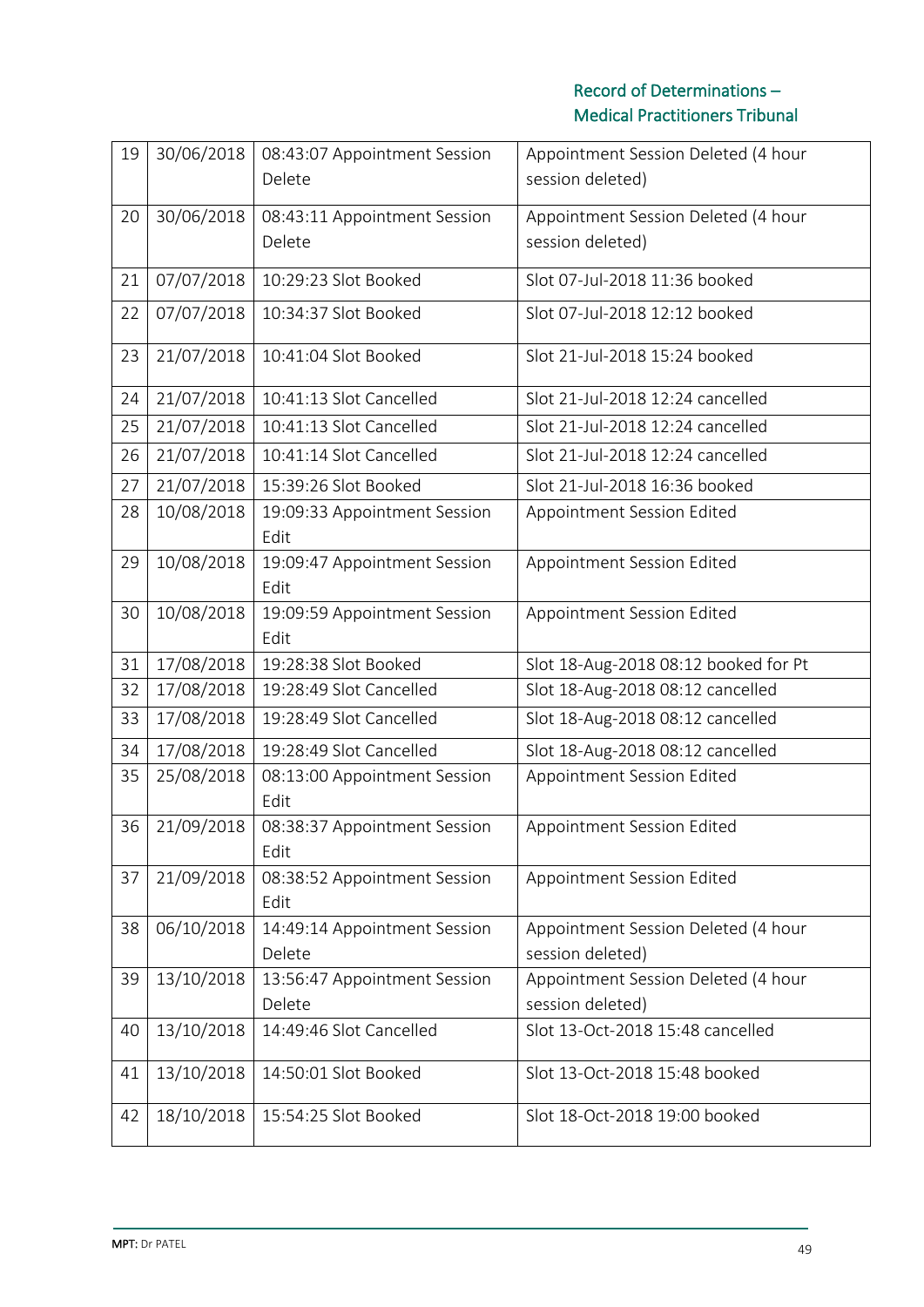| 43 | 18/10/2018                                                                | 18:51:37 Slot Cancelled                | Slot 18-Oct-2018 19:00 cancelled                                                                                                                                                                                                                                                                                                                                                                                                                                                                 |  |  |  |
|----|---------------------------------------------------------------------------|----------------------------------------|--------------------------------------------------------------------------------------------------------------------------------------------------------------------------------------------------------------------------------------------------------------------------------------------------------------------------------------------------------------------------------------------------------------------------------------------------------------------------------------------------|--|--|--|
| 44 | 02/11/2018                                                                | 13:37:36 Slot Cancelled                | Slot 03-Nov-2018 08:12 cancelled                                                                                                                                                                                                                                                                                                                                                                                                                                                                 |  |  |  |
| 45 | 02/11/2018                                                                | 13:37:36 Slot Cancelled                | Slot 03-Nov-2018 08:12 cancelled                                                                                                                                                                                                                                                                                                                                                                                                                                                                 |  |  |  |
| 46 | 02/11/2018                                                                | 13:37:36 Slot Cancelled                | Slot 03-Nov-2018 08:12 cancelled                                                                                                                                                                                                                                                                                                                                                                                                                                                                 |  |  |  |
| 47 | 03/11/2018                                                                | 07:59:37 Slot Booked                   | Slot 03-Nov-2018 09:24 booked                                                                                                                                                                                                                                                                                                                                                                                                                                                                    |  |  |  |
| 48 | 10/11/2018                                                                | 08:58:28 Appointment Session<br>Delete | Appointment Session Deleted (4 hour<br>session deleted)                                                                                                                                                                                                                                                                                                                                                                                                                                          |  |  |  |
| 49 | 17/11/2018                                                                | 15:57:26 Appointment Session<br>Delete | Appointment Session Deleted (4 hour<br>session deleted)                                                                                                                                                                                                                                                                                                                                                                                                                                          |  |  |  |
| 50 | 24/11/2018                                                                | 08:50:58 Slot Booked                   | Slot 24-Nov-2018 14:12 booked                                                                                                                                                                                                                                                                                                                                                                                                                                                                    |  |  |  |
| 51 | 24/11/2018                                                                | 13:56:25 Slot Cancelled                | Slot 24-Nov-2018 13:48 cancelled                                                                                                                                                                                                                                                                                                                                                                                                                                                                 |  |  |  |
| 52 | 24/11/2018                                                                | 13:56:25 Slot Cancelled                | Slot 24-Nov-2018 13:48 cancelled                                                                                                                                                                                                                                                                                                                                                                                                                                                                 |  |  |  |
| 53 | 24/11/2018                                                                | 13:56:25 Slot Cancelled                | Slot 24-Nov-2018 13:48 cancelled                                                                                                                                                                                                                                                                                                                                                                                                                                                                 |  |  |  |
| 54 | 01/12/2018                                                                | 17:49:31 Slot Booked                   | Slot 01-Dec-2018 18:24 booked. Reason:<br>111 Moved from Neaman                                                                                                                                                                                                                                                                                                                                                                                                                                  |  |  |  |
| 55 | 01/12/2018                                                                | 17:53:03 Slot Booked                   | Slot 01-Dec-2018 18:12 booked                                                                                                                                                                                                                                                                                                                                                                                                                                                                    |  |  |  |
| 56 | 01/12/2018                                                                | 19:00 Slot Edited                      | Dr P changed last 111 slot at 19:00 to a<br>routine HUB appointment making it<br>unavailable to 111 to use).<br>Dr P booked 18:12 - 111 slot - for a Pt whose<br>appt was moved to Nightingale Practice in<br>the 18:24 routine slot. It was documented<br>by Dr P that he did this as 'moved from<br>Neaman as patient cannot make it here on<br>time'.<br>Dr P then changed the 19:00 that he initially<br>made routine back to a 111 slot and added<br>the same patient but did not trace in. |  |  |  |
| 57 | 08/12/2018                                                                | 13:58:47 Slot Booked                   | Slot 08-Dec-2018 13:48 booked                                                                                                                                                                                                                                                                                                                                                                                                                                                                    |  |  |  |
| 58 | 08/12/2018                                                                | 15:23:13 Slot Booked                   | Slot 08-Dec-2018 19:00 booked                                                                                                                                                                                                                                                                                                                                                                                                                                                                    |  |  |  |
| 59 | 08/12/2018                                                                | 15:23:27 Slot Cancelled                | Slot 08-Dec-2018 15: cancelled                                                                                                                                                                                                                                                                                                                                                                                                                                                                   |  |  |  |
| 60 | 08/12/2018<br>15:23:27 Slot Cancelled<br>Slot 08-Dec-2018 15:36 cancelled |                                        |                                                                                                                                                                                                                                                                                                                                                                                                                                                                                                  |  |  |  |
|    |                                                                           |                                        |                                                                                                                                                                                                                                                                                                                                                                                                                                                                                                  |  |  |  |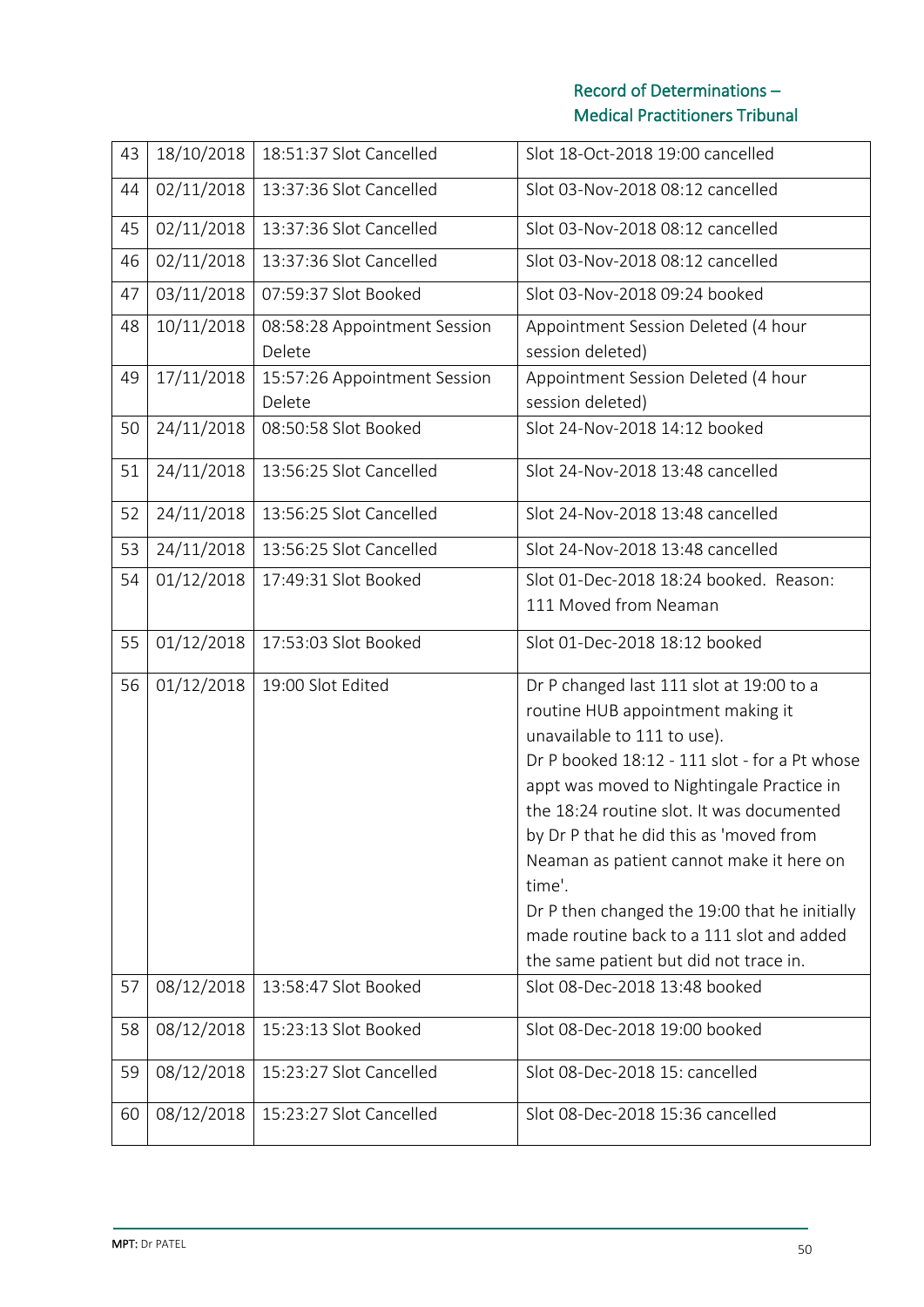| 61 | 08/12/2018 | 15:23:27 Slot Cancelled                | Slot 08-Dec-2018 15:36 cancelled                                                                                                                                                                                                                                                                                                                                                      |  |  |  |
|----|------------|----------------------------------------|---------------------------------------------------------------------------------------------------------------------------------------------------------------------------------------------------------------------------------------------------------------------------------------------------------------------------------------------------------------------------------------|--|--|--|
| 62 | 08/12/2018 | 17:22:27 Slot Booked                   | Slot 08-Dec-2018 18:12 booked for                                                                                                                                                                                                                                                                                                                                                     |  |  |  |
| 63 | 15/12/2018 | 11:25:40 Slot Booked                   | Slot 15-Dec-2018 18:12 booked for                                                                                                                                                                                                                                                                                                                                                     |  |  |  |
| 64 | 15/12/2018 | 16:33:01 Slot Booked                   | Slot 15-Dec-2018 17:00 booked for                                                                                                                                                                                                                                                                                                                                                     |  |  |  |
| 65 | 22/12/2018 | 08:04:49 Appointment Session<br>Delete | Appointment Session Deleted (4 hour<br>session deleted)                                                                                                                                                                                                                                                                                                                               |  |  |  |
| 66 | 05/01/2019 | 08:11:56 Appointment Session<br>Delete | Appointment Session Deleted (4 hour<br>session deleted)                                                                                                                                                                                                                                                                                                                               |  |  |  |
| 67 | 05/01/2019 | 08:47:21 Slot Booked                   | Slot 05-Jan-2019 15:00 booked for                                                                                                                                                                                                                                                                                                                                                     |  |  |  |
| 68 | 05/01/2019 | 11:05:47 Slot Cancelled                | Slot 05-Jan-2019 10:48 cancelled                                                                                                                                                                                                                                                                                                                                                      |  |  |  |
| 69 | 05/01/2019 | 11:05:47 Slot Cancelled                | Slot 05-Jan-2019 10:48 cancelled                                                                                                                                                                                                                                                                                                                                                      |  |  |  |
| 70 | 05/01/2019 | 11:05:47 Slot Cancelled                | Slot 05-Jan-2019 10:48 cancelled                                                                                                                                                                                                                                                                                                                                                      |  |  |  |
| 71 | 12/01/2019 | 08:24 Slot Cancelled                   | Appt was initially for 8:24. Pt attended<br>08:31.<br>Dr P cancelled appt at 08:32 and booked<br>into the last 111 slot at 19:00 which was<br>'arrived. seen and left'.<br>Pt was actually seen at 08:33.                                                                                                                                                                             |  |  |  |
| 72 | 12/01/2019 | 15:20:36 Slot Booked                   | Slot 12-Jan-2019 17:00 booked                                                                                                                                                                                                                                                                                                                                                         |  |  |  |
| 73 | 19/01/2019 | 10:24:16 Appointment Session<br>Delete | Appointment Session Deleted (4 hour<br>session deleted)                                                                                                                                                                                                                                                                                                                               |  |  |  |
| 74 | 19/01/2019 | 10:12 Appointment Cancelled            | Patient booked by 111 for 10:12 slot at<br>Neaman. Dr P cancelled appt and moved to<br>15:00 111 slot however patient seen at<br>09:17                                                                                                                                                                                                                                                |  |  |  |
| 75 | 19/01/2019 | 11:00 Appointment Cancelled            | Appt booked by 111 into the 11:00 slot at<br>Hoxton Surgery to be seen by Dr N. Patient<br>was seen by Dr N at Hoxton.<br>However staff at Neaman booked the same<br>patient in using the 11:00am 111 slot, this<br>was done at 10:13.<br>Dr P cancelled appt at 10:26 and moved Pt<br>to another 111 slot. Dr P also 'arrived, seen<br>and left ' the Pt but no records on Pt notes. |  |  |  |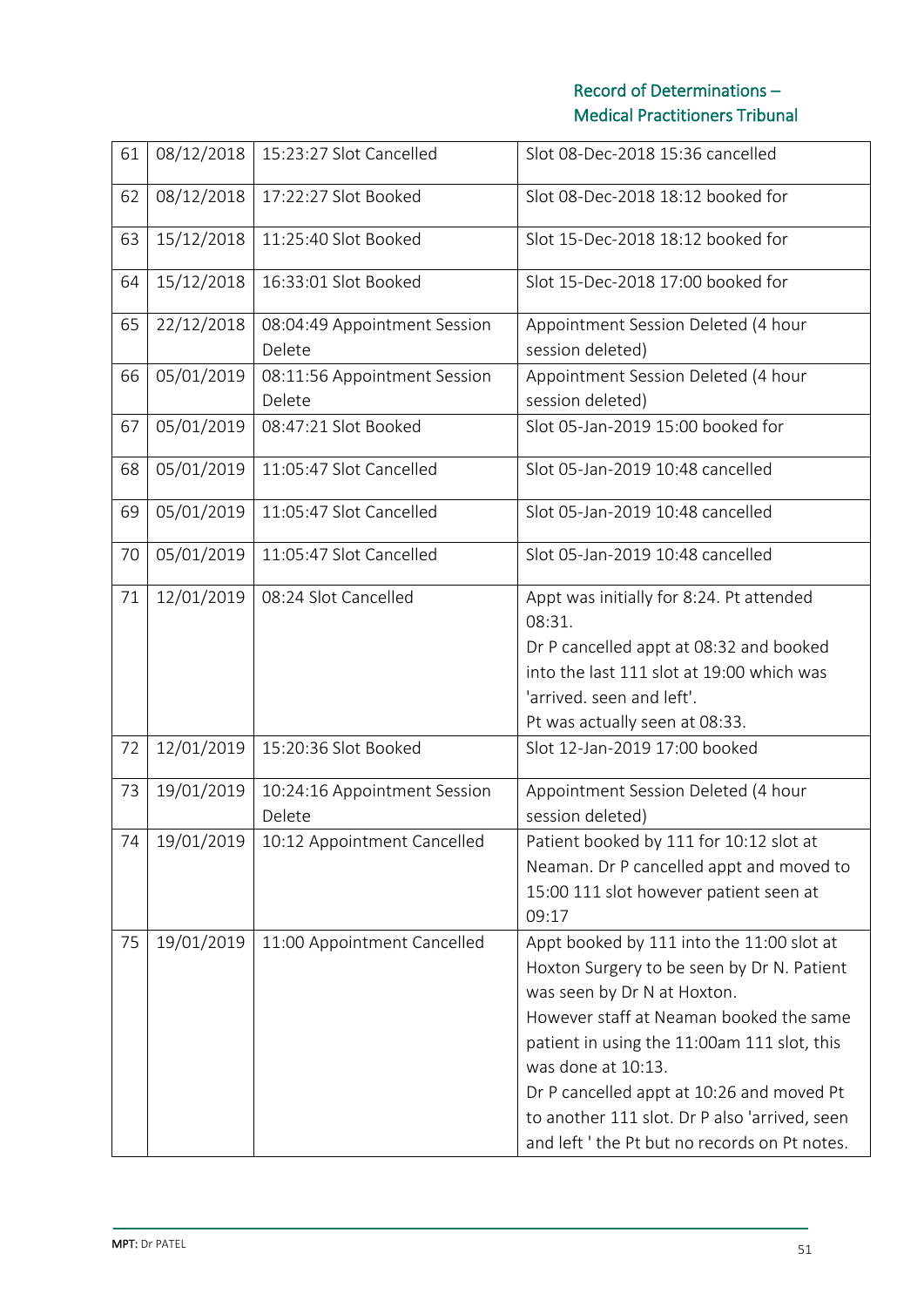| 76 | 02/02/2019 | 08:10:33 Appointment Session | Appointment Session Deleted (4 hour                                                                                                                                                                                                                                                                 |  |  |
|----|------------|------------------------------|-----------------------------------------------------------------------------------------------------------------------------------------------------------------------------------------------------------------------------------------------------------------------------------------------------|--|--|
|    |            | Delete                       | session deleted)                                                                                                                                                                                                                                                                                    |  |  |
| 77 | 02/02/2019 | 08:46:41 Slot Booked         | Slot 09-Feb-2019 09:36 booked                                                                                                                                                                                                                                                                       |  |  |
| 78 | 02/02/2019 | 09:06:41 Slot Booked         | Slot 02-Feb-2019 15:00 booked                                                                                                                                                                                                                                                                       |  |  |
| 79 | 02/02/2019 | 10:25:35 Slot Cancelled      | Slot 02-Feb-2019 15:00 cancelled                                                                                                                                                                                                                                                                    |  |  |
| 80 | 02/02/2019 | 13:14:00 Slot Booked         | Slot 02-Feb-2019 15:00 booked                                                                                                                                                                                                                                                                       |  |  |
| 81 | 02/02/2019 | 14:30:58 Slot Booked         | Slot 09-Feb-2019 13:12 booked                                                                                                                                                                                                                                                                       |  |  |
| 82 | 02/02/2019 | 14:31:04 Slot Booked         | Slot 09-Feb-2019 13:24 booked                                                                                                                                                                                                                                                                       |  |  |
| 83 | 02/02/2019 | 15:00 Slot Cancelled         | Pt was booked by 111 in the 15:00 slot at<br>13:09, Dr P traced in the patient at 13:14 but<br>also booked in the patient at Nightingale at<br>13:17. Then documented 'patient went to<br>Nightingale Practice' under slot notes on his<br>own clinic and left the appt which then<br>became a DNA. |  |  |

# Schedule 2

|                | Practice   | Session<br>Date | <b>Session</b><br>start<br>time | Session<br>end<br>time | Amount<br>paid | Date paid  | <b>Not</b><br>worked<br>session<br>(NW) | Left<br>session<br>early<br>(LE) |
|----------------|------------|-----------------|---------------------------------|------------------------|----------------|------------|-----------------------------------------|----------------------------------|
|                | The        |                 |                                 |                        |                |            |                                         | <b>LE</b>                        |
| $\mathbf{1}$   | Neaman     | 14/04/2018      | 12:00                           | 16:00                  | £320.00        | 03/05/2018 |                                         | approx                           |
|                | Practice   |                 |                                 |                        |                |            |                                         | 14.42                            |
|                | The        |                 |                                 |                        |                |            |                                         | LE.                              |
| $\overline{2}$ | Neaman     | 21/04/2018      | 12:00                           | 16:00                  | £320.00        | 10/05/2018 |                                         | approx                           |
|                | Practice   |                 |                                 |                        |                |            |                                         | 15.52                            |
|                | <b>The</b> |                 |                                 |                        |                |            |                                         | LE.                              |
| $\overline{3}$ | Neaman     | 28/04/2018      | 16:00                           | 20:00                  | £320.00        | 17/05/2018 |                                         | approx                           |
|                | Practice   |                 |                                 |                        |                |            |                                         | 18.02                            |
|                | The        |                 |                                 |                        |                |            |                                         | LE.                              |
| $\overline{4}$ | Neaman     | 05/05/2018      | 16:00                           | 20:00                  | £320.00        | 24/05/2018 |                                         | approx                           |
|                | Practice   |                 |                                 |                        |                |            |                                         | 18.44                            |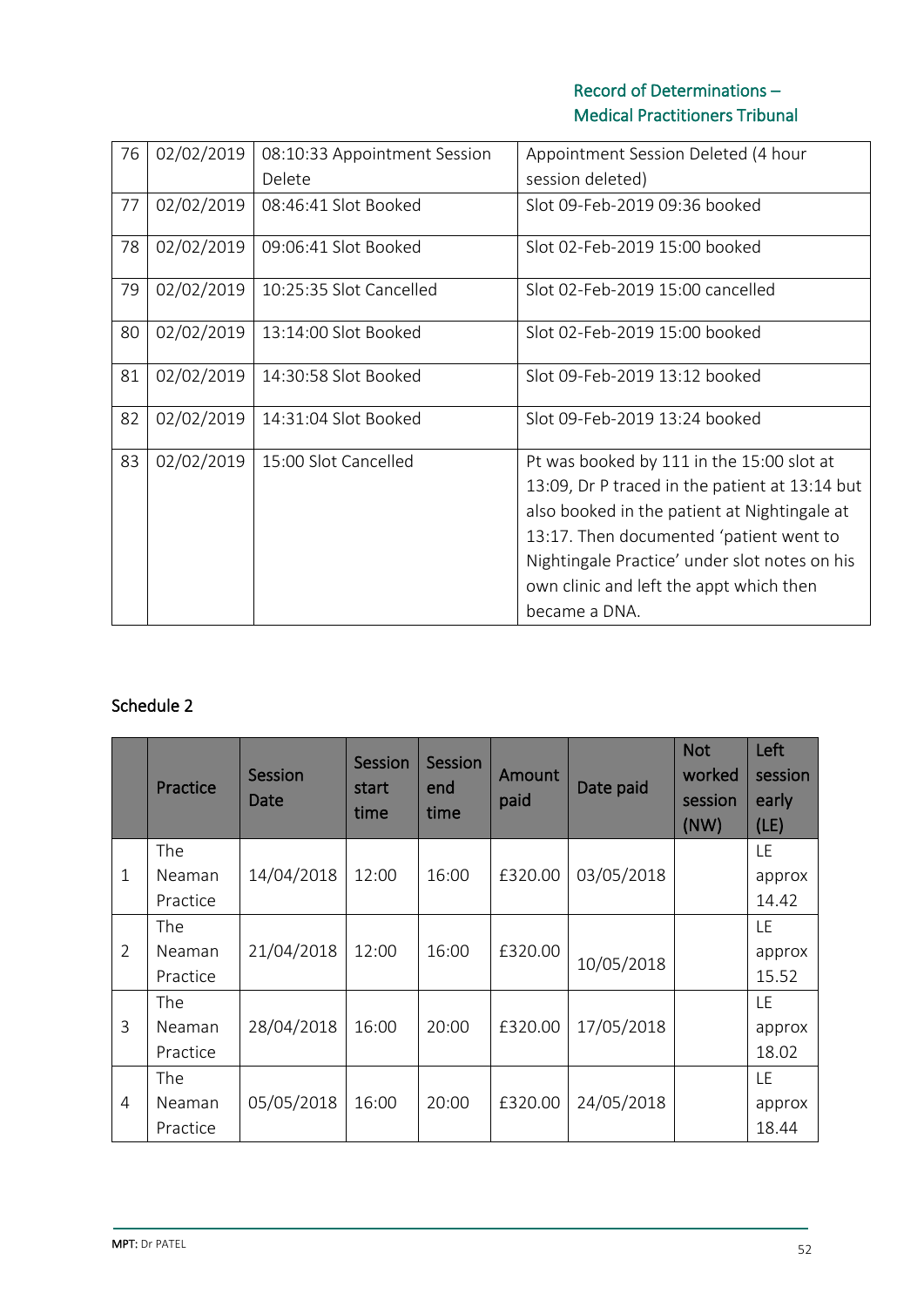| 5              | The<br>Neaman<br>Practice             | 12/05/2018 | 16:00 | 20:00 | £320.00 | 31/05/2018 |           | LE<br>approx<br>18.55 |
|----------------|---------------------------------------|------------|-------|-------|---------|------------|-----------|-----------------------|
| 6              | The<br>Neaman<br>Practice             | 19/05/2018 | 16:00 | 20:00 | £320.00 | 31/05/2018 |           | LE<br>appox<br>16.02  |
| $\overline{7}$ | The<br>Neaman<br>Practice             | 26/05/2018 | 16:00 | 20:00 | £320.00 | 07/06/2018 |           | LE<br>approx<br>18.26 |
| 8              | The<br>Neaman<br>Practice             | 02/06/2018 | 16:00 | 20:00 | £320.00 | 14/06/2018 |           | LE<br>approx<br>19.34 |
| 9              | The<br>Neaman<br>Practice             | 23/06/2018 | 16:00 | 20:00 | £320.00 | 12/07/2018 |           | LE<br>approx<br>19.28 |
| 10             | The<br>Neaman<br>Practice             | 30/06/2018 | 16:00 | 20:00 | £320.00 | 12/07/2018 |           | LE<br>approx<br>18.45 |
| 11             | Richmond<br>Road<br>Medical<br>Centre | 01/07/2018 | 16:00 | 20:00 | £320.00 | 19/07/2018 |           | LE<br>approx<br>18.51 |
| 12             | The<br>Neaman<br>Practice             | 07/07/2018 | 16:00 | 20:00 | £320.00 | 19/07/2018 |           | LE<br>approx<br>18.20 |
| 13             | The<br>Neaman<br>Practice             | 21/07/2018 | 16:00 | 20:00 | £320.00 | 09/08/2018 |           | LE<br>approx<br>18:00 |
| 14             | The<br>Neaman<br>Practice             | 25/08/2018 | 16:00 | 20:00 | £320.00 | 06/09/2018 | <b>NW</b> |                       |
| 15             | The<br>Neaman<br>Practice             | 15/09/2018 | 16:00 | 20:00 | £320.00 | 27/09/2018 |           | LE<br>approx<br>18.16 |
| 16             | The<br>Neaman<br>Practice             | 06/10/2018 | 16:00 | 20:00 | £340.00 | 18/10/2018 | <b>NW</b> |                       |
| 17             | The<br>Neaman<br>Practice             | 13/10/2018 | 12:00 | 16:00 | £340.00 | 25/10/2018 |           | LE<br>approx<br>15:40 |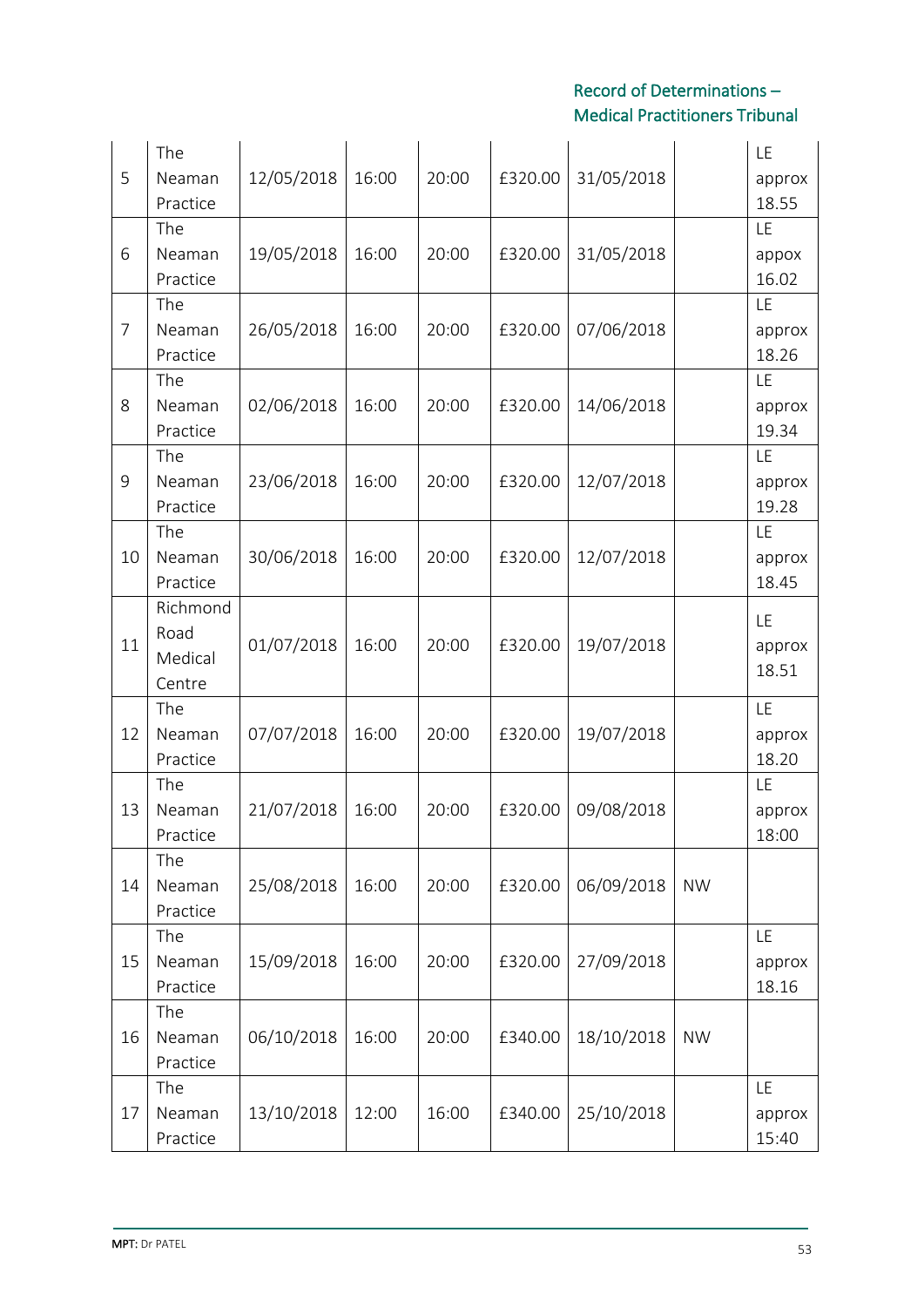| 18 | The<br>Neaman<br>Practice | 13/10/2018         | 16:00 | 20:00 | £340.00 | 25/10/2018         | <b>NW</b> |                              |
|----|---------------------------|--------------------|-------|-------|---------|--------------------|-----------|------------------------------|
| 19 | The<br>Neaman<br>Practice | 20/10/2018         | 08:00 | 12:00 | £340.00 | 08/11/2018         | <b>NW</b> |                              |
| 20 | The<br>Neaman<br>Practice | 20/10/2018         | 12:00 | 16:00 | £340.00 | 08/11/2018         | <b>NW</b> |                              |
| 21 | The<br>Neaman<br>Practice | 20/10/2018         | 16:00 | 20:00 | £340.00 | 08/11/2018         | <b>NW</b> |                              |
| 22 | Hoxton<br>Surgery         | 10/11/2018         | 16:00 | 20:00 | £340.00 | 22/11/2018         | <b>NW</b> |                              |
| 23 | The<br>Neaman<br>Practice | 17/11/2018         | 12:00 | 16:00 | £340.00 | 29/11/2018         |           | LE<br>approx<br>15:30        |
| 24 | The<br>Neaman<br>Practice | 17/11/2018         | 16:00 | 20:00 | £340.00 | 29/11/2018         | <b>NW</b> |                              |
| 25 | The<br>Neaman<br>Practice | 24/11/2018         | 12:00 | 16:00 | £340.00 | 13/12/2018         |           | LE<br>approx<br>14:10        |
| 26 | The<br>Neaman<br>Practice | 24/11/2018         | 16:00 | 20:00 | £340.00 | 13/12/2018         | <b>NW</b> |                              |
| 27 | The<br>Neaman<br>Practice | $01/12/2018$ 12:00 |       | 16:00 |         | £340.00 13/12/2018 |           | LE<br>approx<br>14:30        |
| 28 | The<br>Neaman<br>Practice | 01/12/2018         | 16:00 | 20:00 | £340.00 | 13/12/2018         | <b>NW</b> |                              |
| 29 | The<br>Neaman<br>Practice | 08/12/2018         | 16:00 | 20:00 | £340.00 | 20/12/2018         |           | <b>LE</b><br>approx<br>17:20 |
| 30 | The<br>Neaman<br>Practice | 15/12/2018         | 16:00 | 20:00 | £340.00 | 14/01/2019         |           | <b>LE</b><br>approx<br>17:00 |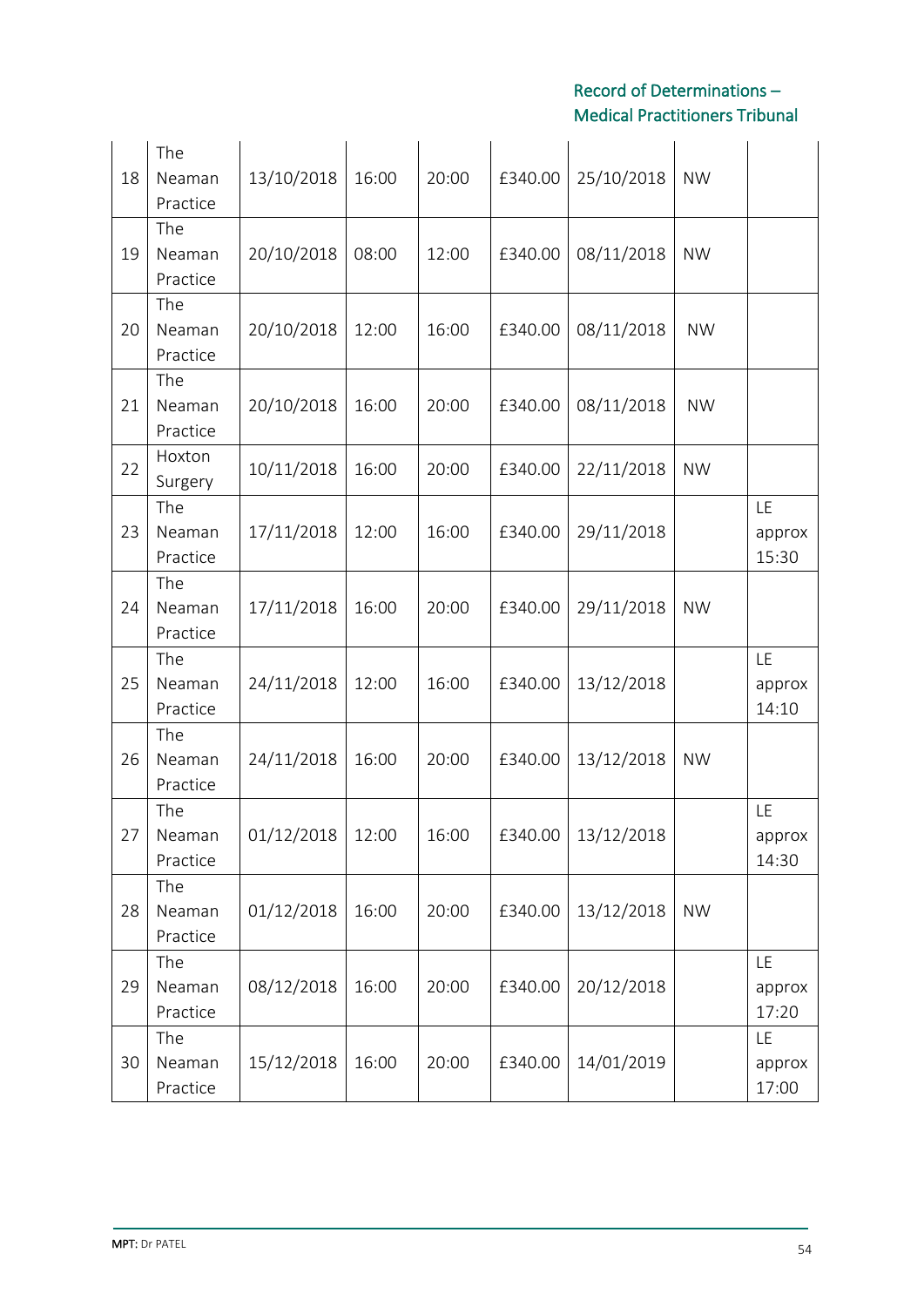| 31 | The<br>Neaman<br>Practice | 22/12/2018 | 16:00 | 20:00 | £420.00 | 17/01/2019 | <b>NW</b> |                       |
|----|---------------------------|------------|-------|-------|---------|------------|-----------|-----------------------|
| 32 | The<br>Neaman<br>Practice | 05/01/2019 | 12:00 | 16:00 | £340.00 | 24/01/2019 |           | LE<br>approx<br>14:00 |
| 33 | The<br>Neaman<br>Practice | 05/01/2019 | 16:00 | 20:00 | £340.00 | 24/01/2019 | <b>NW</b> |                       |
| 34 | The<br>Neaman<br>Practice | 12/01/2019 | 16:00 | 20:00 | £340.00 | 31/01/2019 |           | LE<br>approx<br>16:10 |
| 35 | The<br>Neaman<br>Practice | 19/01/2019 | 12:00 | 16:00 | £340.00 | 07/02/2019 |           | LE<br>approx<br>13:30 |
| 36 | The<br>Neaman<br>Practice | 19/01/2019 | 16:00 | 20:00 | £340.00 | 07/02/2019 | <b>NW</b> |                       |
| 37 | The<br>Neaman<br>Practice | 02/02/2019 | 08:00 | 12:00 | £340.00 | 14/02/2019 | <b>NW</b> |                       |
| 38 | The<br>Neaman<br>Practice | 26/01/2019 | 16:00 | 20:00 | £340.00 | 14/02/2019 | <b>NW</b> |                       |
| 39 | The<br>Neaman<br>Practice | 02/02/2019 | 12.00 | 16.00 | £340.00 | 14/02/2019 |           |                       |
| 40 | The<br>Neaman<br>Practice | 02/02/2019 | 16:00 | 20:00 | £340.00 |            | <b>NW</b> |                       |

# Schedule 3

| Date       | Login time | Logout time    |
|------------|------------|----------------|
| 09/02/2019 | 08:01:01   | No logout time |
| 11/02/2019 | 14:02:27   | 14:31:01       |
| 15/04/2019 | 08:55:15   | 09:44:43       |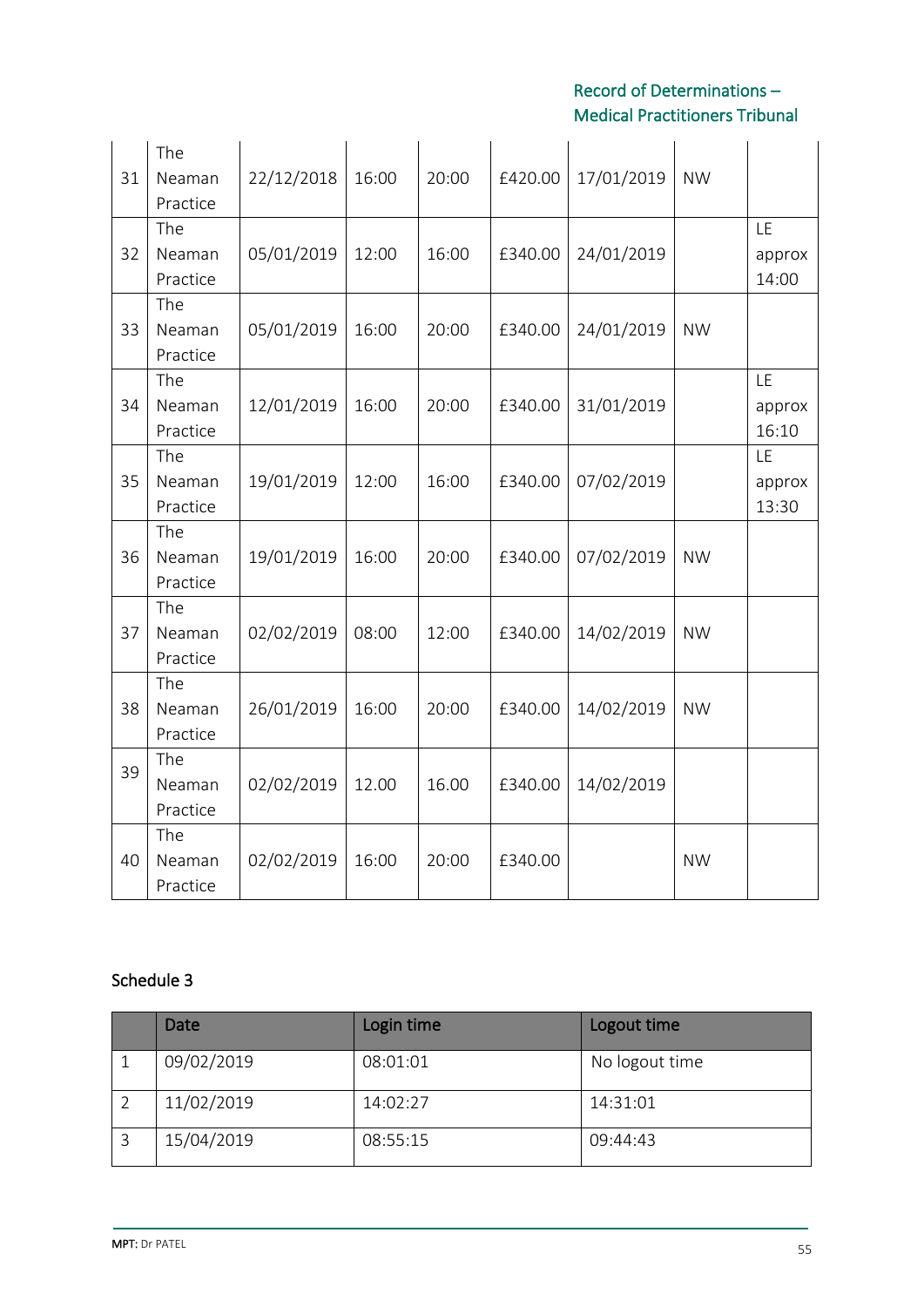# Schedule 4

|                | <b>Date</b> | <b>Session</b> | Activity completed on   | <b>Commentary on Activity</b>         |
|----------------|-------------|----------------|-------------------------|---------------------------------------|
|                |             | Time           | <b>EMIS</b>             |                                       |
| 1              | 08/08/2018  | 18:30 slot     | Appointment             | Appt booked for Pt 6336*** by         |
|                |             |                | cancelled;              | practice at 15:13.                    |
|                |             |                | Appointment booked;     | Appt cancelled by Dr P at 17:00.      |
|                |             |                | Appointment moved       | Dr P books pt in to see Dr J's clinic |
|                |             |                | to another GP / clinic. | 18:30 slot.                           |
|                |             |                |                         | Pt seen by Dr J at 18:38 at St        |
|                |             |                |                         | Andrew's Hub.                         |
|                |             |                |                         | Dr P sees a different Pt at 18:39.    |
|                |             |                |                         | Dr P books Pt into his clinic for     |
|                |             |                |                         | 21:06 slot but sees Pt at 18:39.      |
|                |             |                |                         | 18:30 slot not been used.             |
| $\overline{2}$ | 08/08/2018  | 21:30 slot     | Seen patient before     | Pt seen at 18:42                      |
|                |             |                | appt slot.              |                                       |
| $\overline{3}$ | 17/08/2018  | 21:18 slot     | Appointment booked      | Appt booked for Pt 6510*** at         |
|                |             |                | Appointment             | 17:27 by practice. Dr P cancelled     |
|                |             |                | cancelled               | appt at 17:36.                        |
|                |             |                | Appointment moved       | Appt booked for Pt 7086*** at         |
|                |             |                | to another GP           | 18:05 by practice. Dr P cancelled     |
|                |             |                |                         | appt at 18:35.                        |
|                |             |                |                         | Dr P books Pt into Dr M's clinic      |
|                |             |                |                         | 21:18 slot at 18:35. Pt seen by Dr    |
|                |             |                |                         | M at 21:07.                           |
|                |             |                |                         | Dr P booked appt for original Pt at   |
|                |             |                |                         | 18:35. Pt seen at 21:12.              |
| $\overline{4}$ | 17/08/2018  | 21:06 slot     | Appointment             | Pt 4323*** booked into Dr P's         |
|                |             |                | cancelled               | clinic.                               |
|                |             |                | Appointment booked      | Dr P cancels appt at 16:21.           |
|                |             |                | Appointment moved       | Dr P books Pt into Dr M's clinic      |
|                |             |                | to another GP           | 21:06 slot at 16:21.                  |
|                |             |                |                         | Dr P books Pt 6512*** into this       |
|                |             |                |                         | slot at 16:21 but cancels this appt   |
|                |             |                |                         | at 16:22 and books Pt into his        |
|                |             |                |                         | 19:54 slot.                           |
|                |             |                |                         | Sees Pt at 19:51.                     |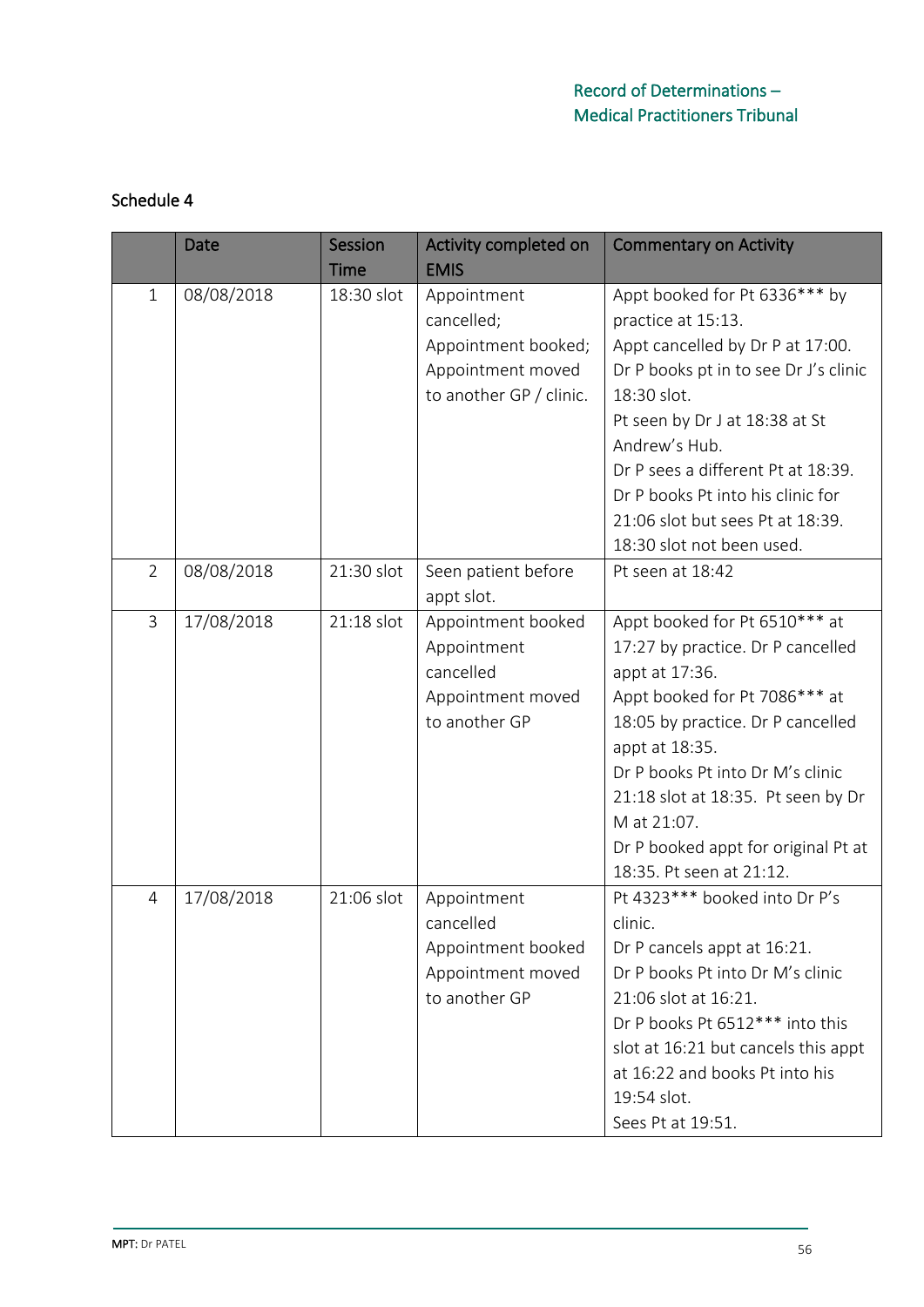|                |            |            |                          | Dr P moves original Pt in the 19:54                 |
|----------------|------------|------------|--------------------------|-----------------------------------------------------|
|                |            |            |                          | slot to Dr M's clinic 19:54 slot.                   |
| 5              | 17/08/2018 | 21:30 slot | Appointment              | Dr P books appts and cancelled for                  |
|                |            |            | cancelled                | Pt 651 0*** at 18:35.                               |
|                |            |            | Appointment booked       | Pt 6505*** booked in at 18:41<br>and seen at 18:50. |
| 6              |            | 18:54 slot |                          |                                                     |
|                | 21/11/2018 |            | Appointment<br>cancelled | Pt 4267*** had appt booked at<br>18:54 with Dr P.   |
|                |            |            | Appointment booked       | At 18:02 Dr P cancelled Pt                          |
|                |            |            | Appointment moved        | 4267*** appt and books Pt                           |
|                |            |            | to another GP            | 4267*** appt with Dr H at 18:54.                    |
|                |            |            |                          |                                                     |
|                |            |            |                          | Dr P then books Pt 7056*** into                     |
|                |            |            |                          | the 18:54 slot at 18:03. Pt DNA                     |
|                |            |            |                          | but this patient already had an apt                 |
|                |            |            |                          | bookd with Dr H.                                    |
| $\overline{7}$ | 21/11/2018 |            | Appointment              | At 18:02 Dr P cancelled Pt                          |
|                |            |            | cancelled                | 6307*** appt with Dr I at                           |
|                |            |            | Appointment booked       | 18:54 and books Pt 6307*** into                     |
|                |            |            | Seen patient before      | his 20:30 slot.                                     |
|                |            |            | appt slot.               | Dr P changes status to DNA at                       |
|                |            |            |                          | 20:26.                                              |
|                |            |            |                          | Dr P sees Pt booked into appt slot                  |
|                |            |            |                          | 21:30 at 18:30.                                     |
| 8              | 11/12/2018 | 18:42 slot | Appointment              | Pt booked in by practice at 08:50.                  |
|                |            |            | cancelled                | Dr P cancelled appt at 18:44.                       |
|                |            |            | Appointment booked       | Pt arrives at 18:41 and is seen by                  |
|                |            |            |                          | Dr P at 18:47.                                      |
|                |            |            |                          | At 18:44 Dr P books appt 21:18                      |
|                |            |            |                          | slot.                                               |
|                |            |            |                          | 18:42 slot has been unused.                         |
| 9              | 12/12/2018 | 18:54 slot | Appointment              | Dr P booked appt at $18:16$ – then                  |
|                |            |            | cancelled                | changes slot from Blithehale to                     |
|                |            |            | Appointment booked       | Nurse Practitioner then back to                     |
|                |            |            | Appointment moved        | Blithehale GP.                                      |
|                |            |            | to another GP/clinic     | Pt is seen in the St Andrew's Hub                   |
|                |            |            |                          | by the ANP. Pt slot shows up as a                   |
|                |            |            |                          | DNA.                                                |
| 10             | 12/12/2018 | 21:06 slot | Appointment              | Appt booked by practice at 11:50                    |
|                |            |            | cancelled                | for Pt 7196***.                                     |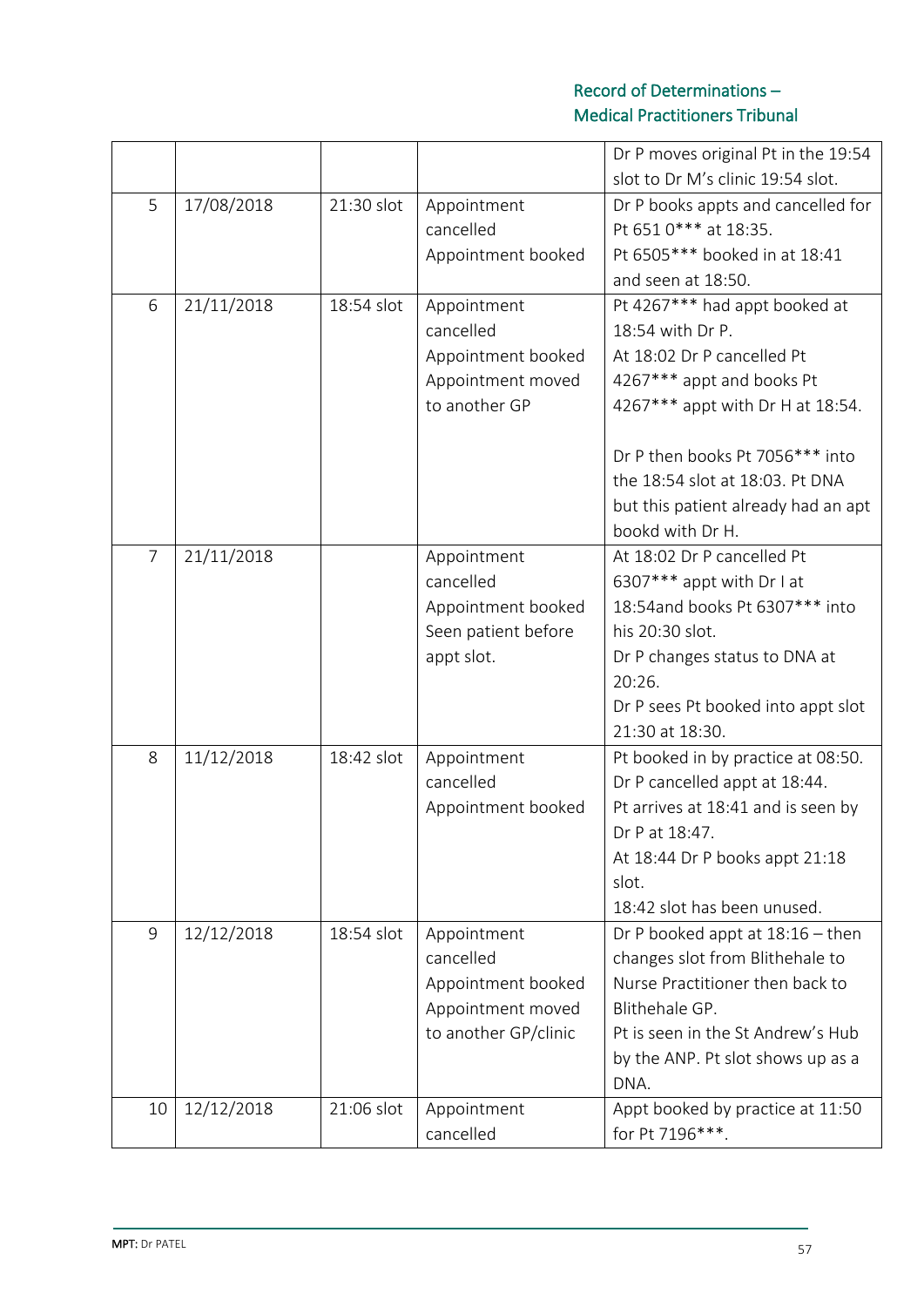|    |            |            | Appointment booked<br>Appointment moved<br>to another GP                                | Appt cancelled by Dr P at 18:13.<br>Dr P books Pt into see Dr R instead<br>at 21:06.<br>Dr P swaps a different patient - Pt<br>7105***- from Dr R's list. Pt was<br>booked to see Dr<br>R at 21:06 by the practice at<br>11:38.<br>Dr P cancels this at 18:13 and<br>transfers him to his 21:06 slot. Pt<br>does not attend. |
|----|------------|------------|-----------------------------------------------------------------------------------------|------------------------------------------------------------------------------------------------------------------------------------------------------------------------------------------------------------------------------------------------------------------------------------------------------------------------------|
| 11 | 12/12/2018 | 20:54 slot | Seen patient before<br>appt slot.                                                       | Pt 7186***: booked into appt by<br>practice at 08:13. seen at 20:46 by<br>Dr P.<br>Reception staff book him into<br>21:30 slot at 20:59 after Pt has<br>left.                                                                                                                                                                |
| 12 | 19/12/2018 | 18:54 slot | Appointment<br>cancelled;<br>Appointment booked;<br>Appointment moved<br>to another GP  | Dr P cancels appt for 4401*** the<br>day before and books the Pt in to<br>see Dr U<br>at 19:03 on the 19/12/19.<br>Another Pt is booked in by the<br>practice the next day. Dr P cancels<br>this appt at 17:49 and rebooks the<br>Pt in to see Dr R at 19:18.                                                                |
| 13 | 19/12/2018 | 19:30 slot | Appointment<br>cancelled;<br>Appointment booked;<br>Appointment moved<br>to another GP. | Practice book appt for pt<br>4060***: at 17:50 Dr P cancels<br>this appt and books Pt in<br>to see Dr R at 19:54.                                                                                                                                                                                                            |
| 14 | 19/12/2018 | 19:42 slot | Appointment<br>cancelled;<br>Appointment booked;<br>Appointment moved<br>to another GP. | Dr P cancels appt at 18:33 and<br>books Pt to see Dr K at 20:18.                                                                                                                                                                                                                                                             |
| 15 | 19/12/2018 | 20:18 slot | Appointment<br>cancelled;<br>Seen patient before<br>appt slot;<br>Appointment booked.   | Dr P cancels appt for pt 6494***<br>but sees Pt at 19:30 and rebooks<br>into 20:18 slot.                                                                                                                                                                                                                                     |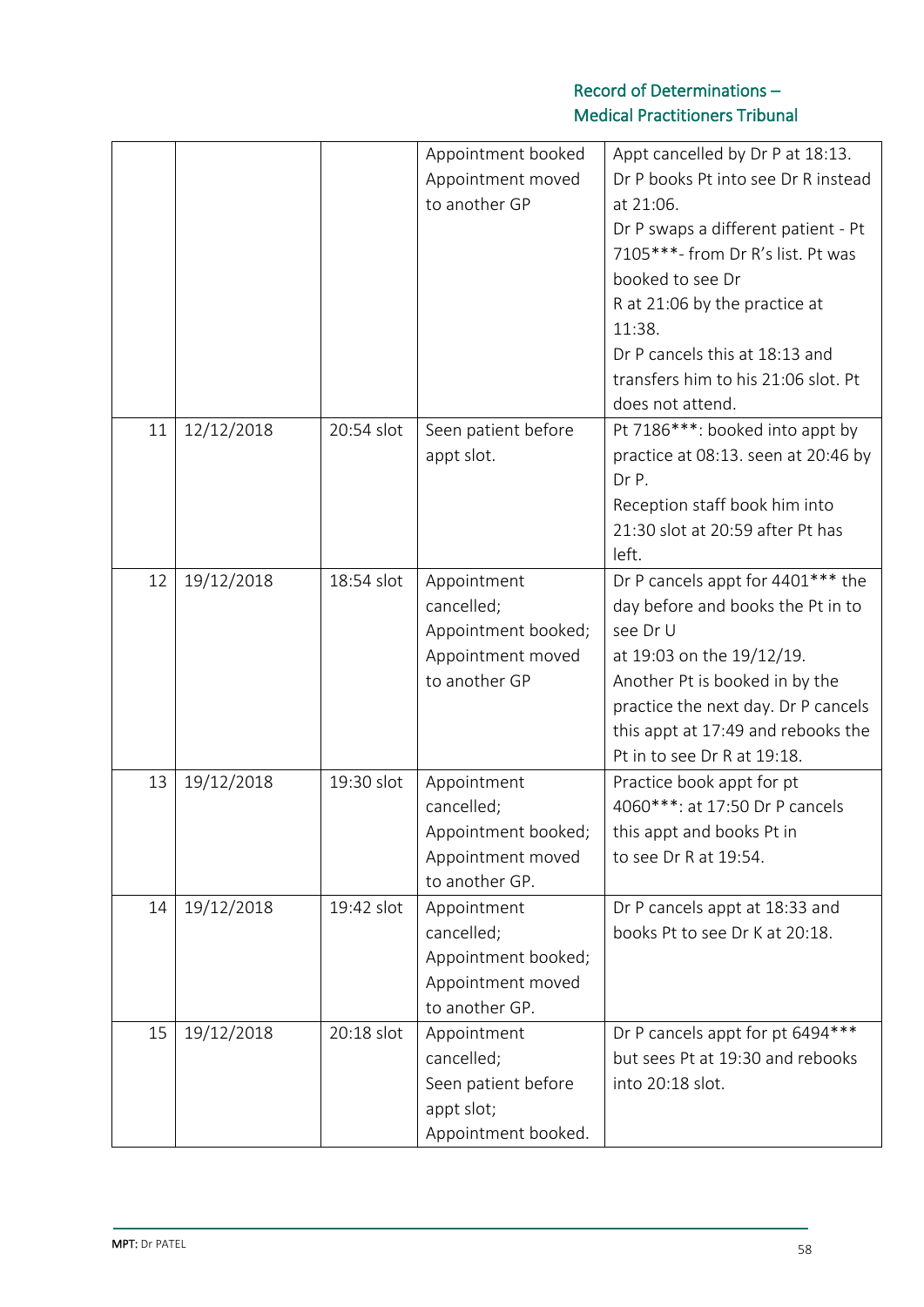| 16 | 19/12/2018 | 20:30 slot | Appointment<br>cancelled;<br>Appointment booked;<br>Appointment moved<br>to another GP. | Dr P books 20:30 Pt into his 21:06<br>appt on 18/12 then cancels this on<br>19/12 at 19:52.<br>Dr P books Pt in 20:30 appt in his<br>clinic at 19:52. Pt DNAs but arrives<br>at 20:50. Pt then booked to see Dr<br>R at 21:30. Dr P also booked an<br>appt for Pt on 18/12 at 18:00 for<br>his 20:42 appt but did not attend. |
|----|------------|------------|-----------------------------------------------------------------------------------------|-------------------------------------------------------------------------------------------------------------------------------------------------------------------------------------------------------------------------------------------------------------------------------------------------------------------------------|
| 17 | 08/01/2019 |            | Appointment blocked.                                                                    | Appt slot blocked before the appt<br>time 18:54 then changed back to<br>bookable after the appt.                                                                                                                                                                                                                              |
| 18 | 08/01/2019 |            | Appointment<br>cancelled;<br>Appointment booked;<br>Appointment moved<br>to another GP. | Dr P cancelled Pt 7039*** appt<br>and booked Pt into another GP's<br>clinic at the same Hub                                                                                                                                                                                                                                   |
| 19 | 08/01/2019 |            | Appointment<br>cancelled;<br>Appointment booked.                                        | Pt 7011 ***: booked in at 17:47,<br>Dr P cancelled at 18:47, slot<br>blocked at 18:09 for the 19:06<br>appointment.                                                                                                                                                                                                           |
| 20 | 08/01/2019 |            | Appointment<br>cancelled;<br>Appointment booked;<br>Appointment moved<br>to another GP. | Dr P cancelled Pt 6392*** appt<br>and booked Pt into Dr R's clinic at<br>the same $Hub - used 111$ slot.                                                                                                                                                                                                                      |
| 21 | 08/01/2019 |            | Appointment booked.                                                                     | Dr P booked Pt 6243***: booked<br>Pt appt but this Pt was seen on<br>07/01/2019 by a different GP.<br>DNA appt                                                                                                                                                                                                                |
| 22 | 08/01/2019 |            | Appointment<br>cancelled;<br>Appointment booked;<br>Appointment moved<br>to another GP. | Pt 6323 ***: Pt cancelled and<br>booked into Dr R's clinic at 17:28.                                                                                                                                                                                                                                                          |
| 23 | 29/01/2019 |            | Appointment<br>cancelled;<br>Appointment booked.                                        | Pt 6389 ***: 20:54 slot: At 18:02<br>Pt's appt was cancelled and Pt was<br>booked into Dr J's clinic at 21:06.                                                                                                                                                                                                                |